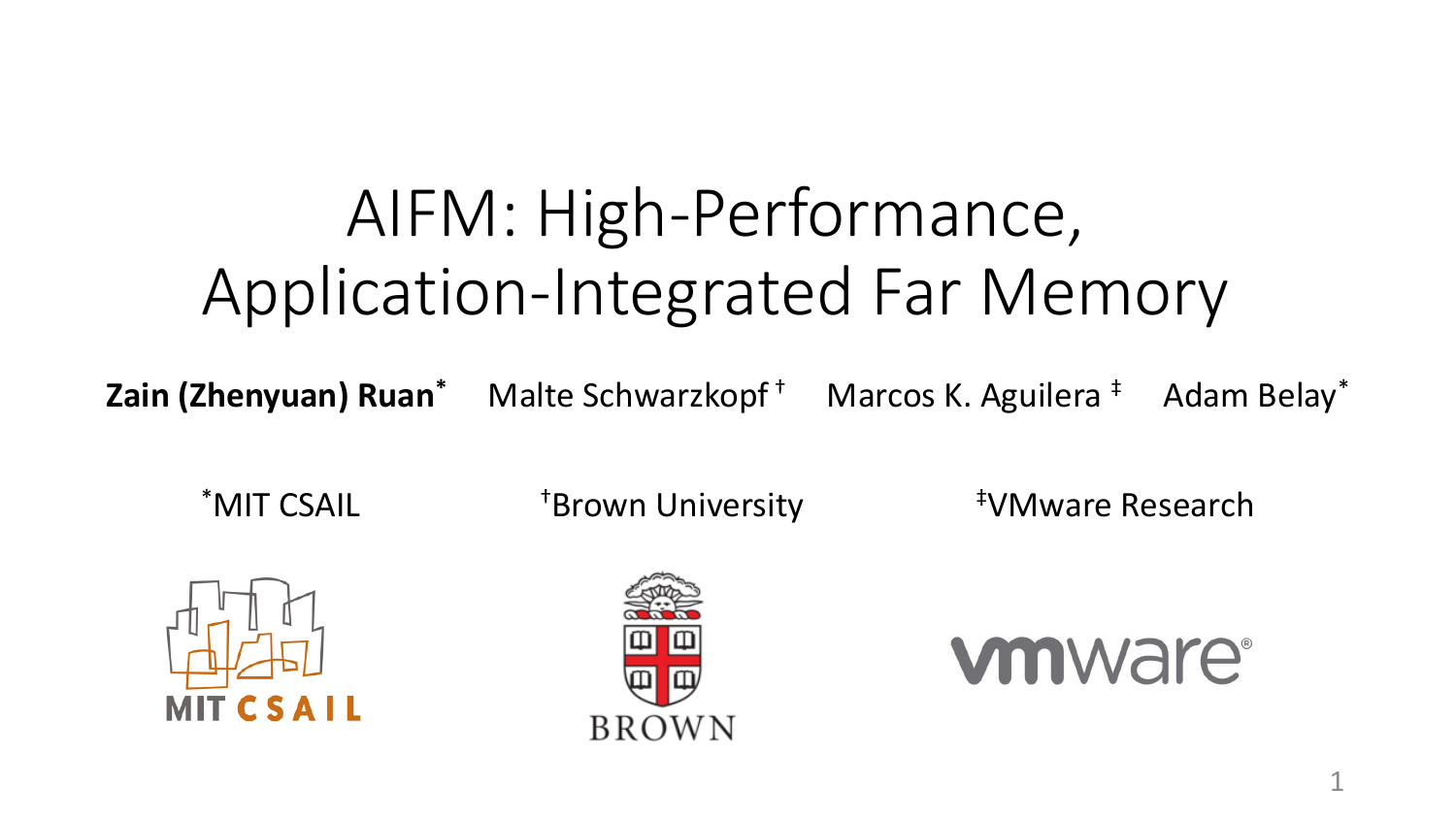In-Memory Applications



Data Analytics



Web Caching



Database



Graph Processing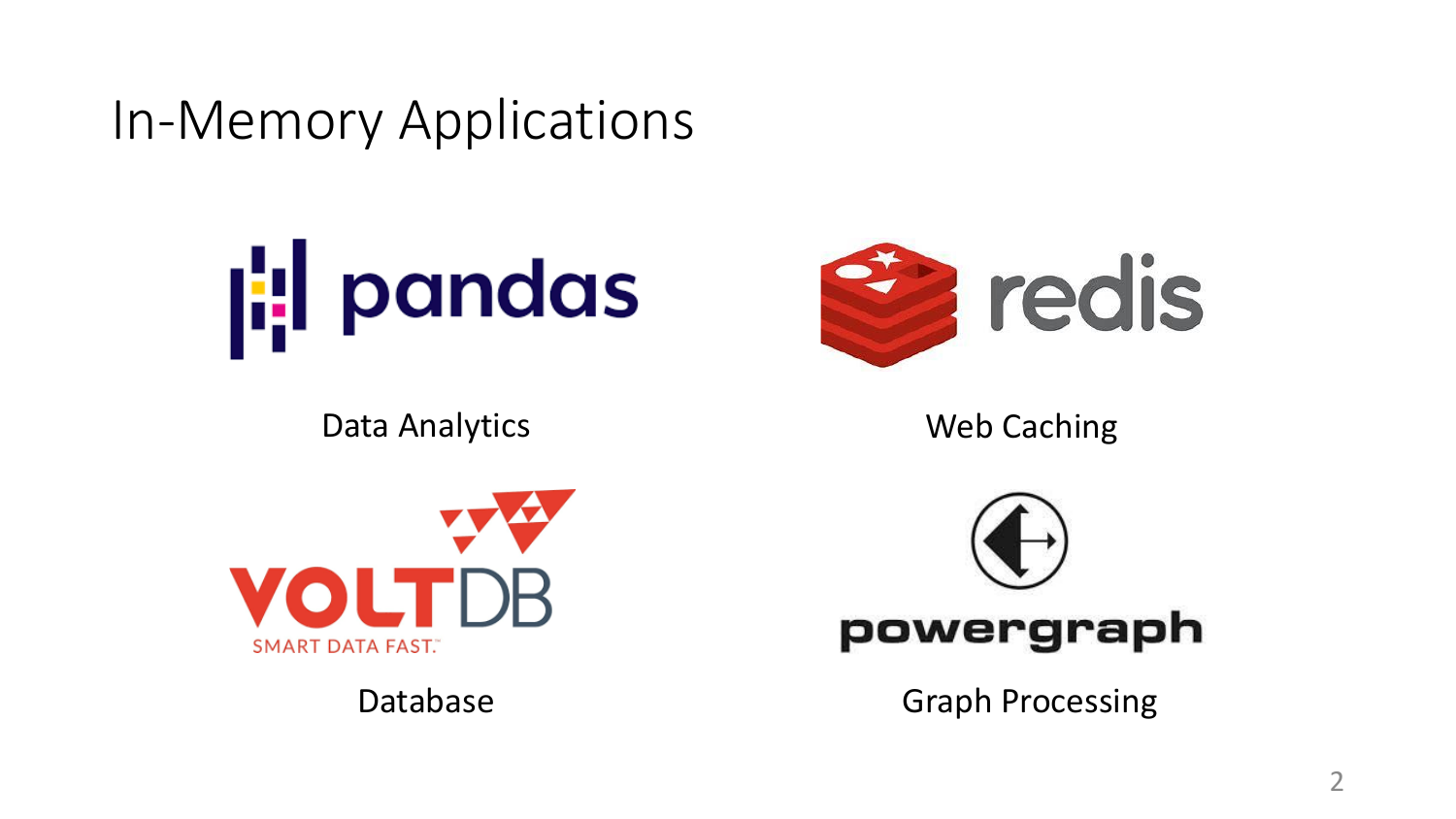#### Memory Is Inelastic

➢Limited by the server physical boundary.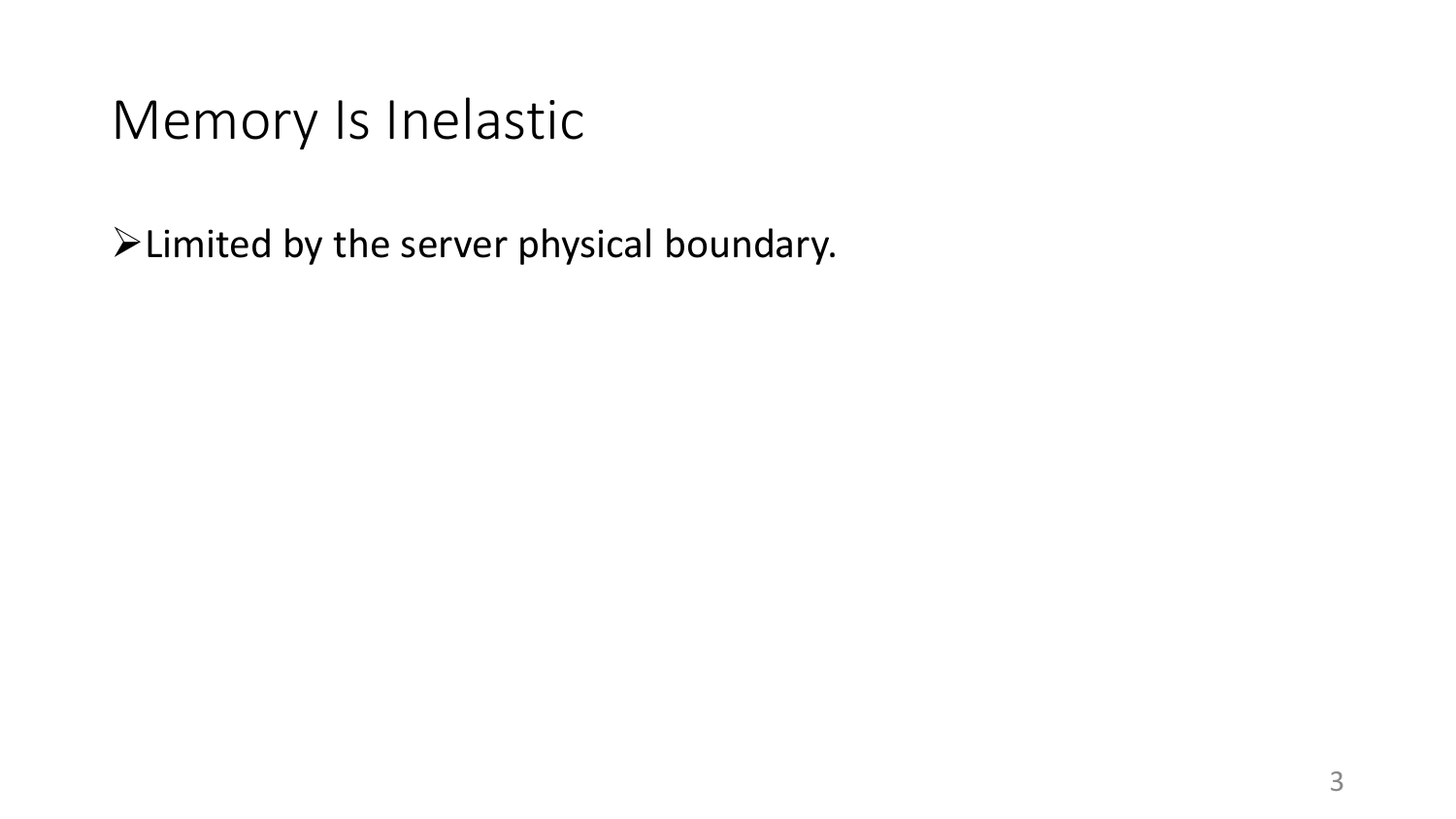## Memory Is Inelastic

• Limited by the server physical boundary.

➢Applications cannot overcommit memory.

#### Opening a 20GB file for analysis with pandas

Asked 2 years, 8 months ago Active 1 year, 4 months ago Viewed 81k times



I am currently trying to open a file with pandas and python for machine learning purposes it would be ideal for me to have them all in a DataFrame. My RAM is 32 GB. I keep getting memory errors.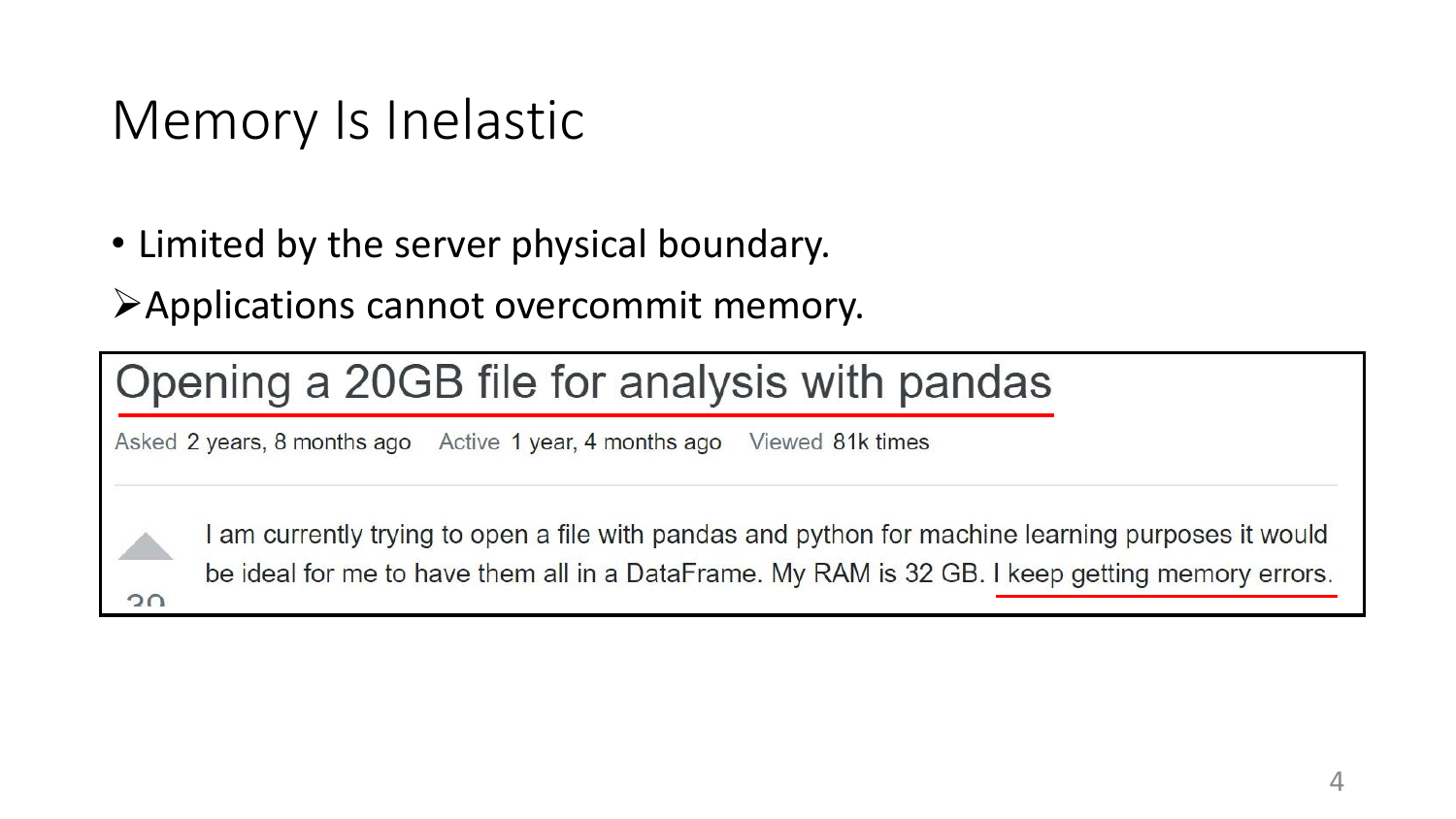#### Memory Is Inelastic

- Limited by the server physical boundary.
- Applications cannot overcommit memory.

#### Opening a 20GB file for analysis with pandas

Asked 2 years, 8 months ago Active 1 year, 4 months ago Viewed 81k times

 $\Omega$ 

I am currently trying to open a file with pandas and python for machine learning purposes it would be ideal for me to have them all in a DataFrame. My RAM is 32 GB. I keep getting memory errors.

#### ➢Expensive solution: overprovision memory for peak usage.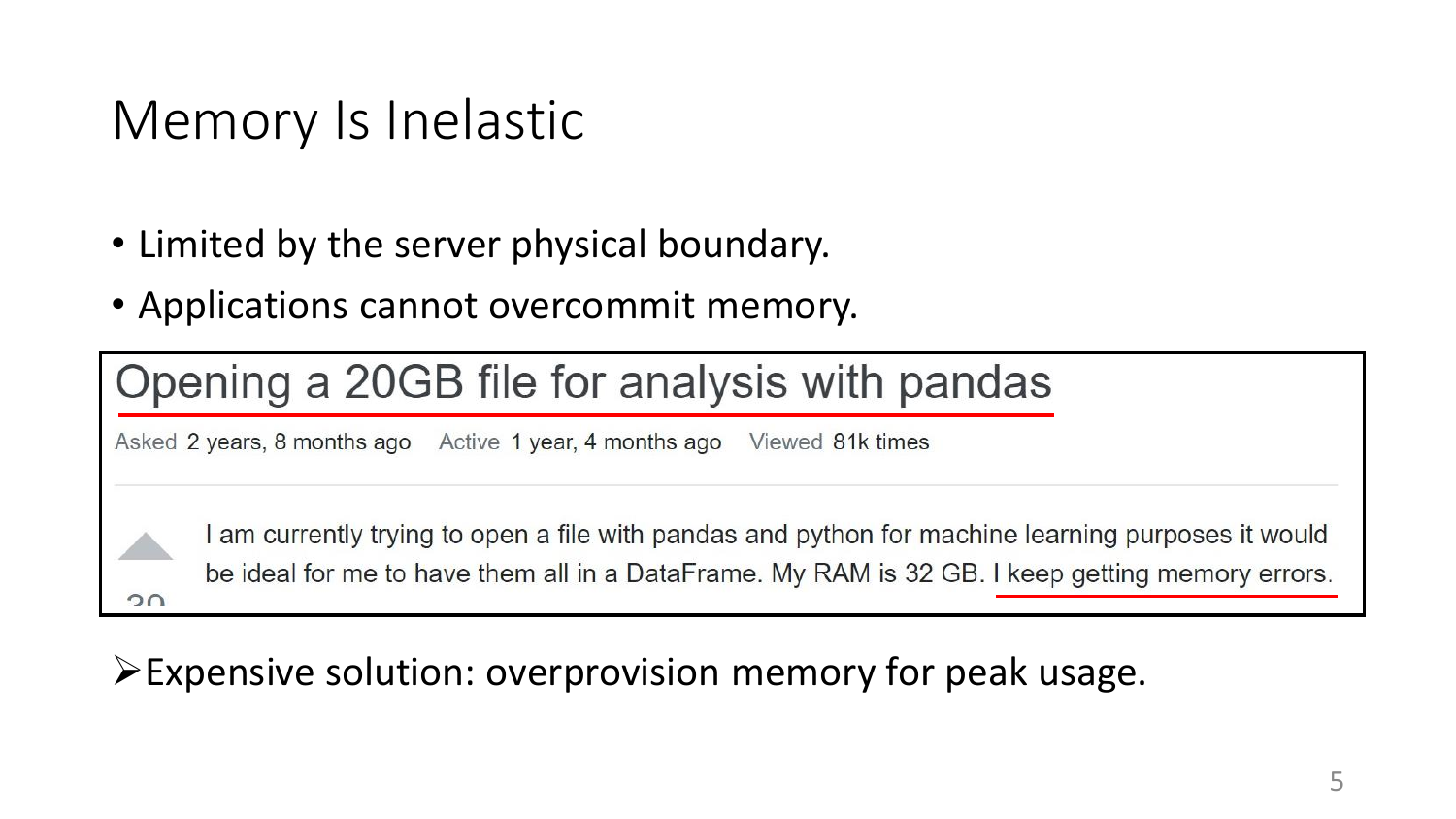#### Trending Solution: Far Memory

➢Leverage the idle memory of remote servers (with fast network).

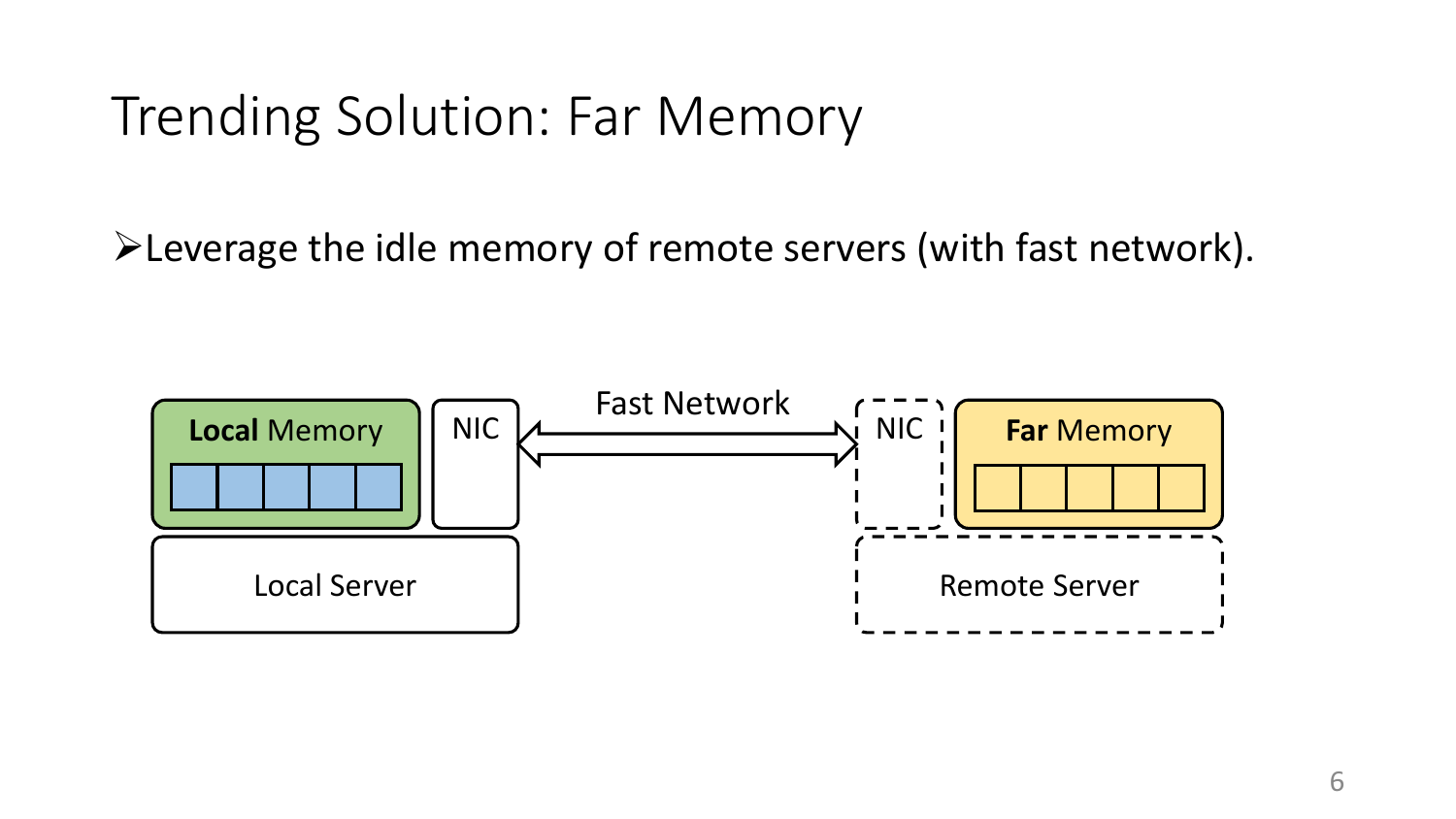➢Real-world Data Analytics from Kaggle.

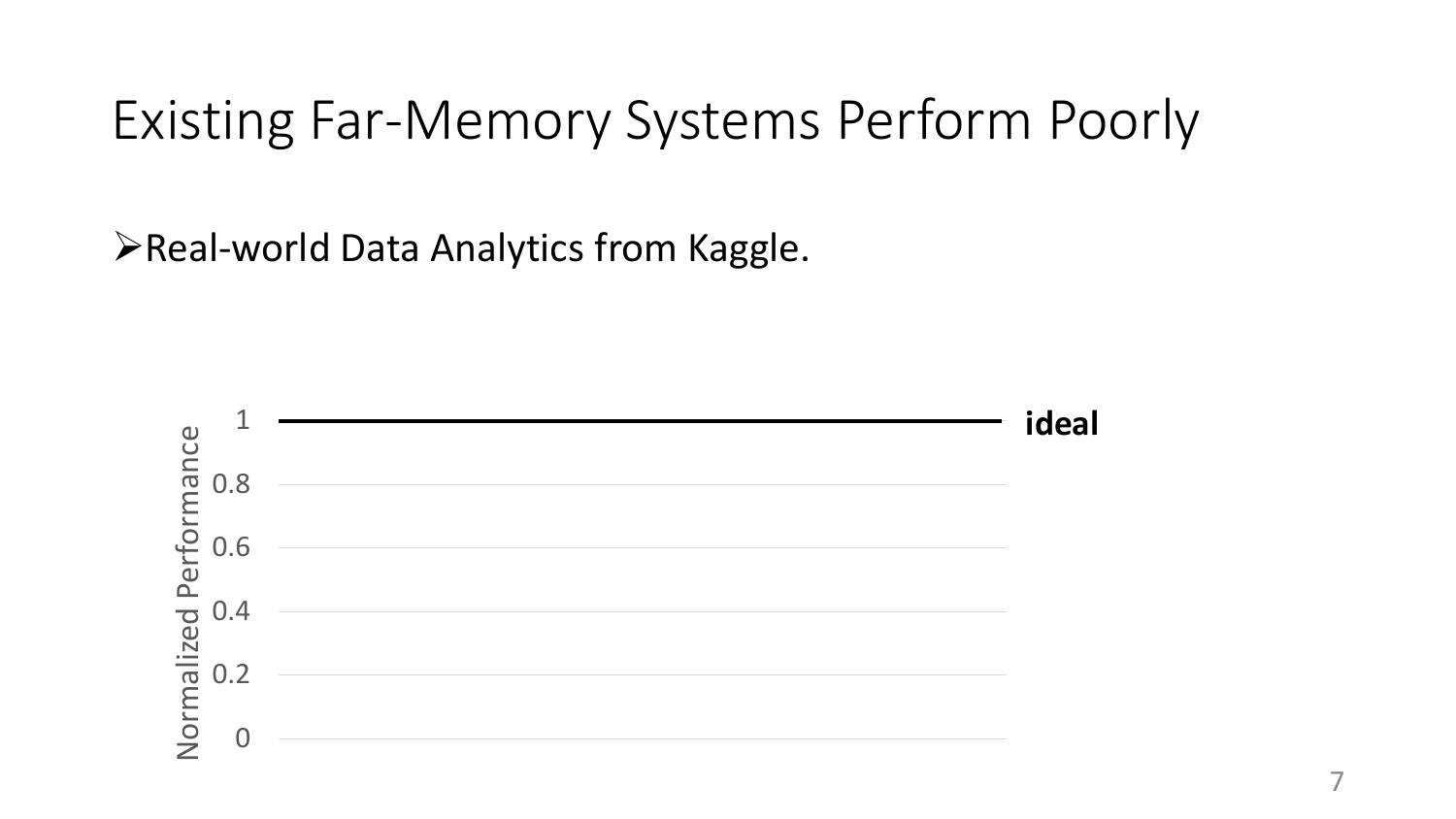• Real-world Data Analytics from Kaggle.

➢Provision **25%** of working set in local mem

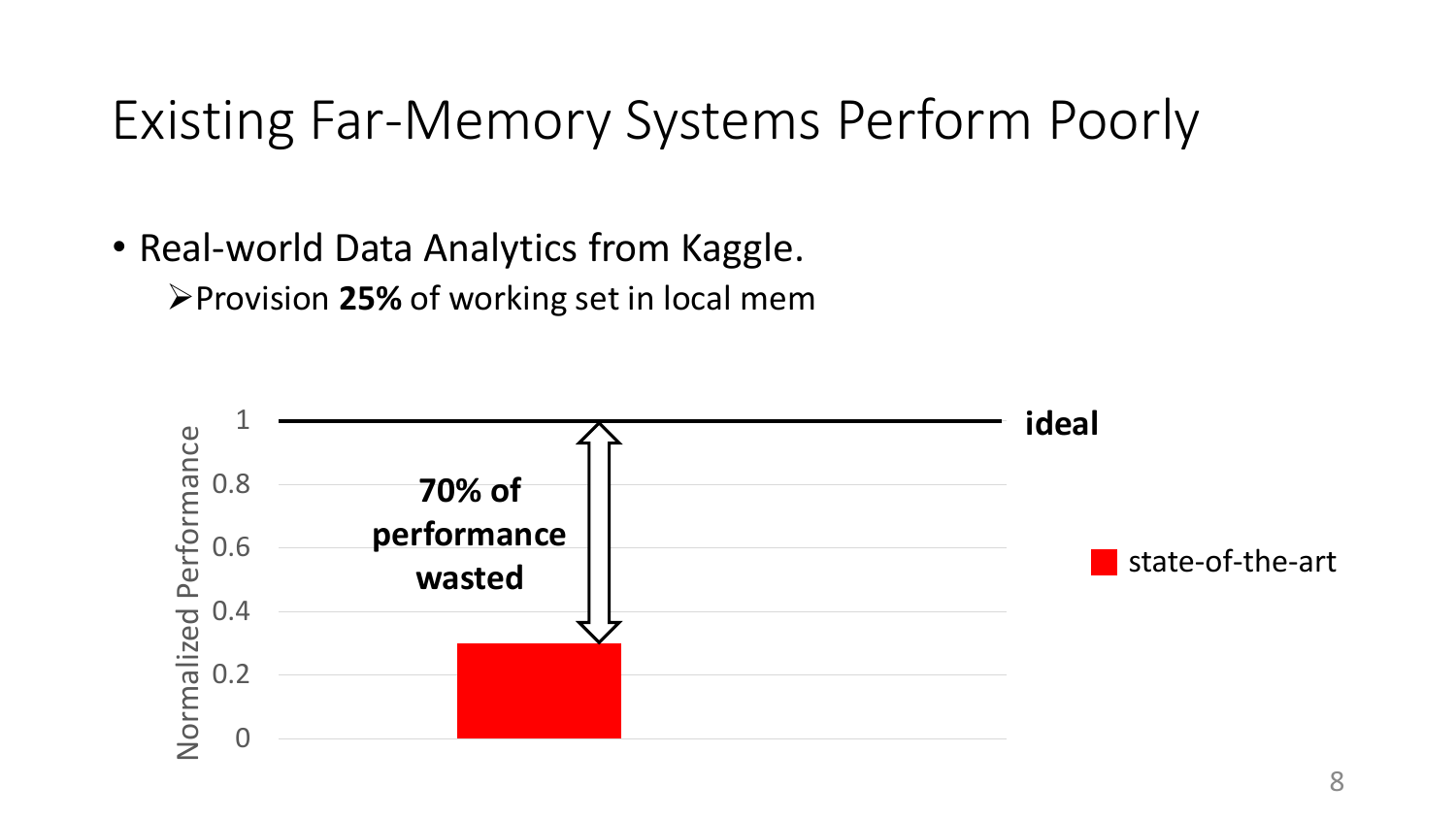- Real-world Data Analytics from Kaggle.
	- Provision **25%** of working set in local mem.
- ➢Goal: reclaim the wasted performance.

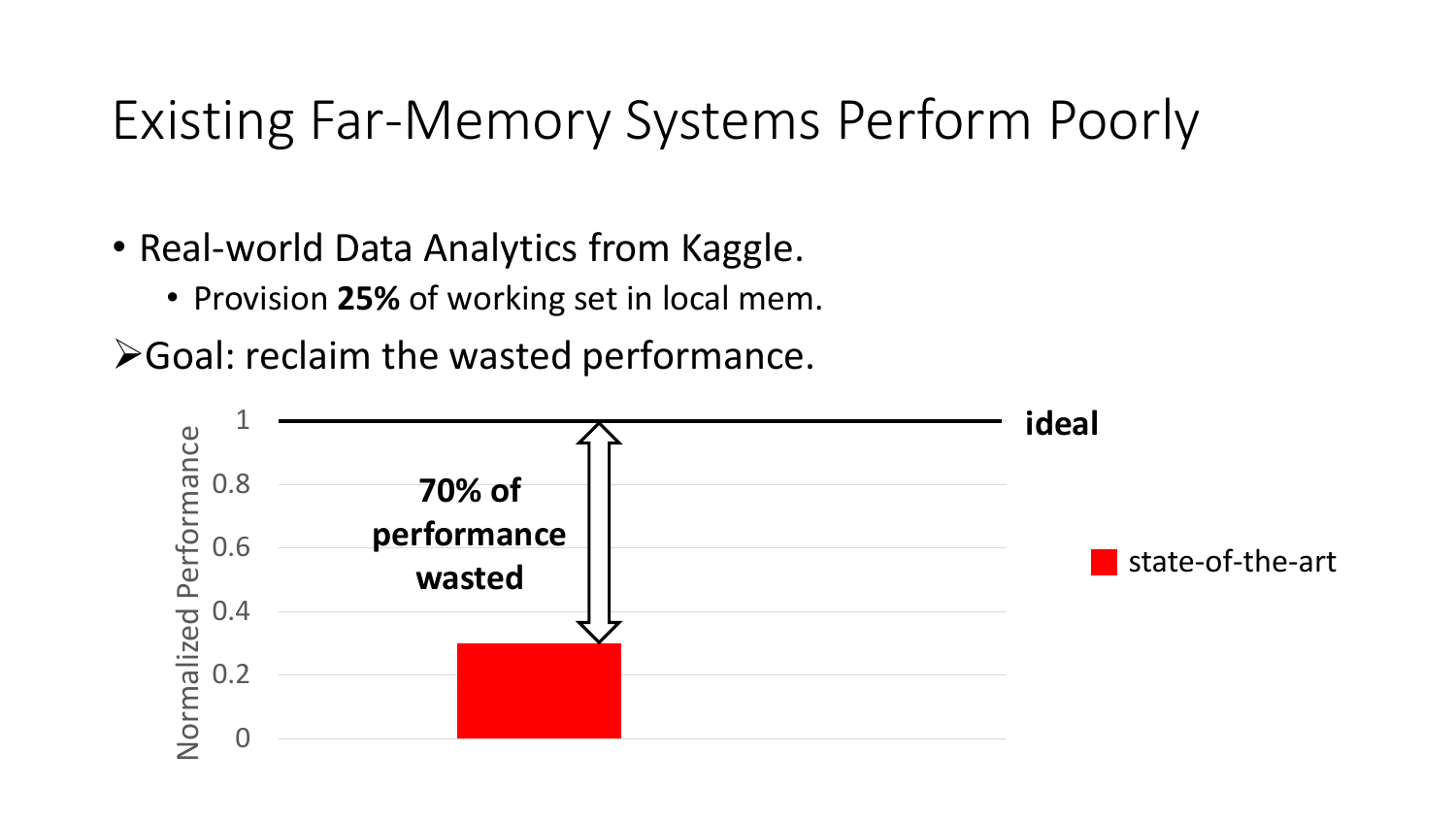- Real-world Data Analytics from Kaggle.
	- Provision **25%** of working set in local mem.
- ➢Goal: reclaim the wasted performance.

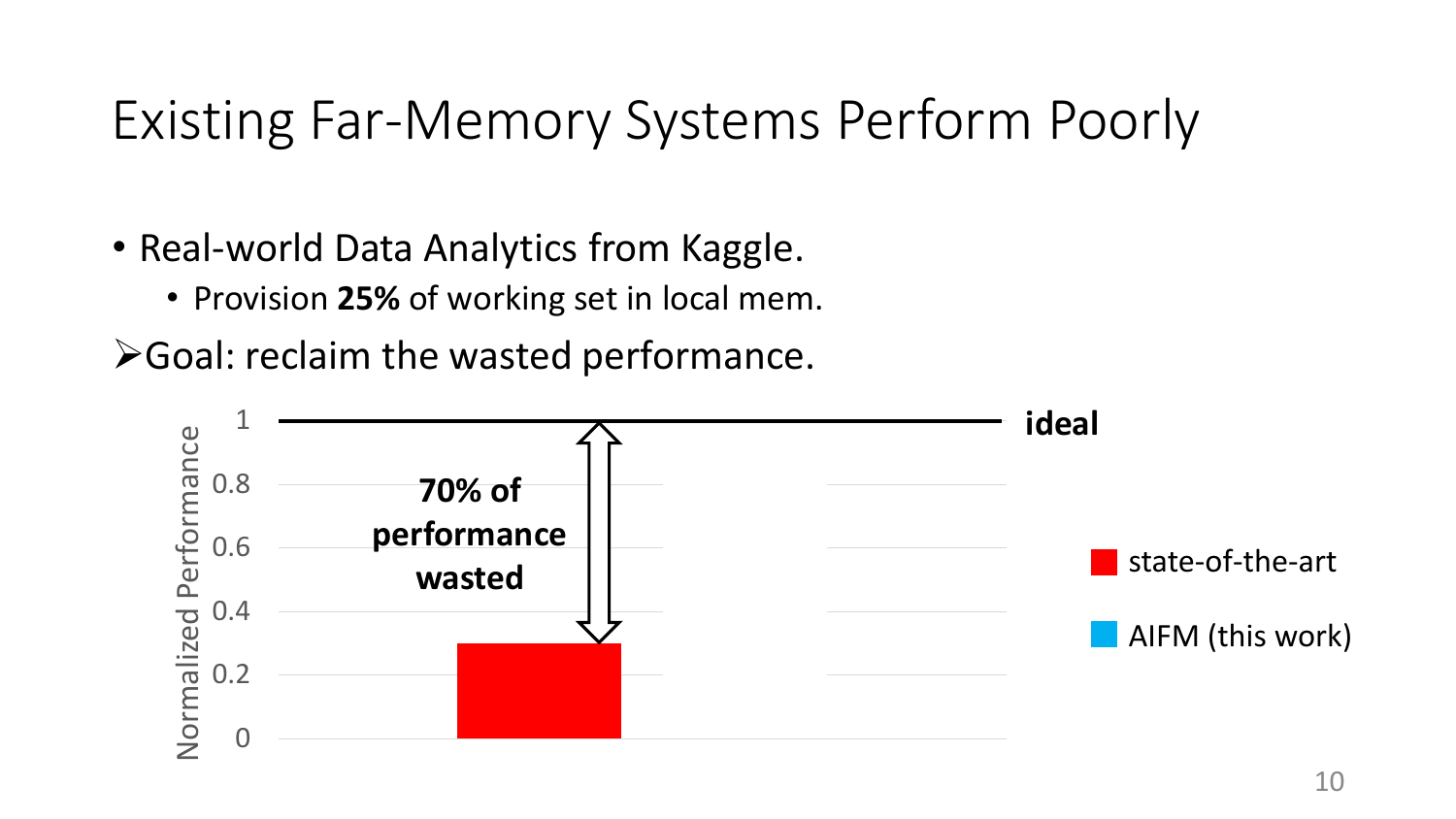- Real-world Data Analytics from Kaggle.
	- Provision **25%** of working set in local mem.
- ➢Goal: reclaim the wasted performance.

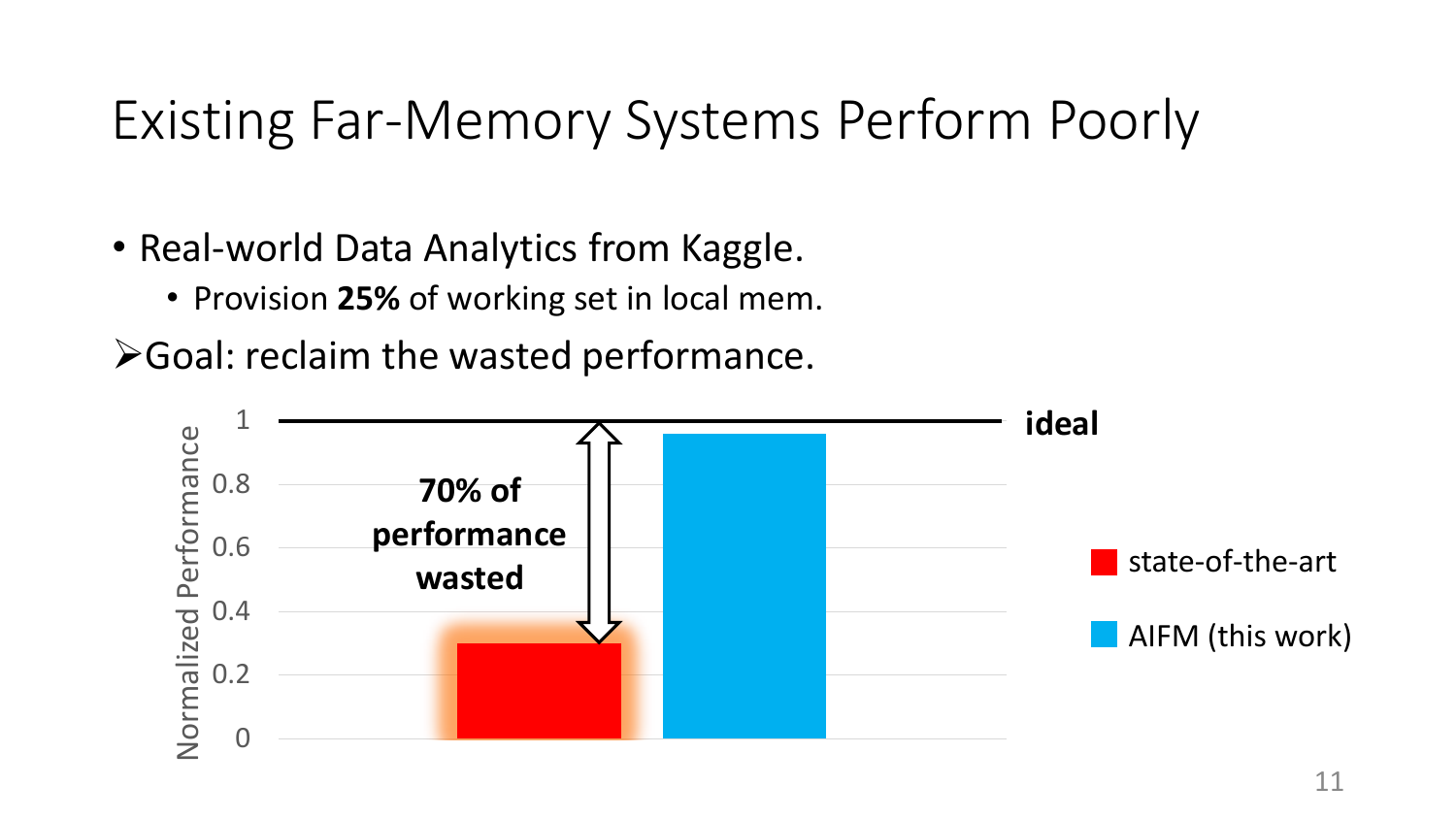## Why Do Existing Systems Waste Performance?

- Problem: based on **OS paging**.
	- **‒** Semantic gap.
	- **‒** High kernel overheads.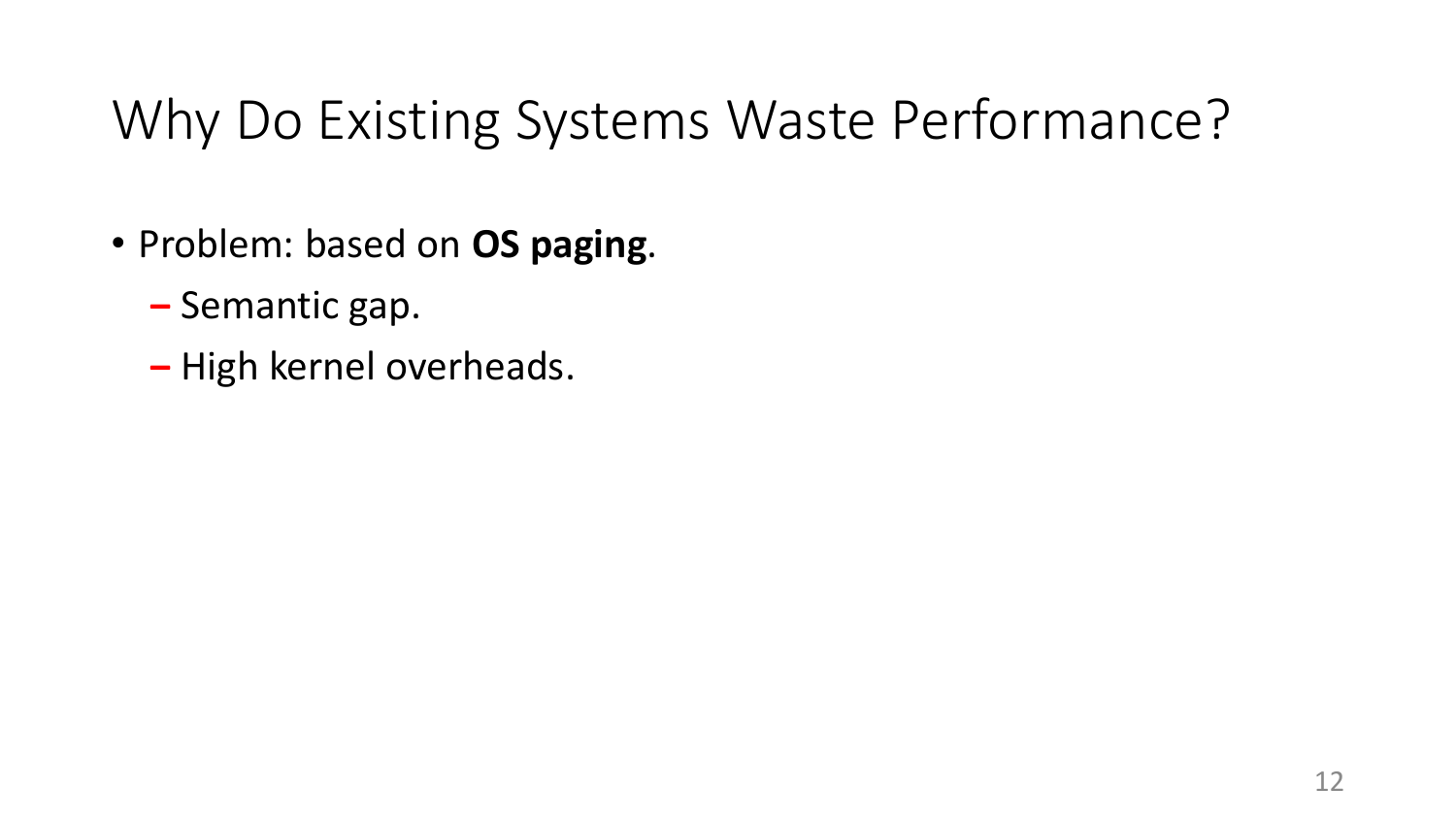➢Page granularity → **R/W amplification.** 

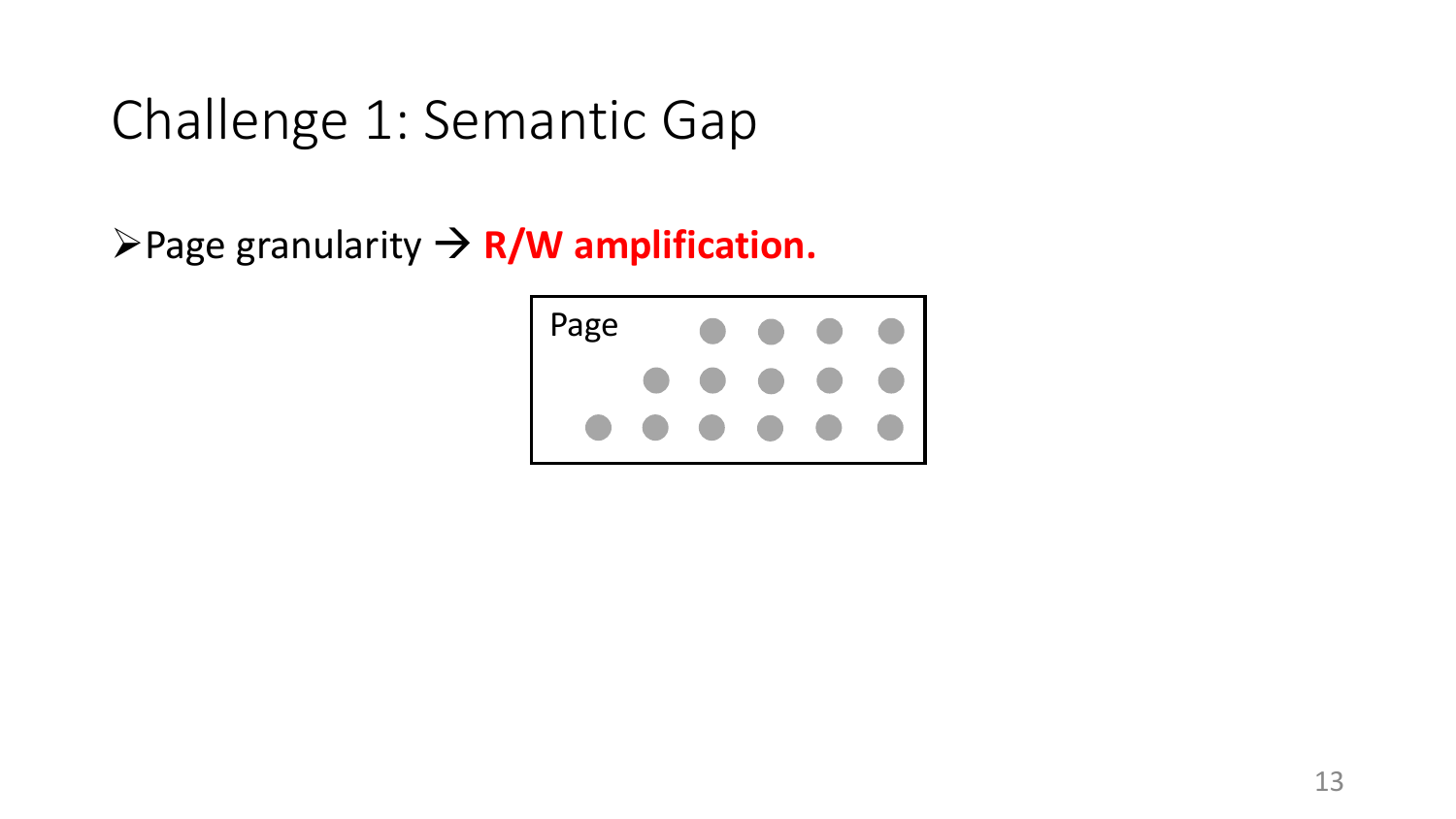➢Page granularity → **R/W amplification.** 

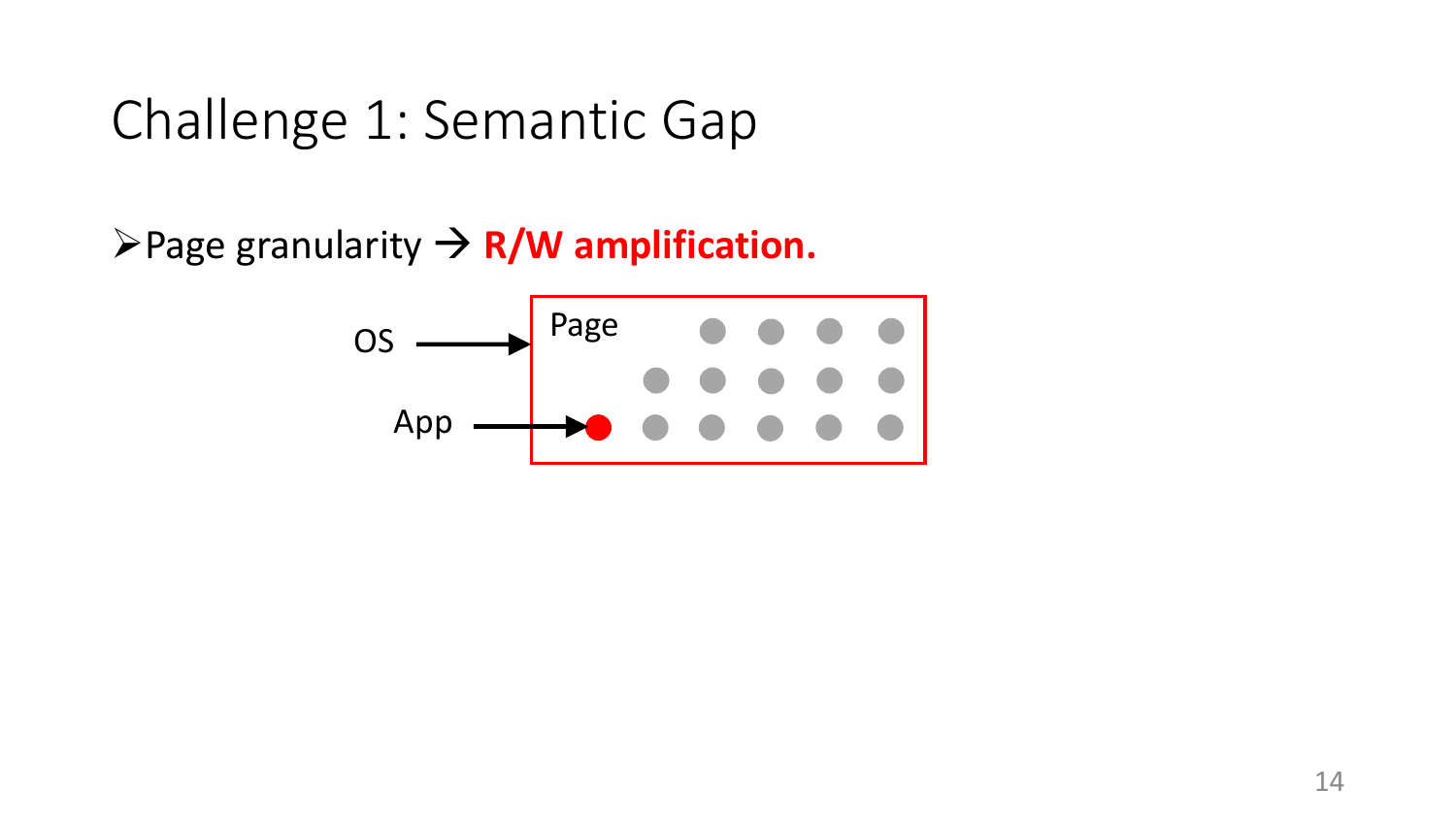• Page granularity → **R/W amplification.**



➢OS lacks app knowledge → **hard to prefetch, etc.**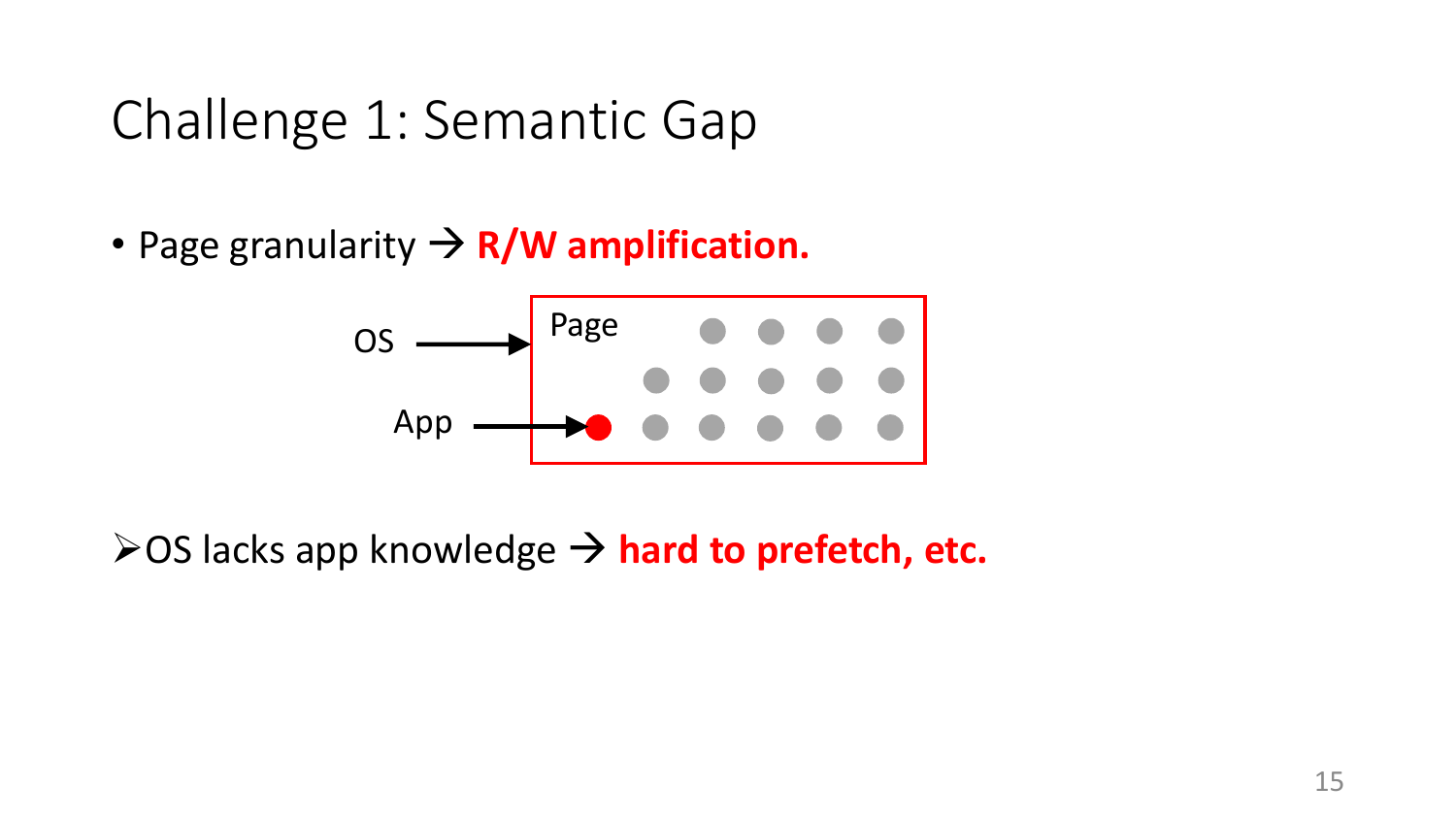• Page granularity → **R/W amplification.**



➢OS lacks app knowledge → **hard to prefetch, etc.**

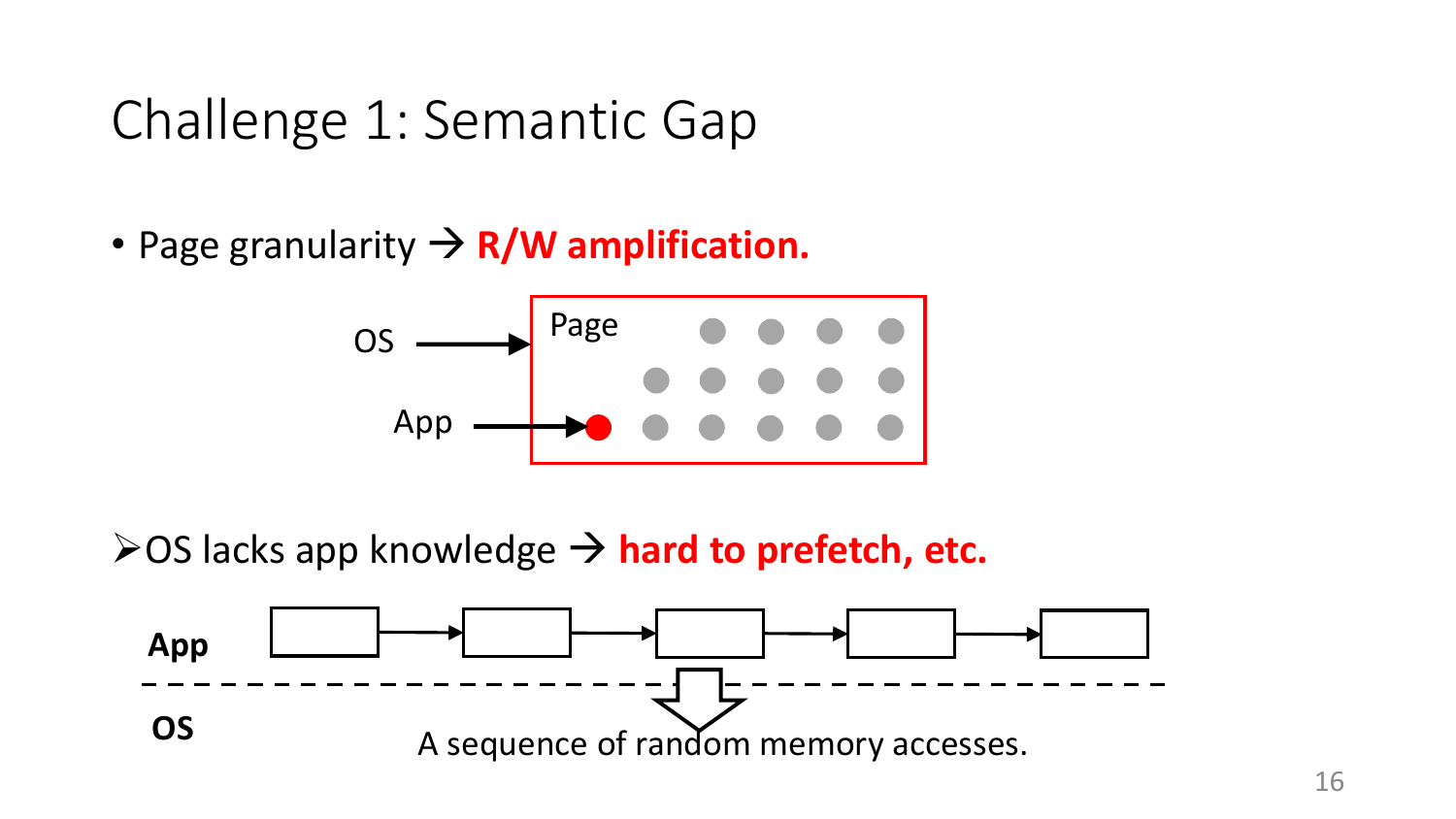## Challenge 2: High Kernel Overheads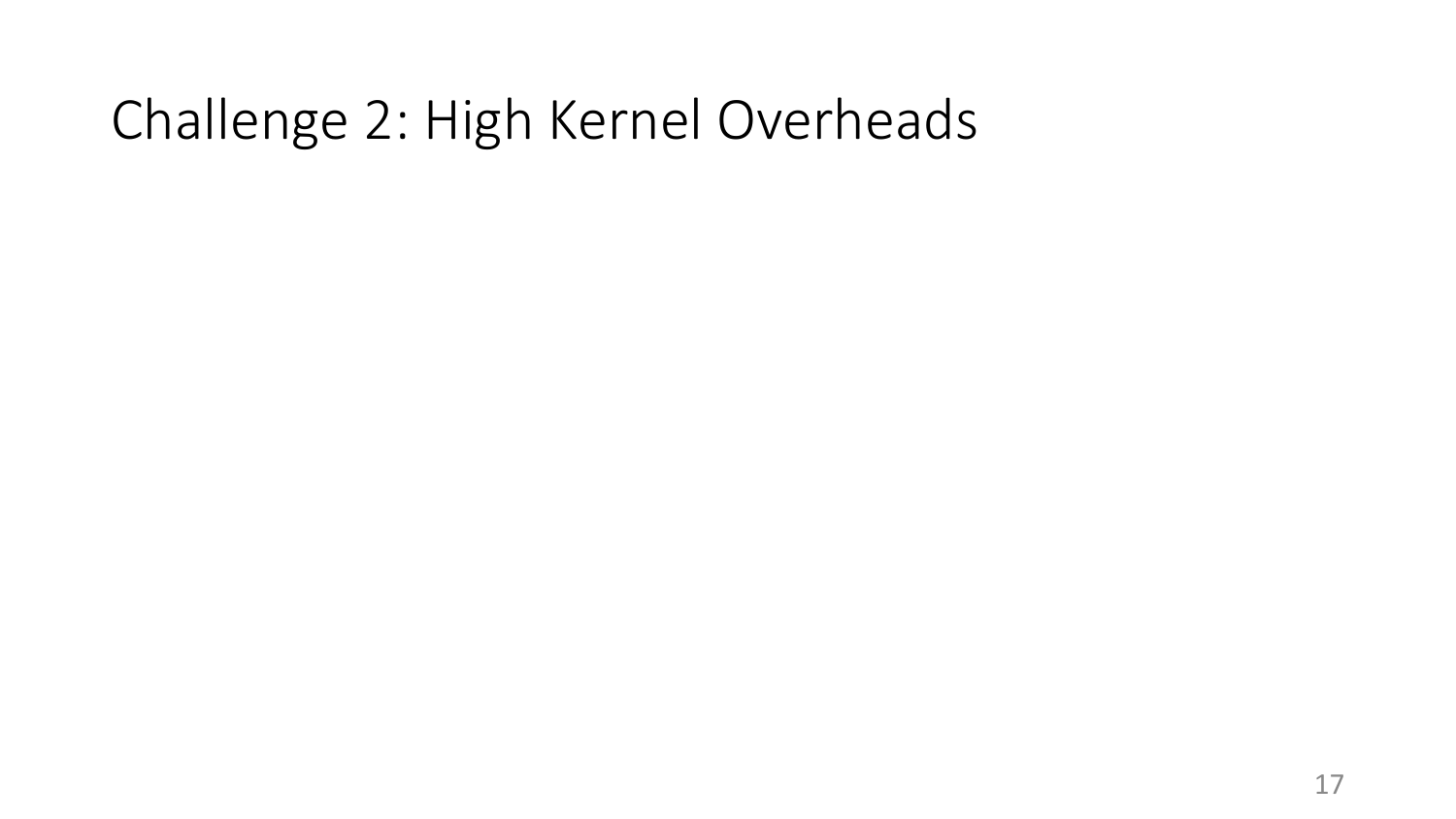## Challenge 2: High Kernel Overheads

➢ **Expensive page faults.**

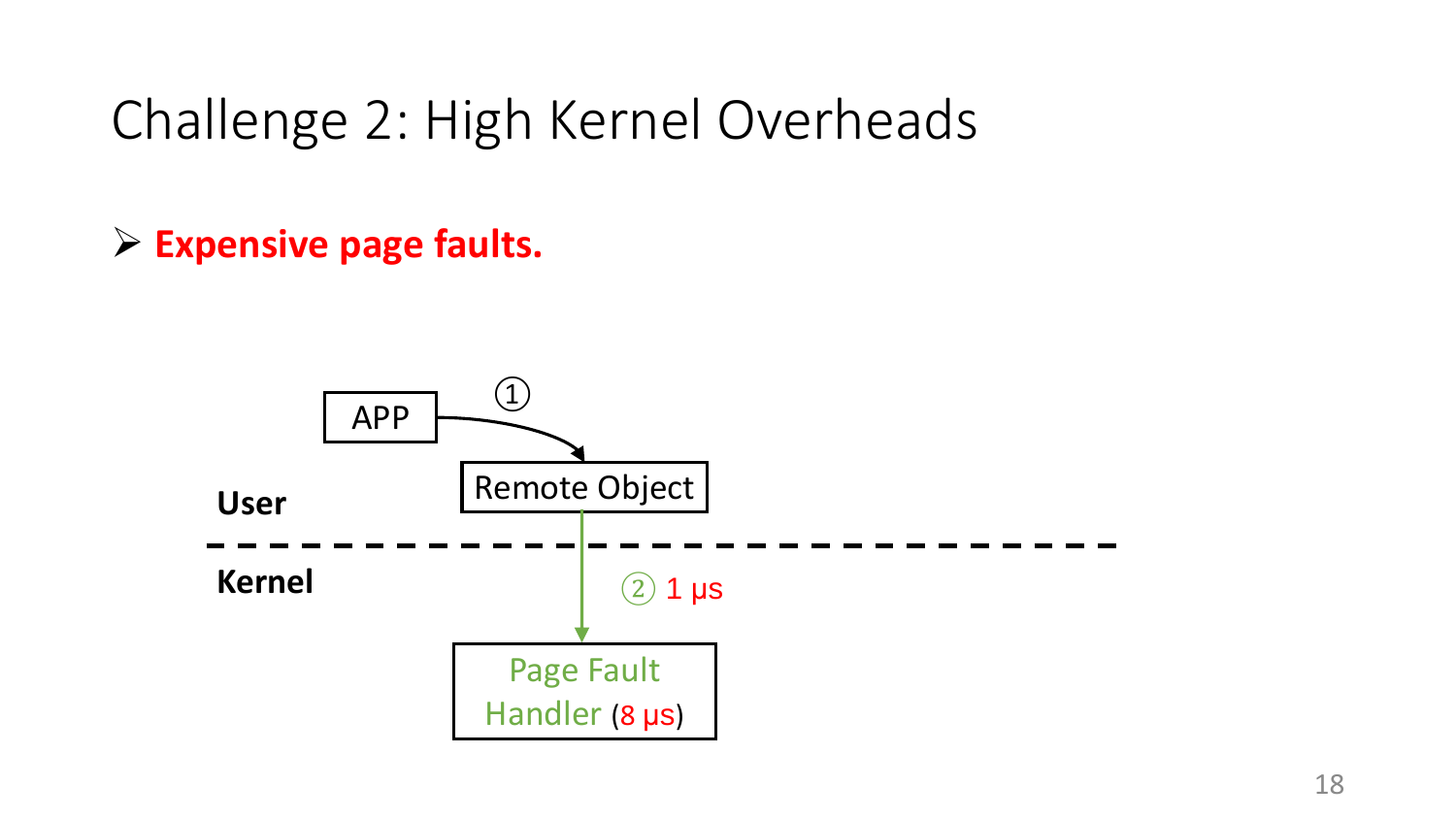## Challenge 2: High Kernel Overheads

- **Expensive page faults.**
- ➢ Busy Polling for in-kernel net I/O → **burn CPU cycles**.

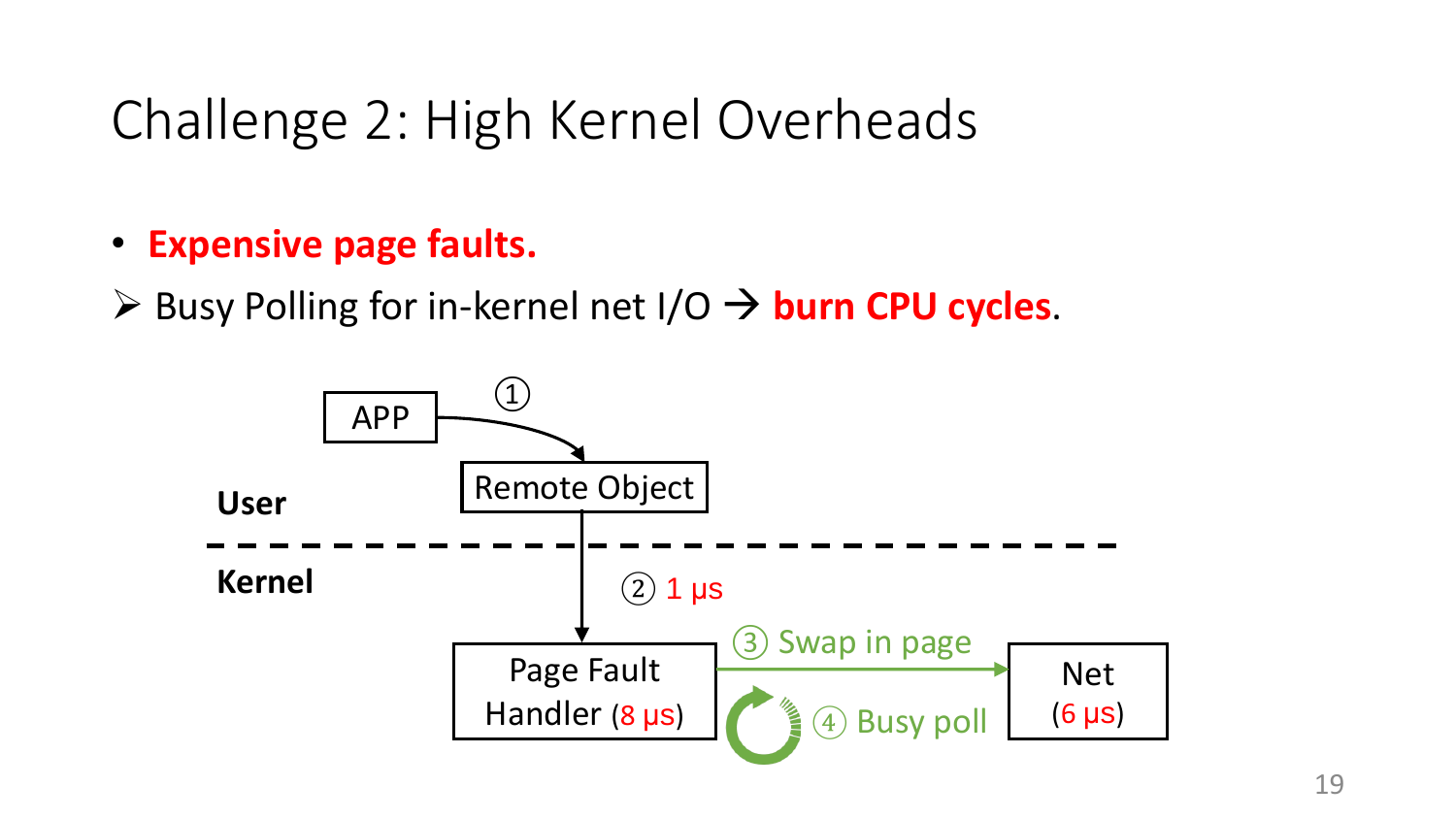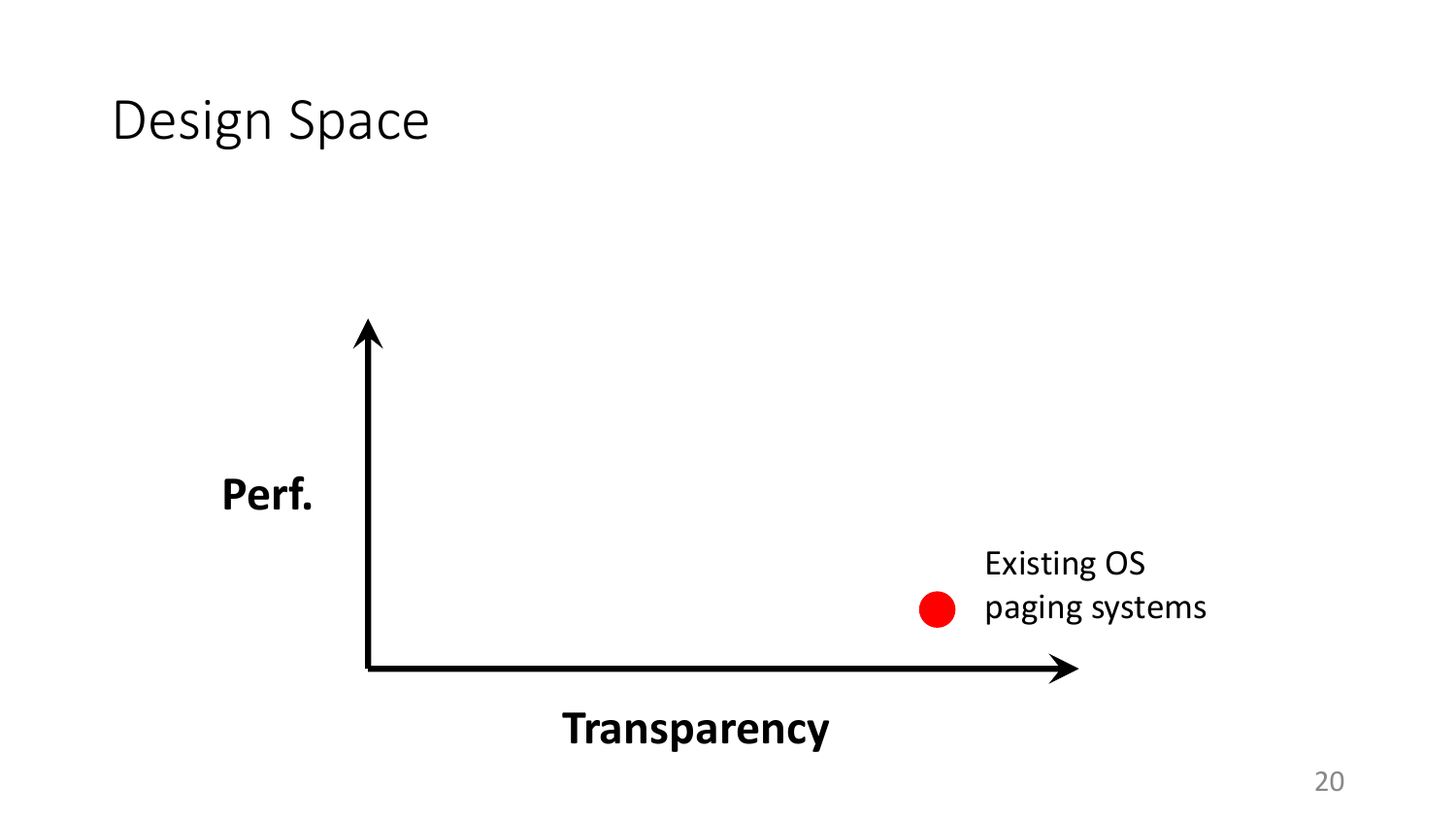

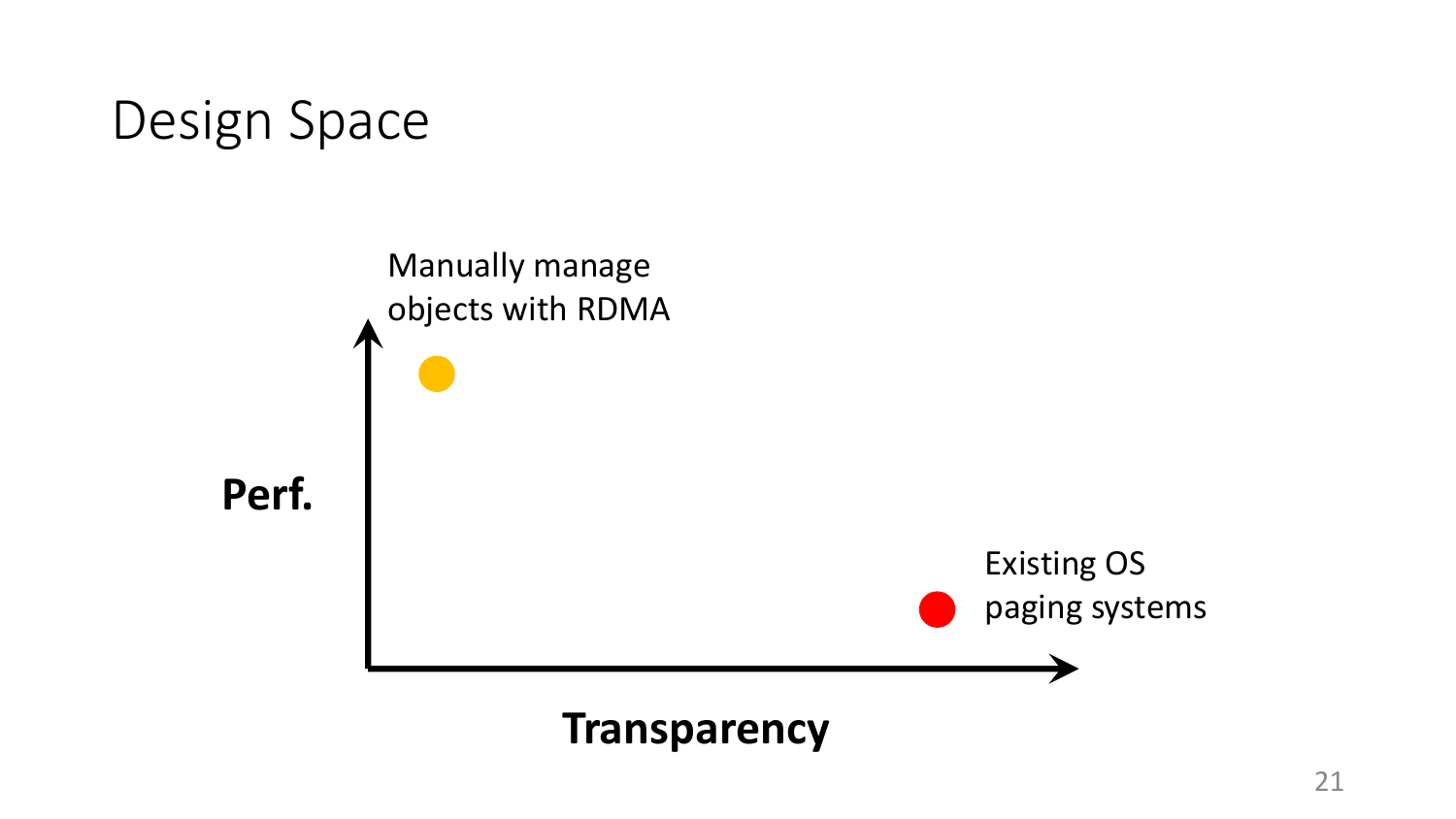

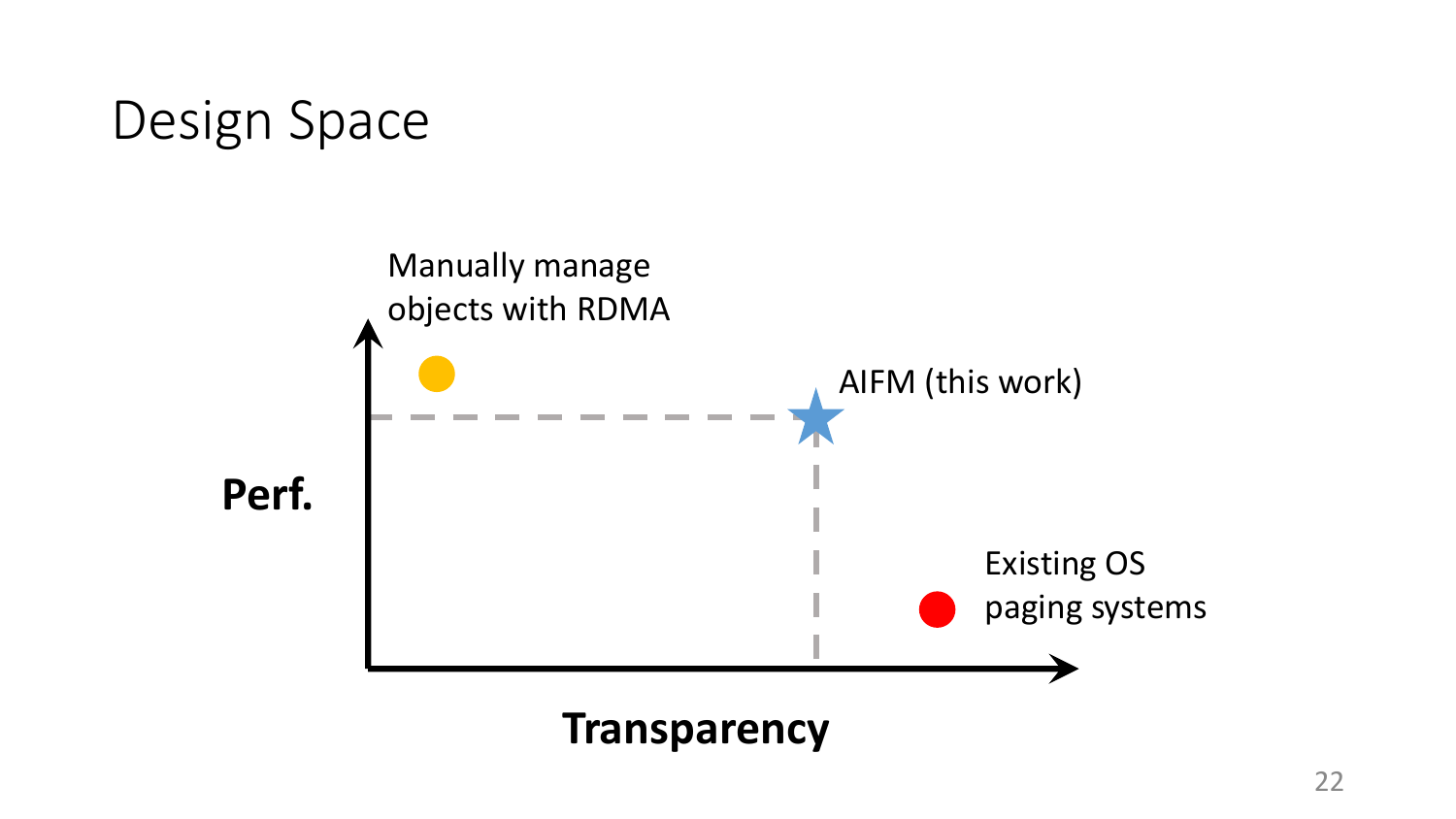#### AIFM's Design Overview

➢Key idea: swap memory using a userspace runtime.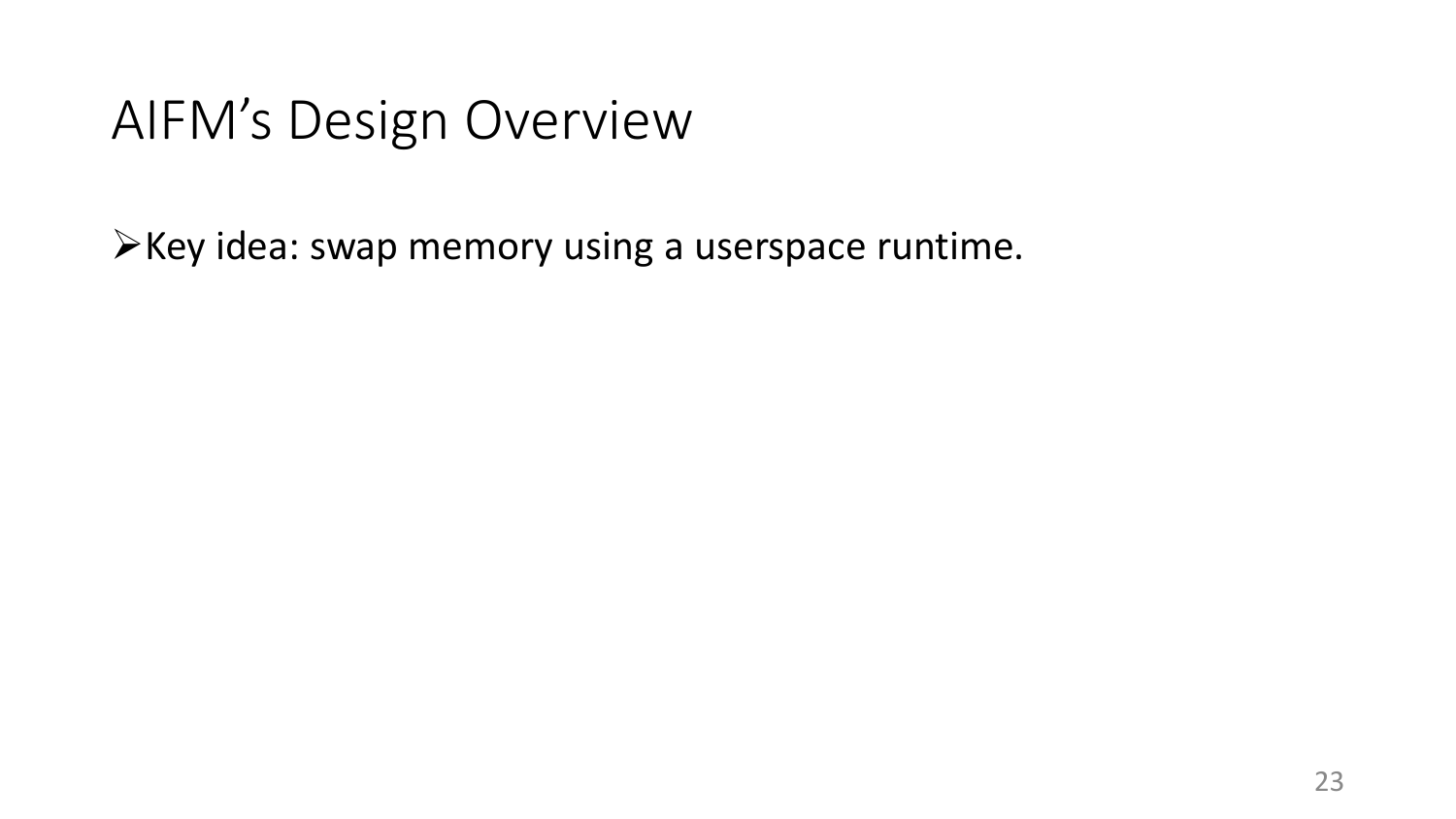#### AIFM's Design Overview

➢Key idea: swap memory using a userspace runtime.

| <b>Challenge</b>                                              | Solution                          |
|---------------------------------------------------------------|-----------------------------------|
| 1. Semantic gap<br>(Amplification, Hard to prefetch)          | Remoteable Data structure library |
| 2. Kernel overheads<br>(page faults, busy poll for net I/O)   | Userspace runtime                 |
| <b>3. Impact of Memory Reclamation</b><br>(pause app threads) | Pauseless evacuator               |
| <b>4. network BW &lt; DRAM BW</b>                             | <b>Remote Agent</b>               |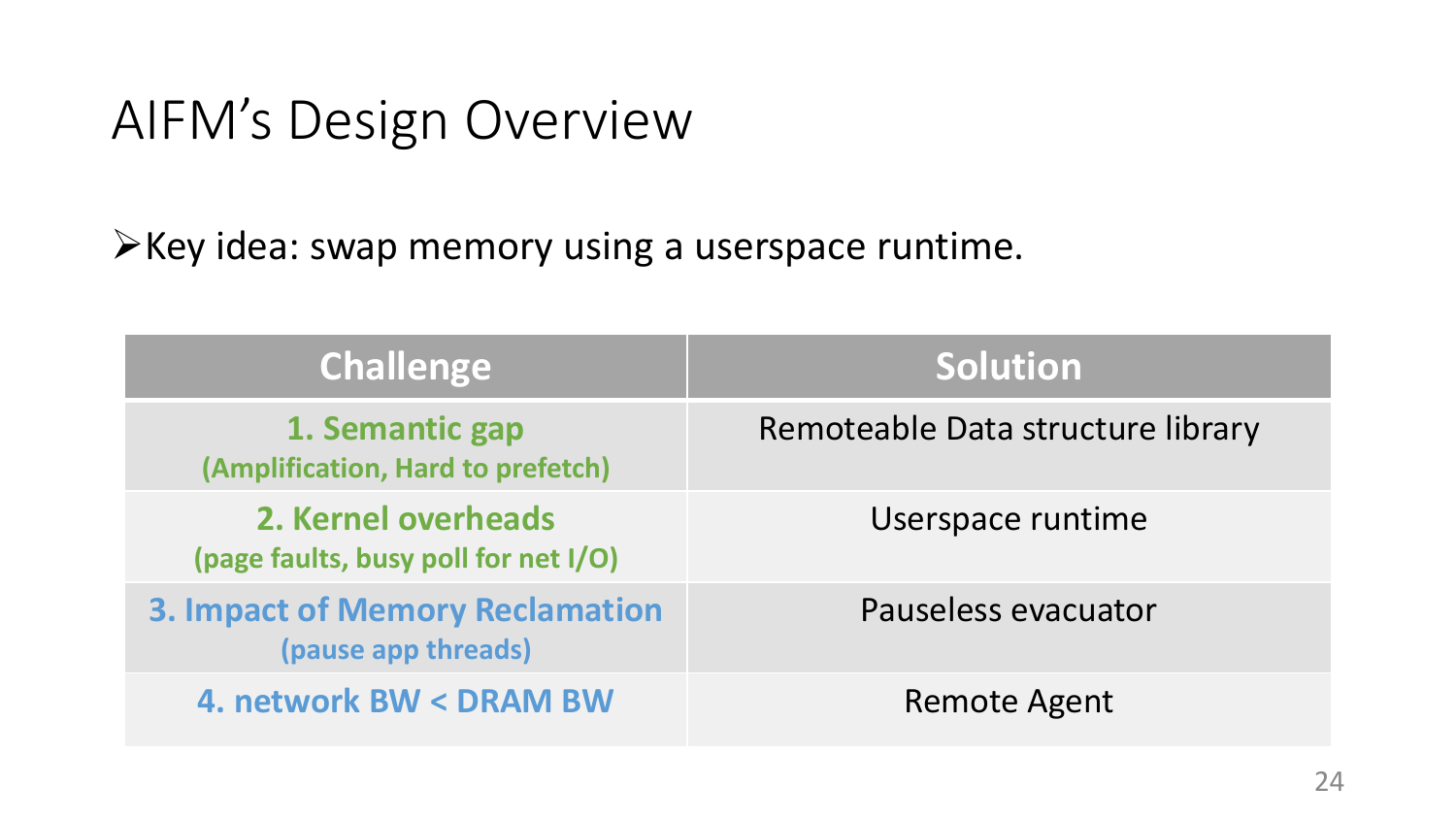#### AIFM in Action

App User-Level Thread 0

**Local Memory**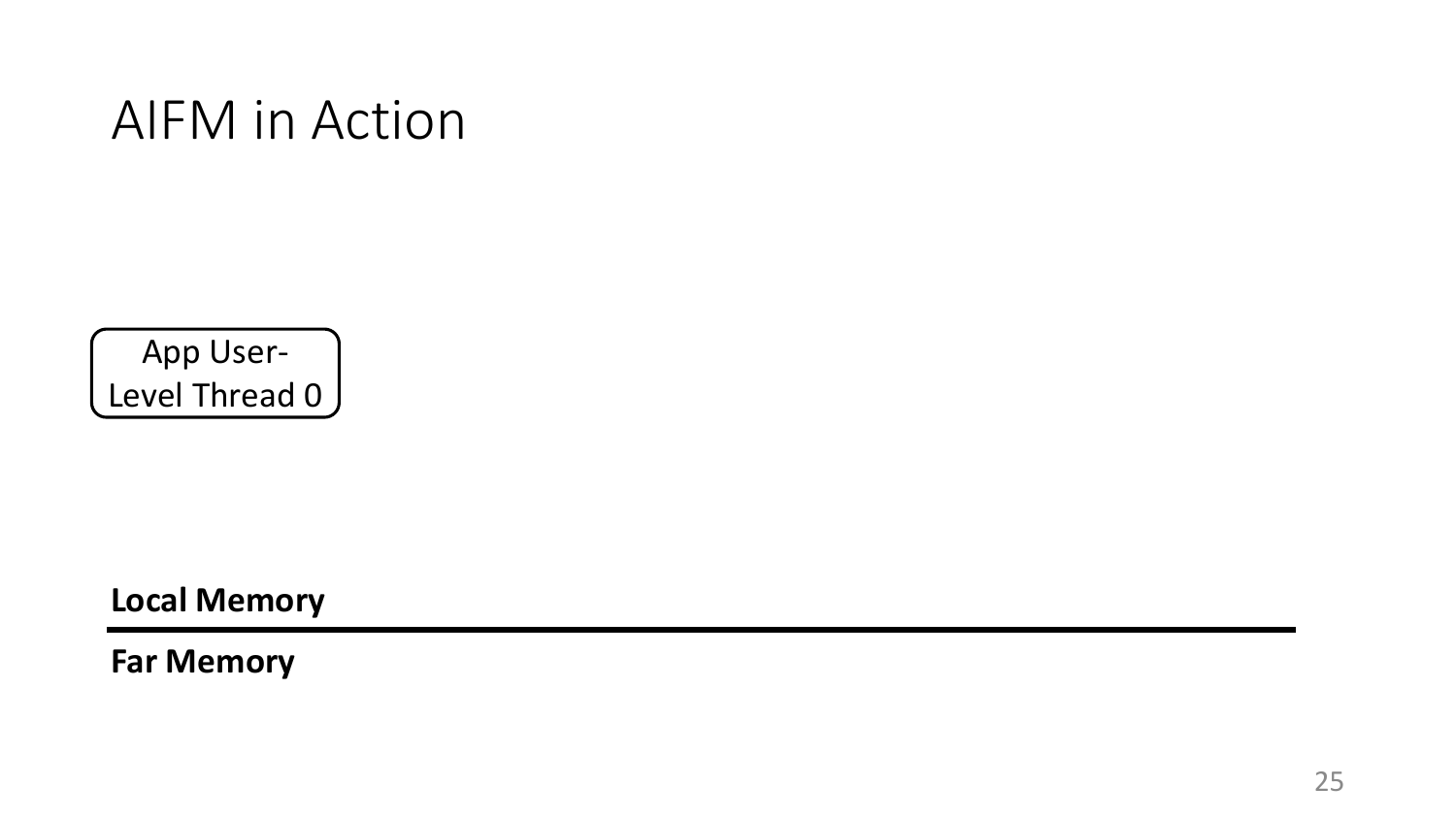➢Solved challenge: semantic gap.



**Local Memory**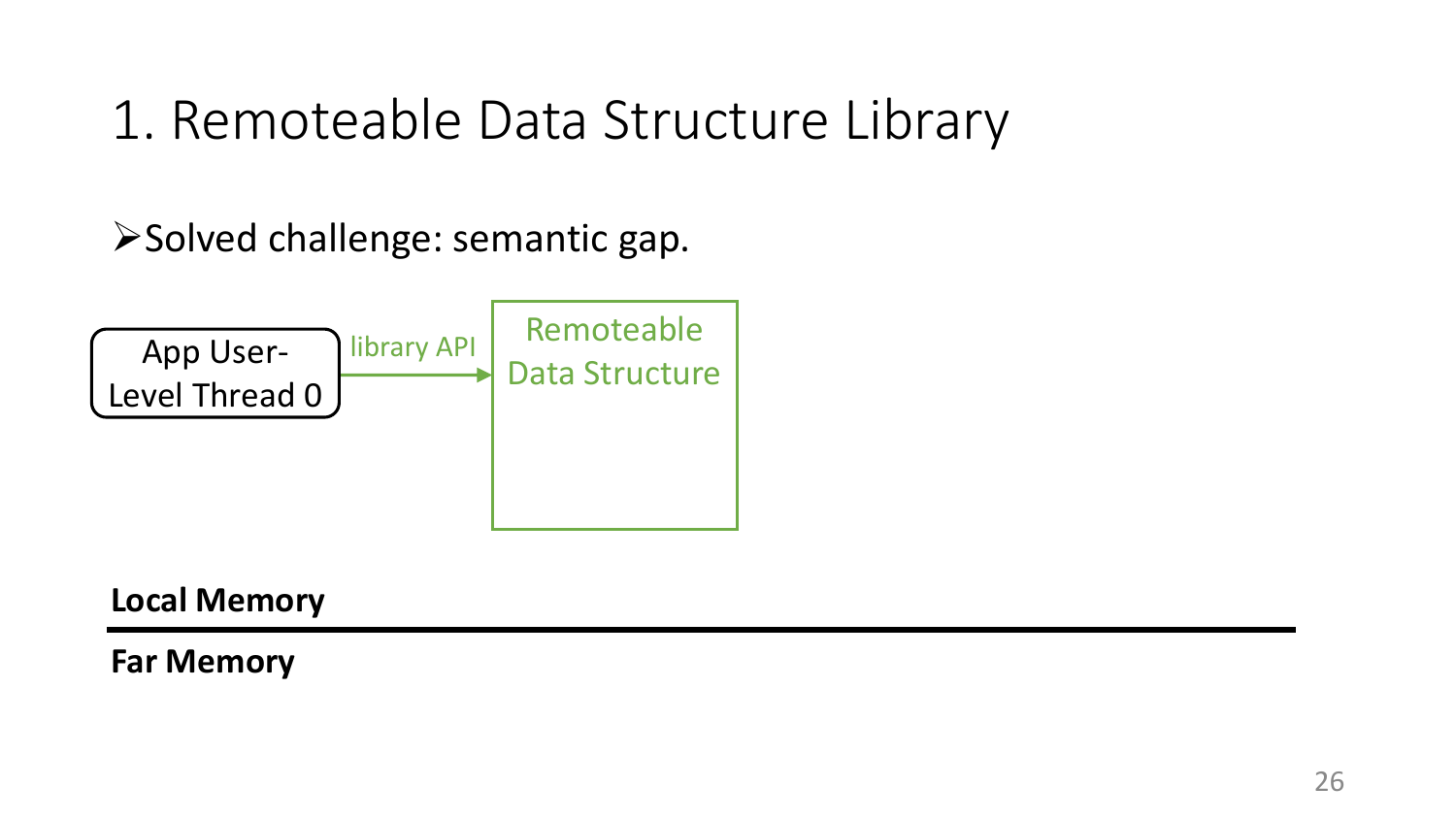➢Solved challenge: semantic gap.



#### **Local Memory**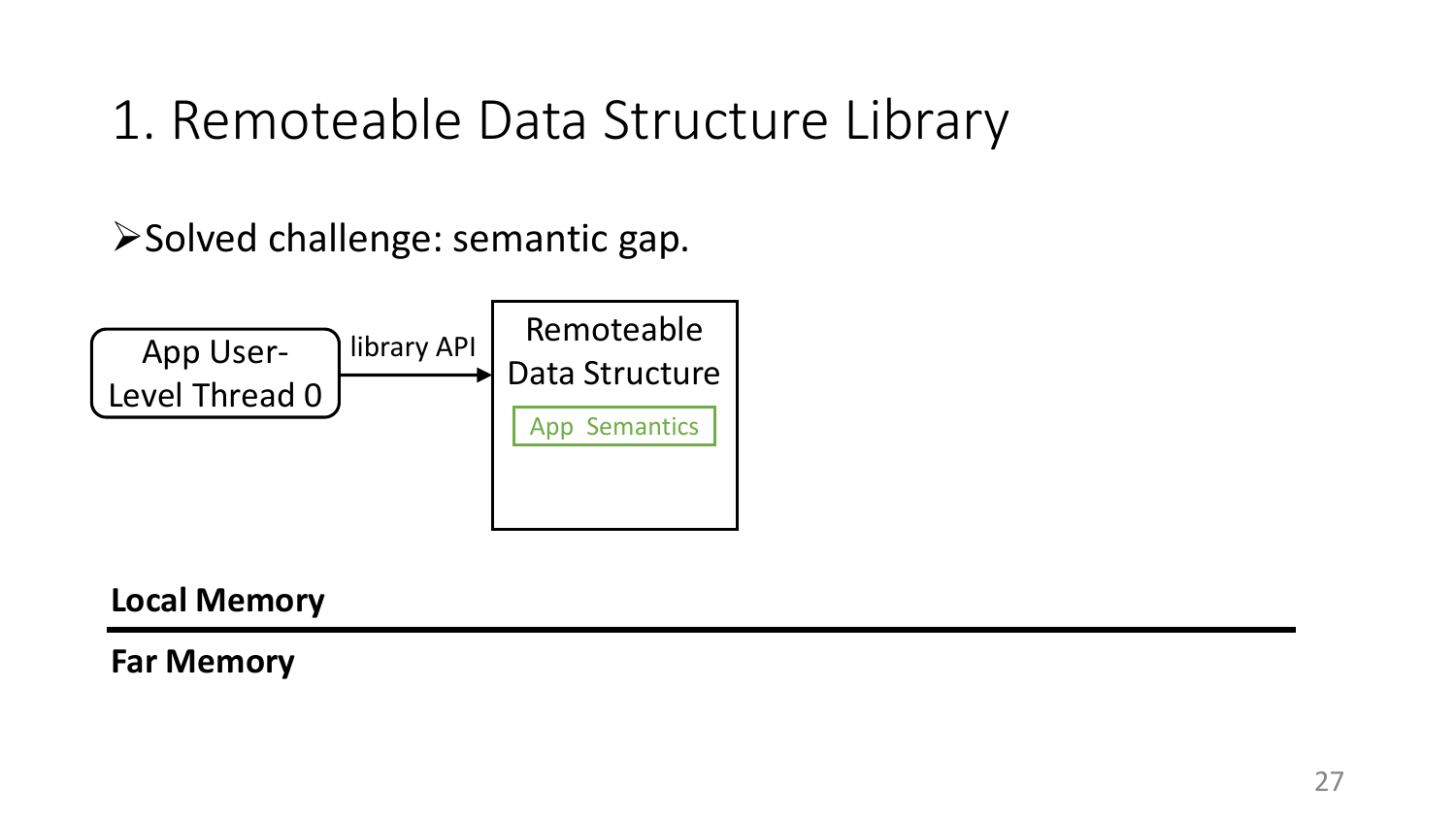➢Solved challenge: semantic gap.



#### **Local Memory**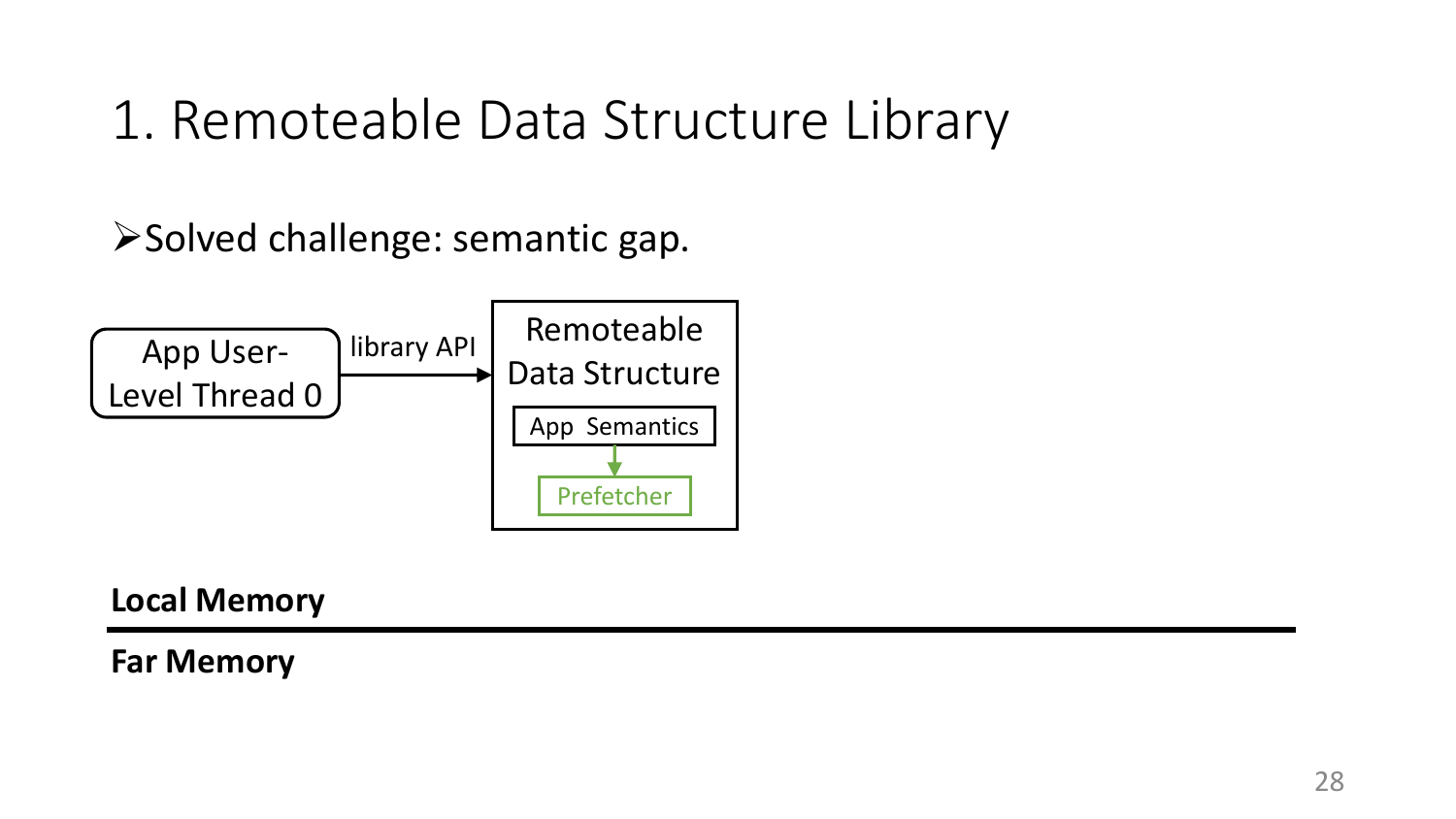➢Solved challenge: semantic gap.

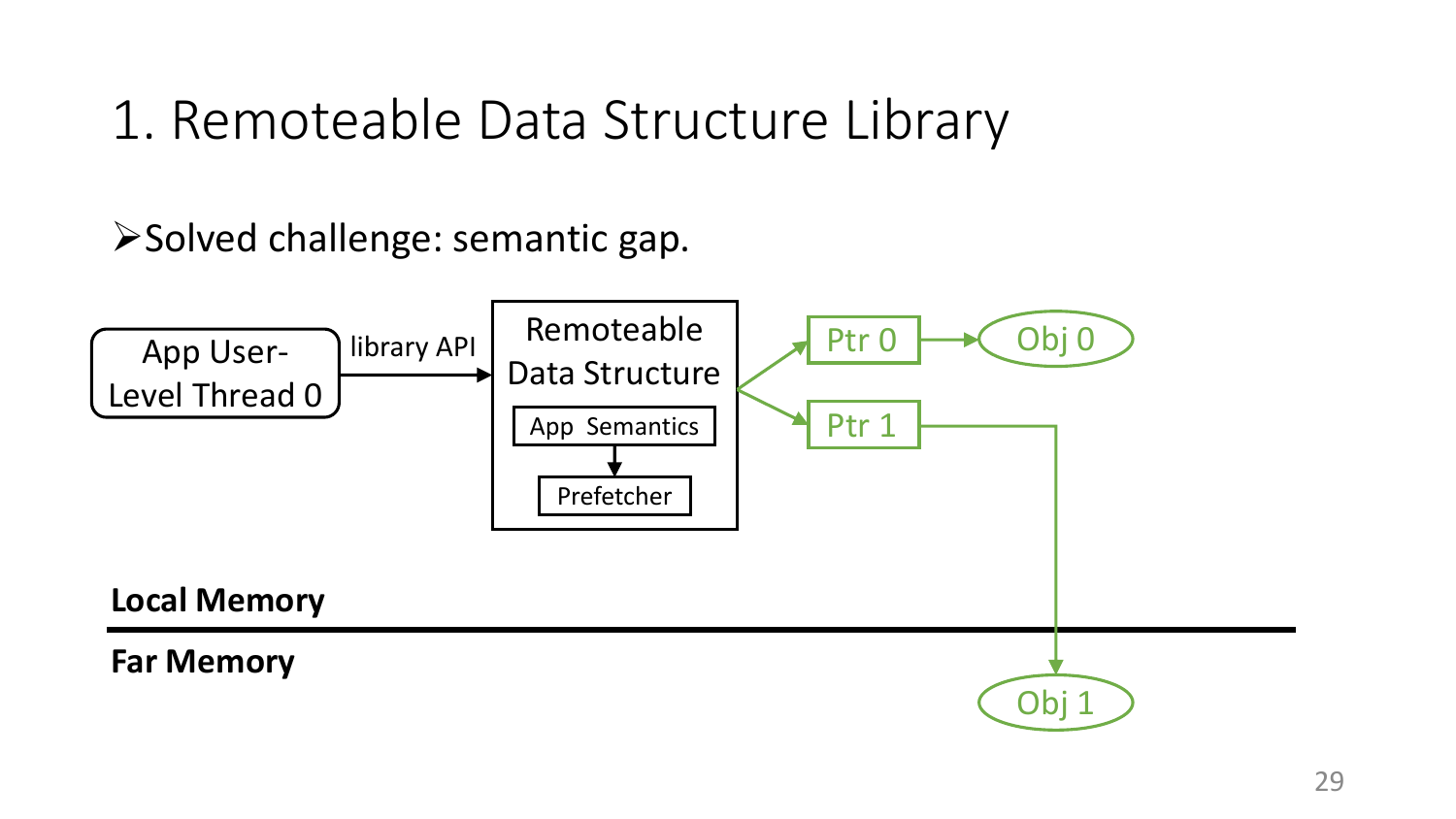## 2. Userspace Runtime

➢Solved challenge: kernel overheads.

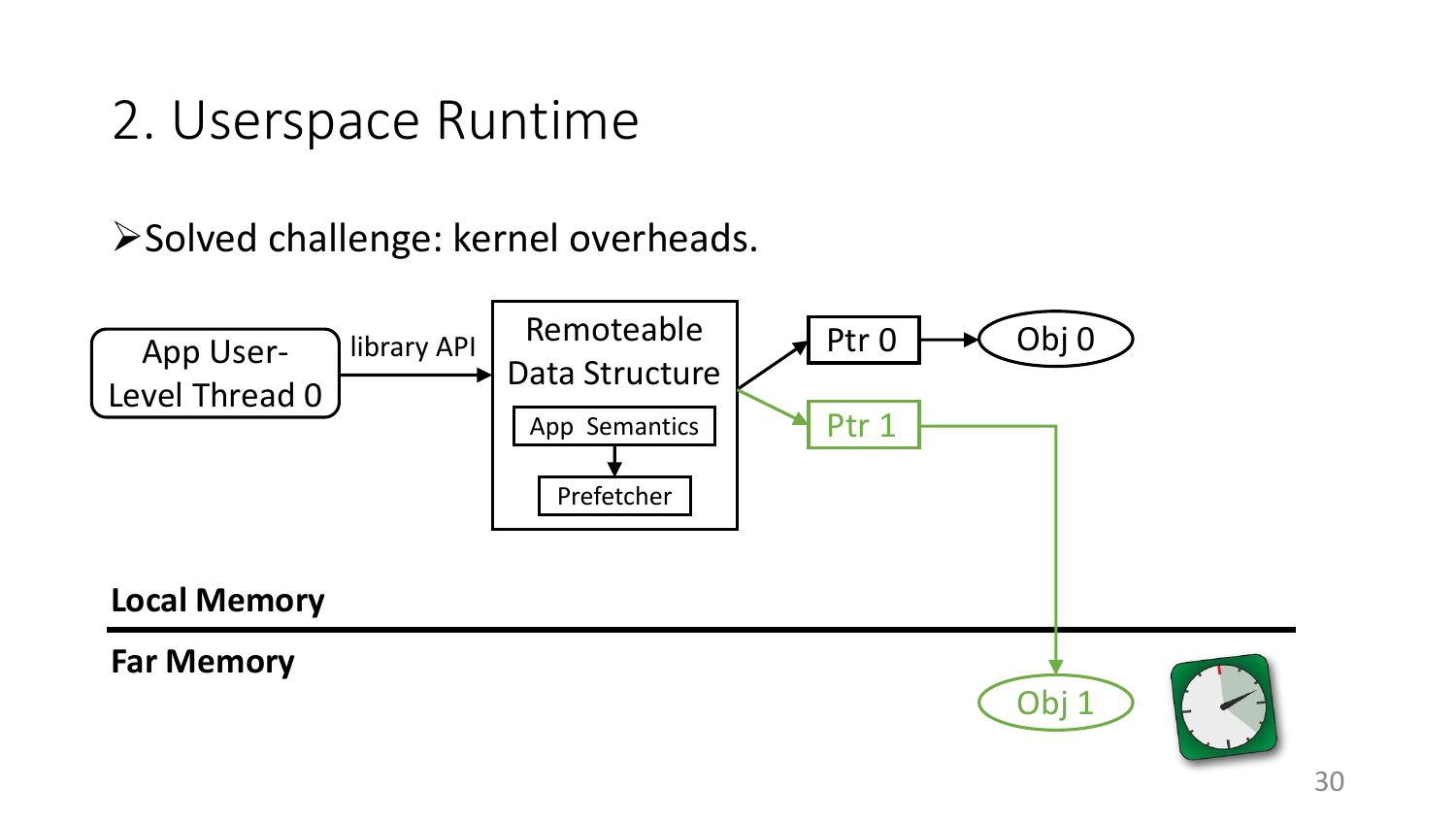## 2. Userspace Runtime

#### ➢Solved challenge: kernel overheads.

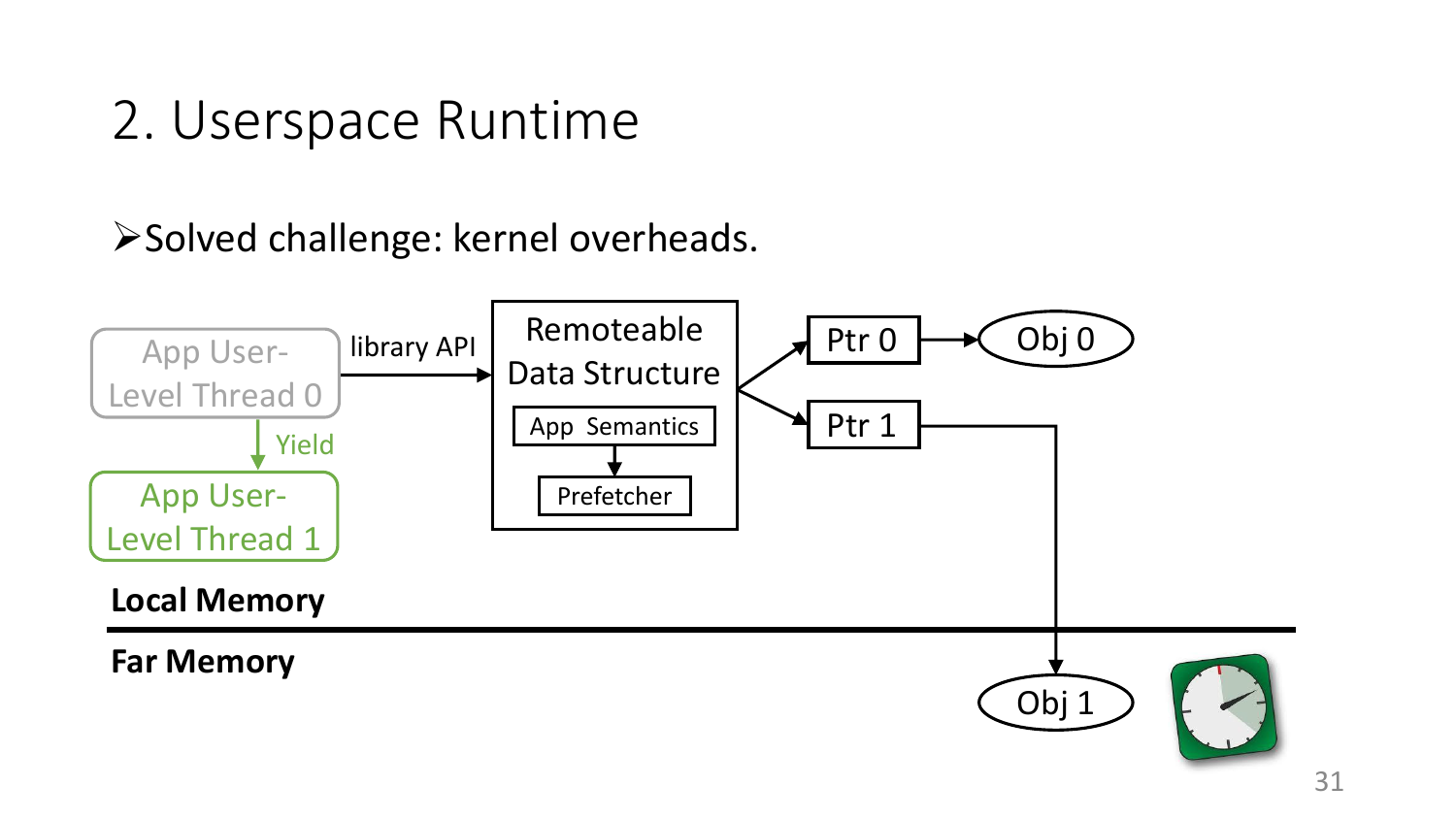## 2. Userspace Runtime

#### ➢Solved challenge: kernel overheads.

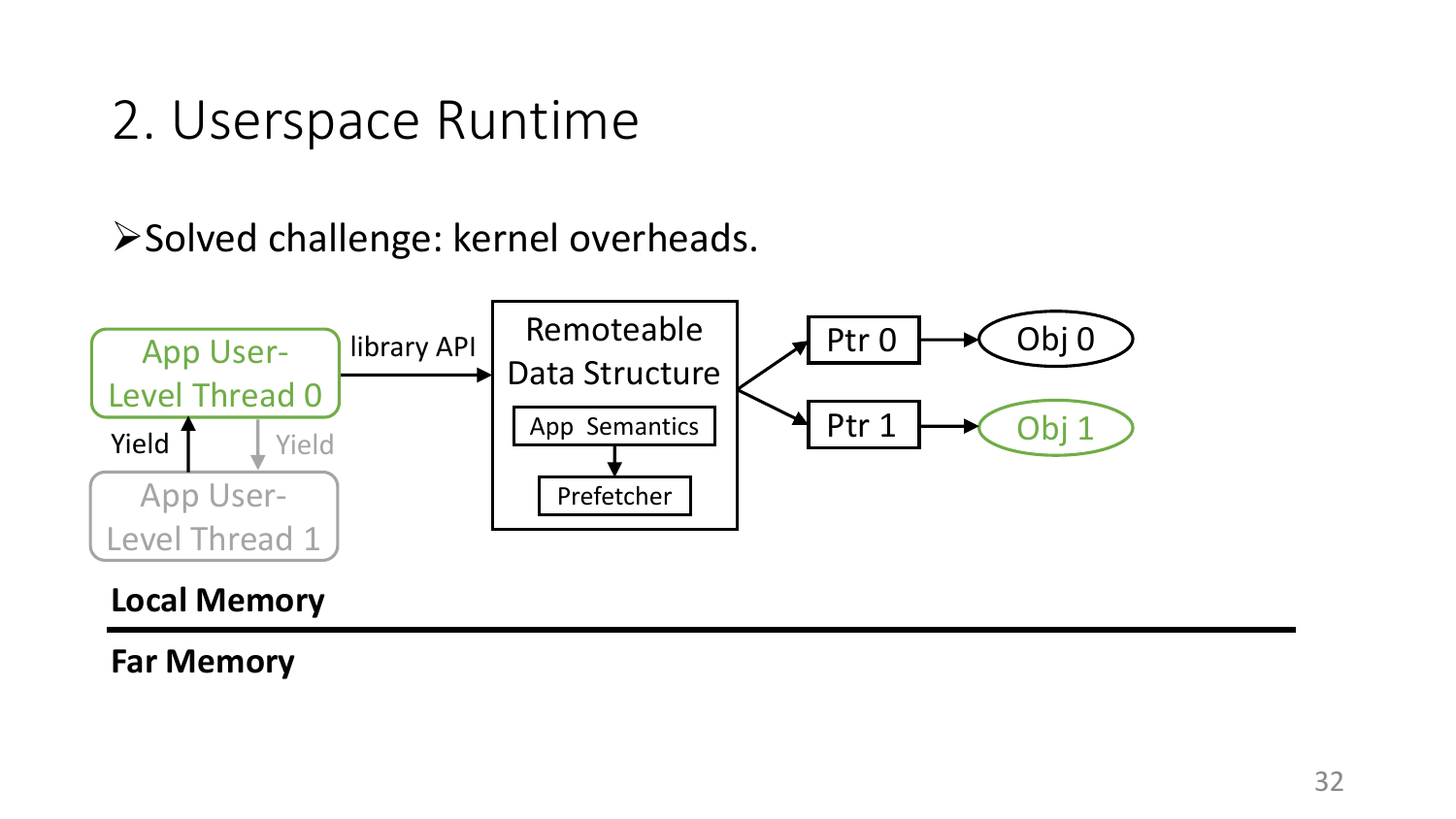➢Solved challenge: impact of memory reclamation.



**Local Memory (close to full)**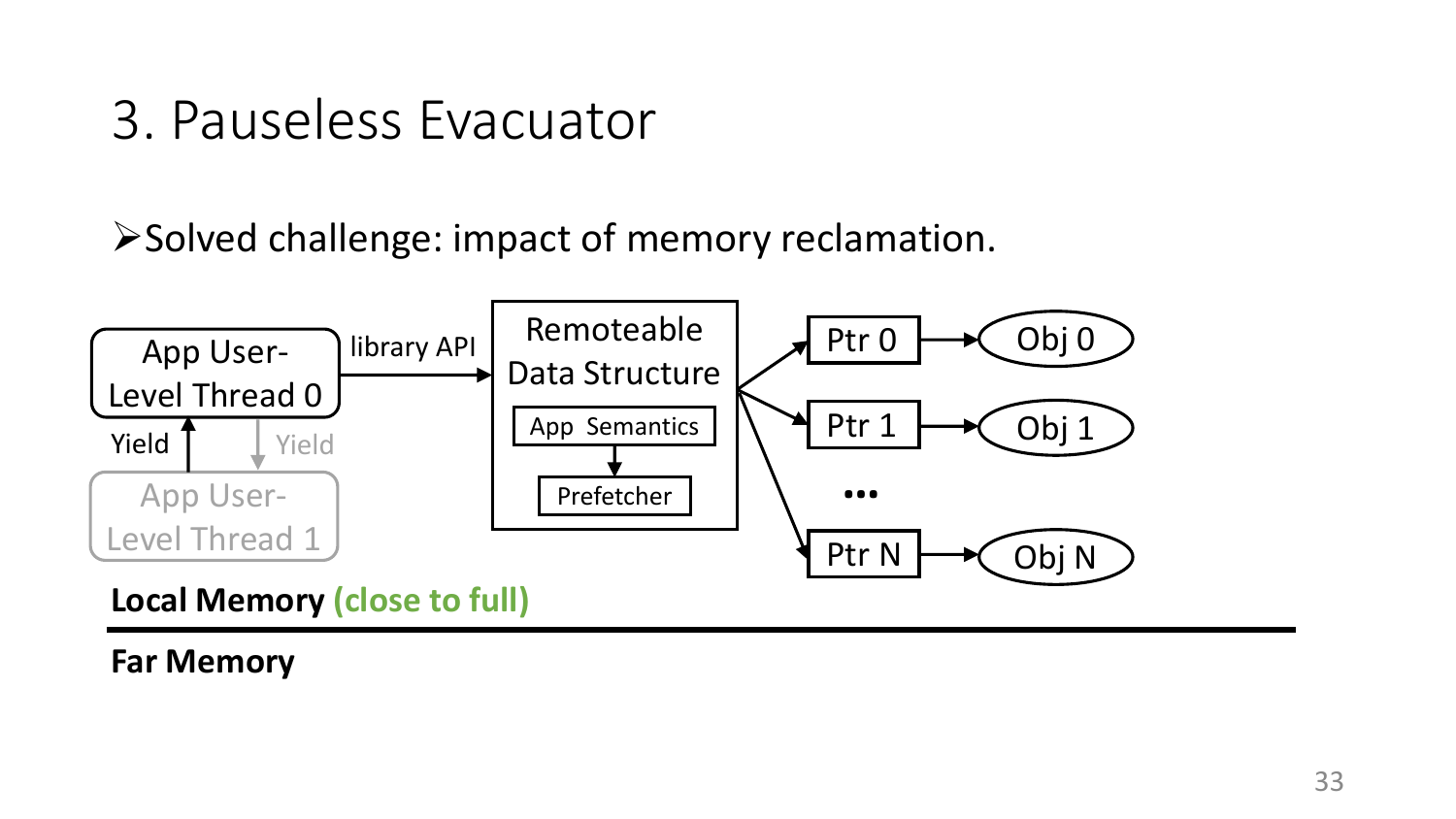➢Solved challenge: performance impact of memory reclamation.

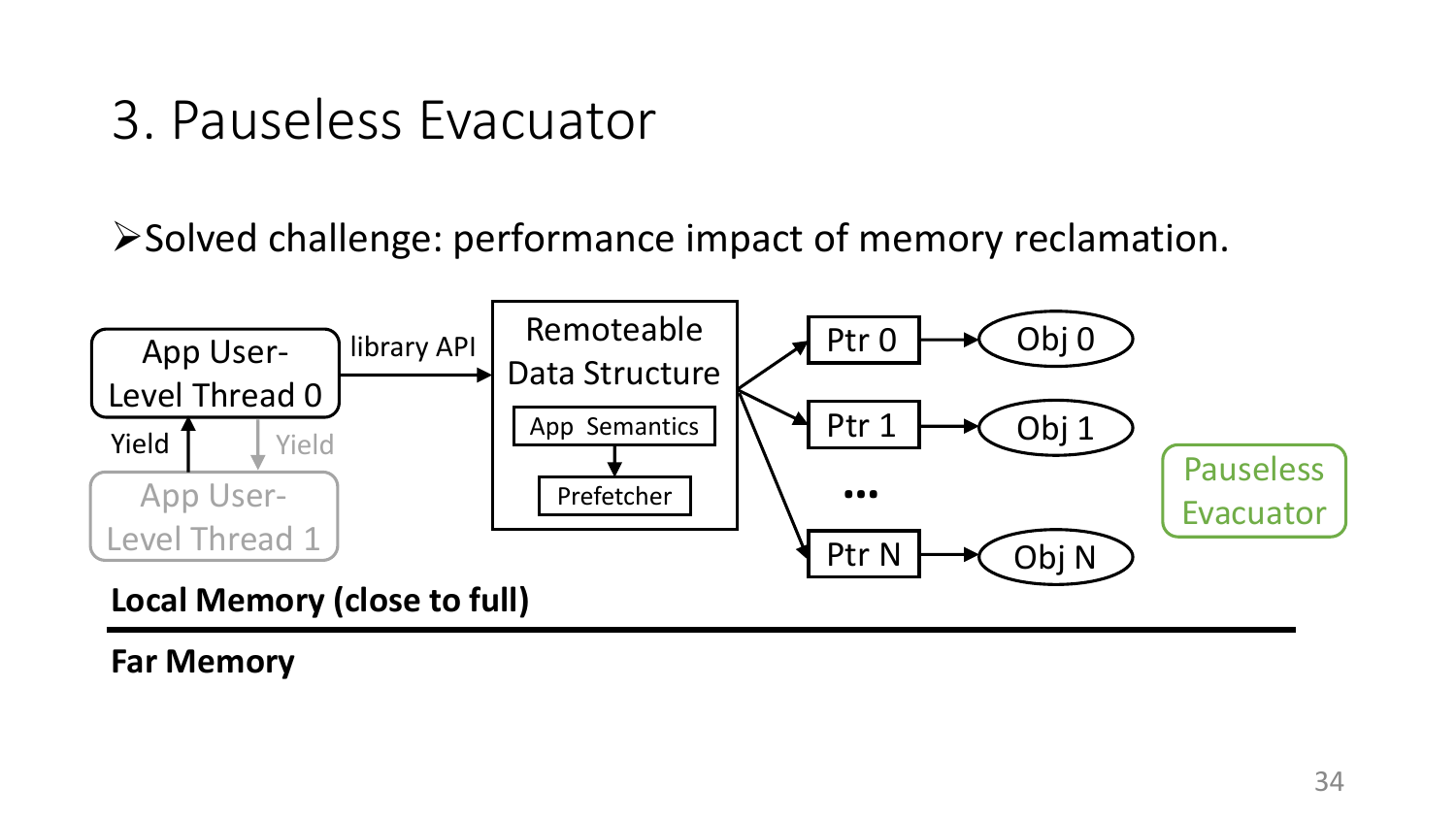➢Solved challenge: impact of memory reclamation.

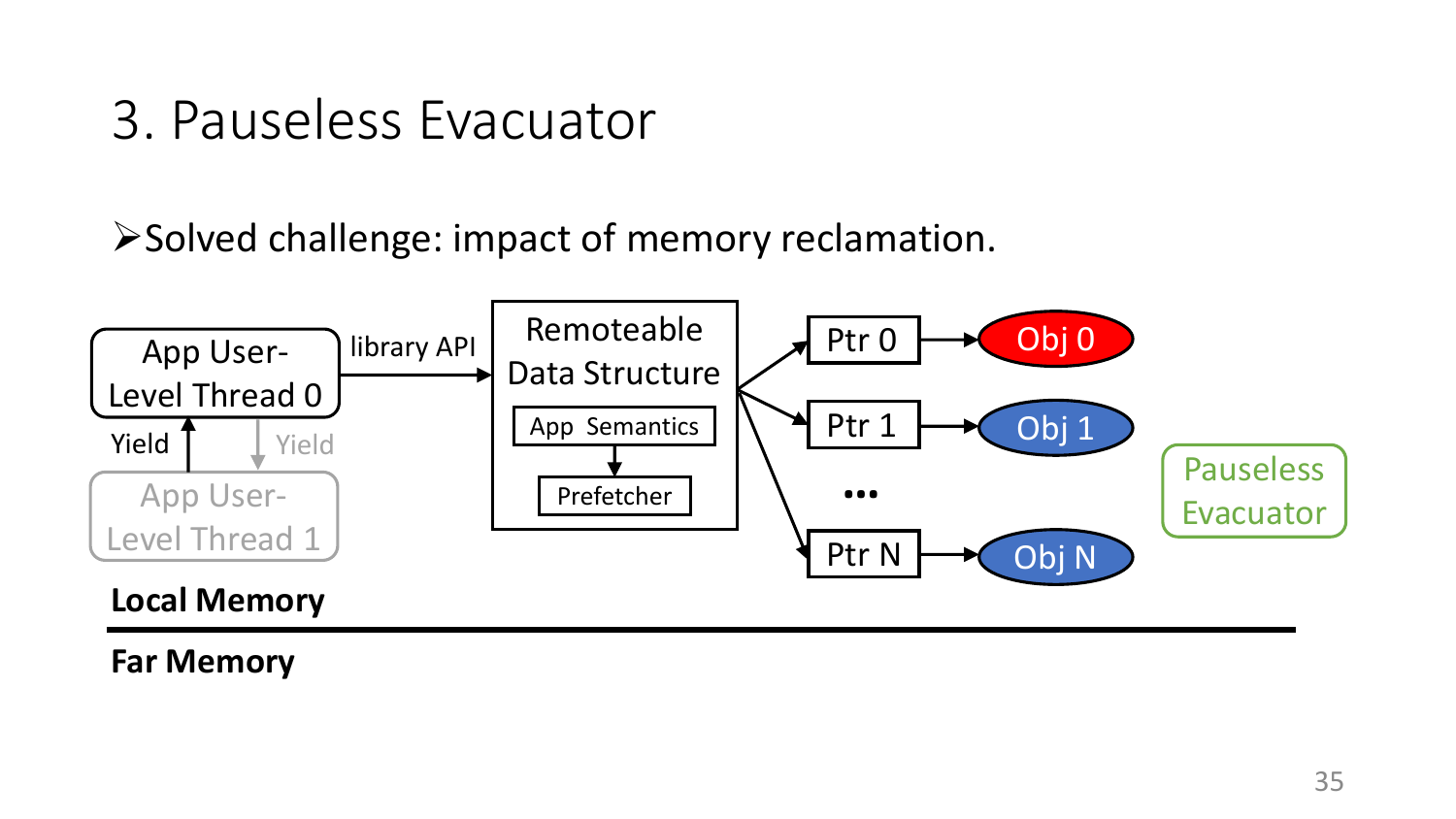➢Solved challenge: impact of memory reclamation.

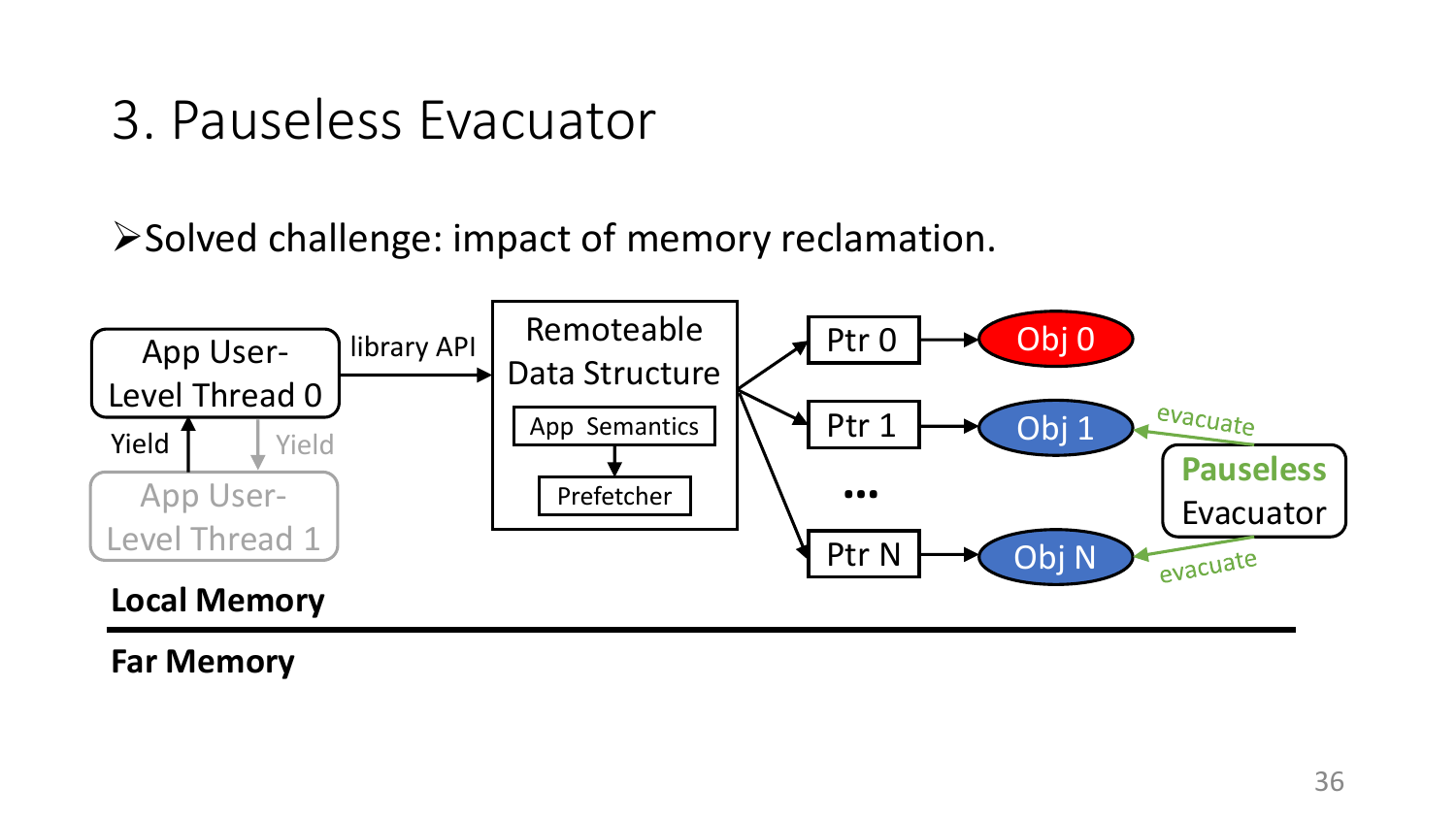## 3. Pauseless Evacuator

➢Solved challenge: impact of memory reclamation.

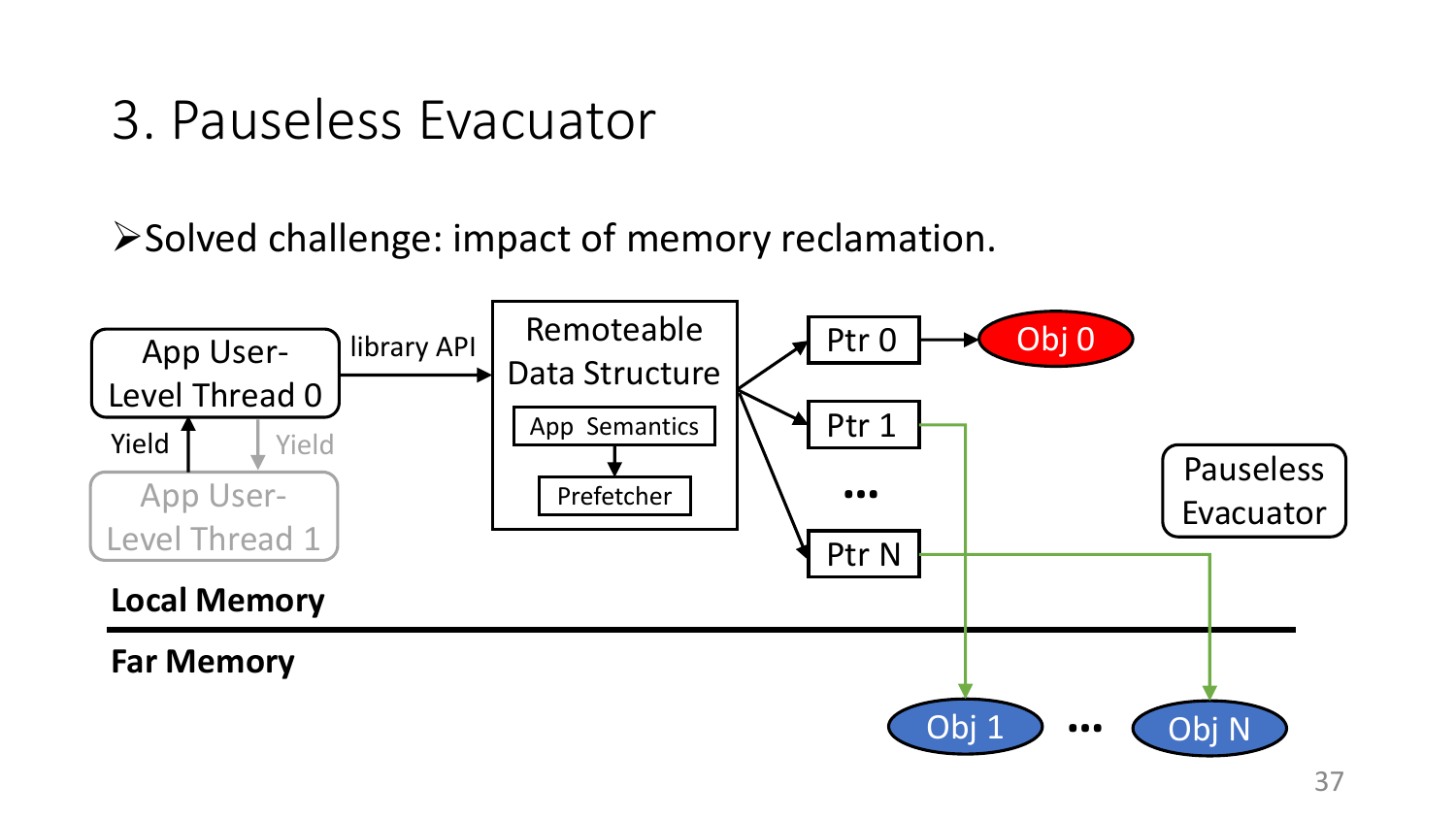# 4. Remote Agent

#### ➢Solved challenge: network BW < DRAM BW.

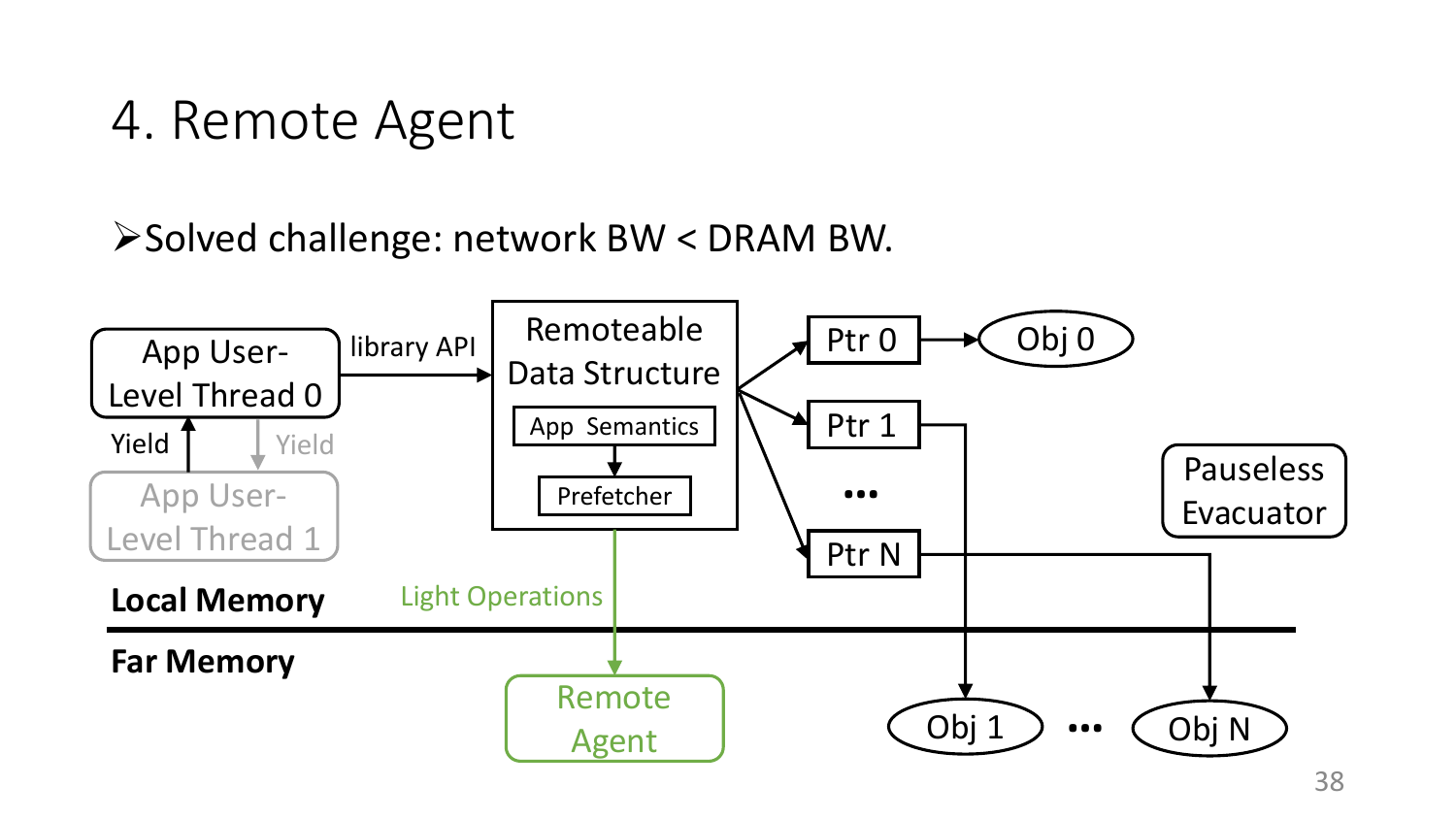# 4. Remote Agent

#### ➢Solved challenge: network BW < DRAM BW.

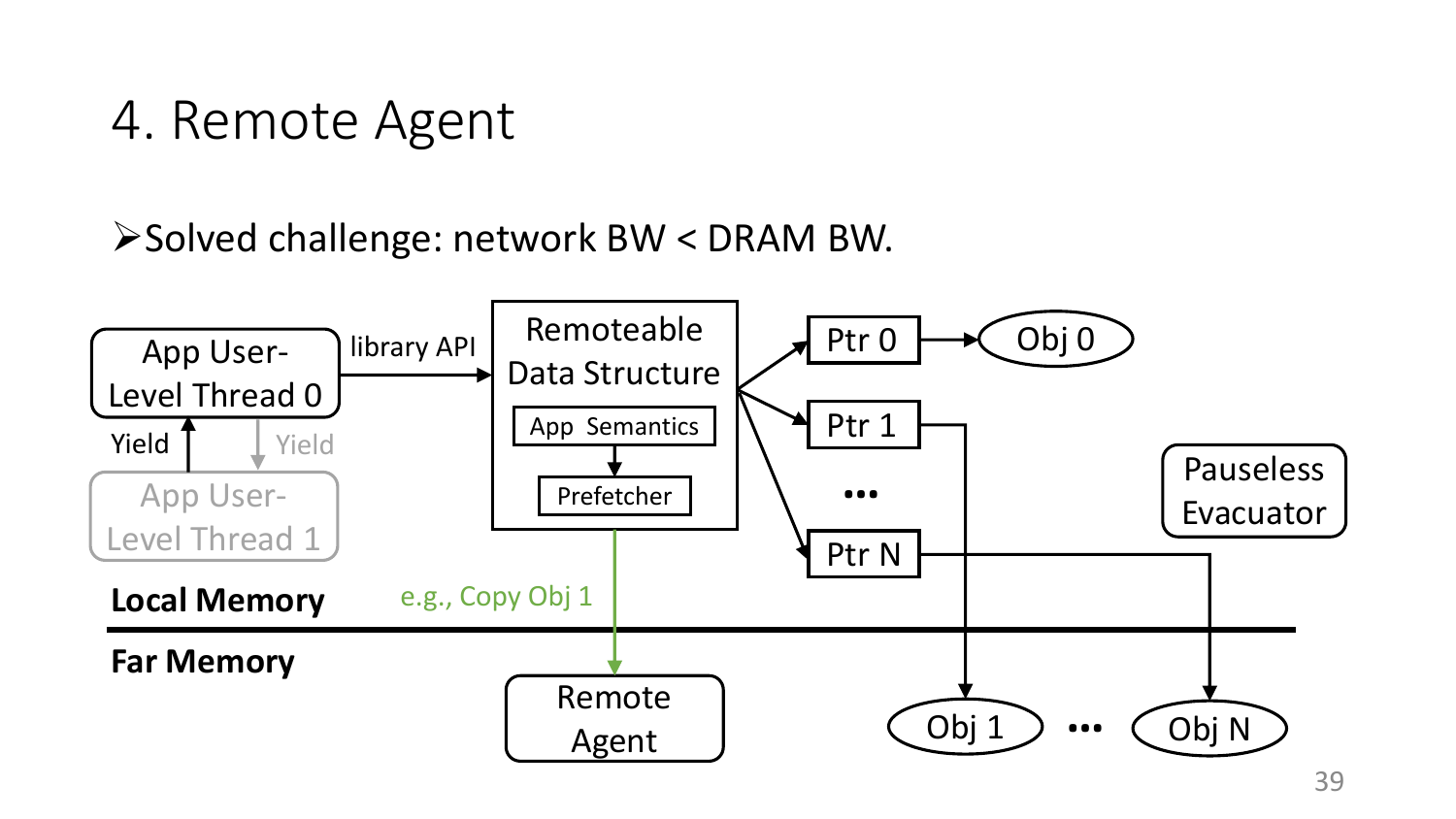# 4. Remote Agent

#### ➢Solved challenge: network BW < DRAM BW.

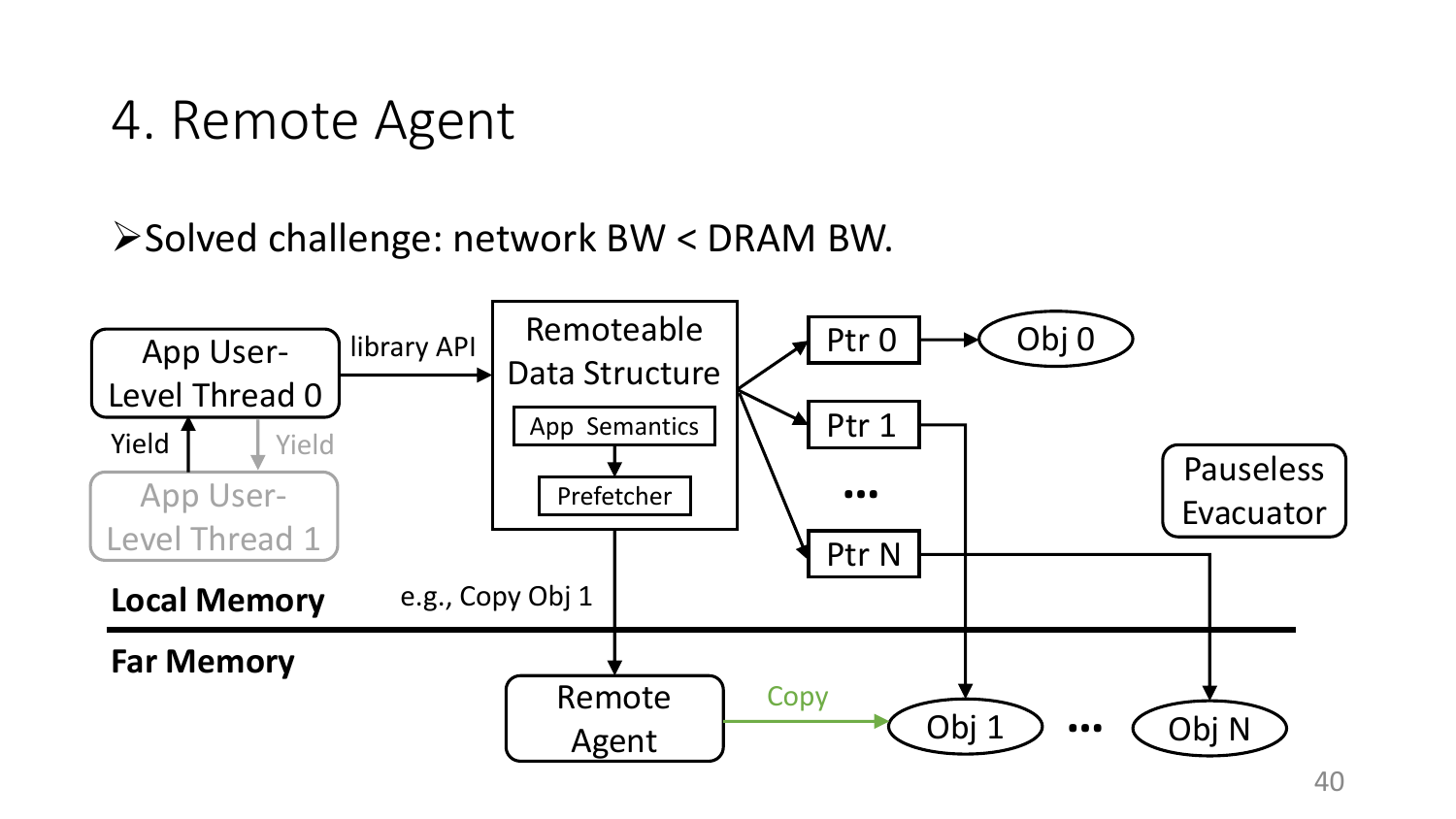```
std::unordered_map
<key_t
, int
> hashtable
;
std::array
<LargeData
> arr
;
```

```
\frac{1}{2} LargeData foo(std::list<key_t> &keys_list) {
  int sum 
=
0
;
  for
(auto key 
: keys_list
)
{
```

```
sum += hashtable
.at
(key);
}
```

```
LargeData ret = arr.at(sum);
return ret
;
```
**}**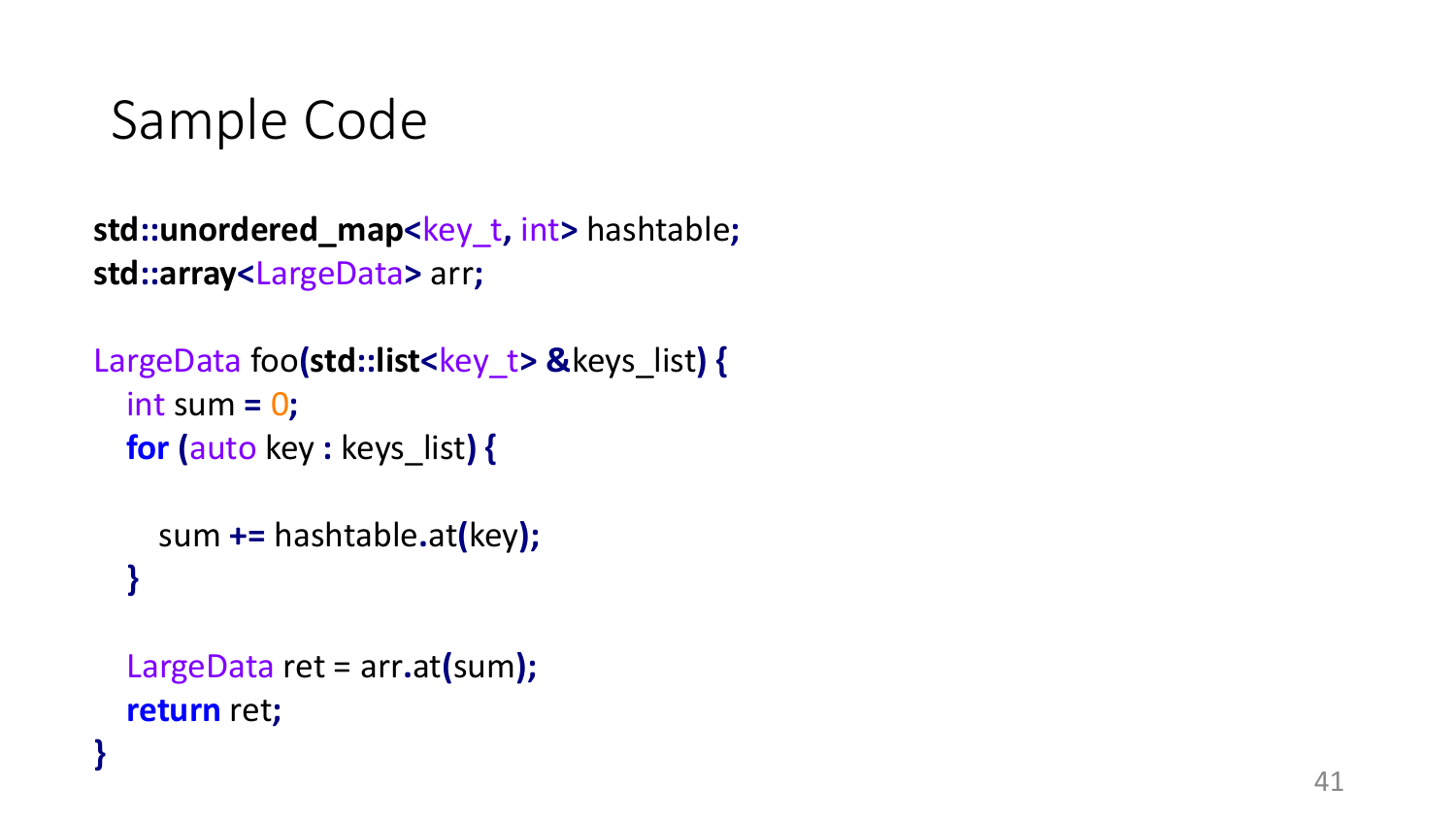```
RemHashTable
<key_t
, int
> hashtable
;
RemArray
<LargeData
> arr
;
```

```
\frac{1}{2} LargeData foo(RemList<key_t> &keys_list) {
  int sum 
=
0
;
  for
(auto key 
: keys_list
)
{
```

```
sum += hashtable
.at
(key);
}
```

```
LargeData ret = arr.at(sum);
return ret
;
```
**}**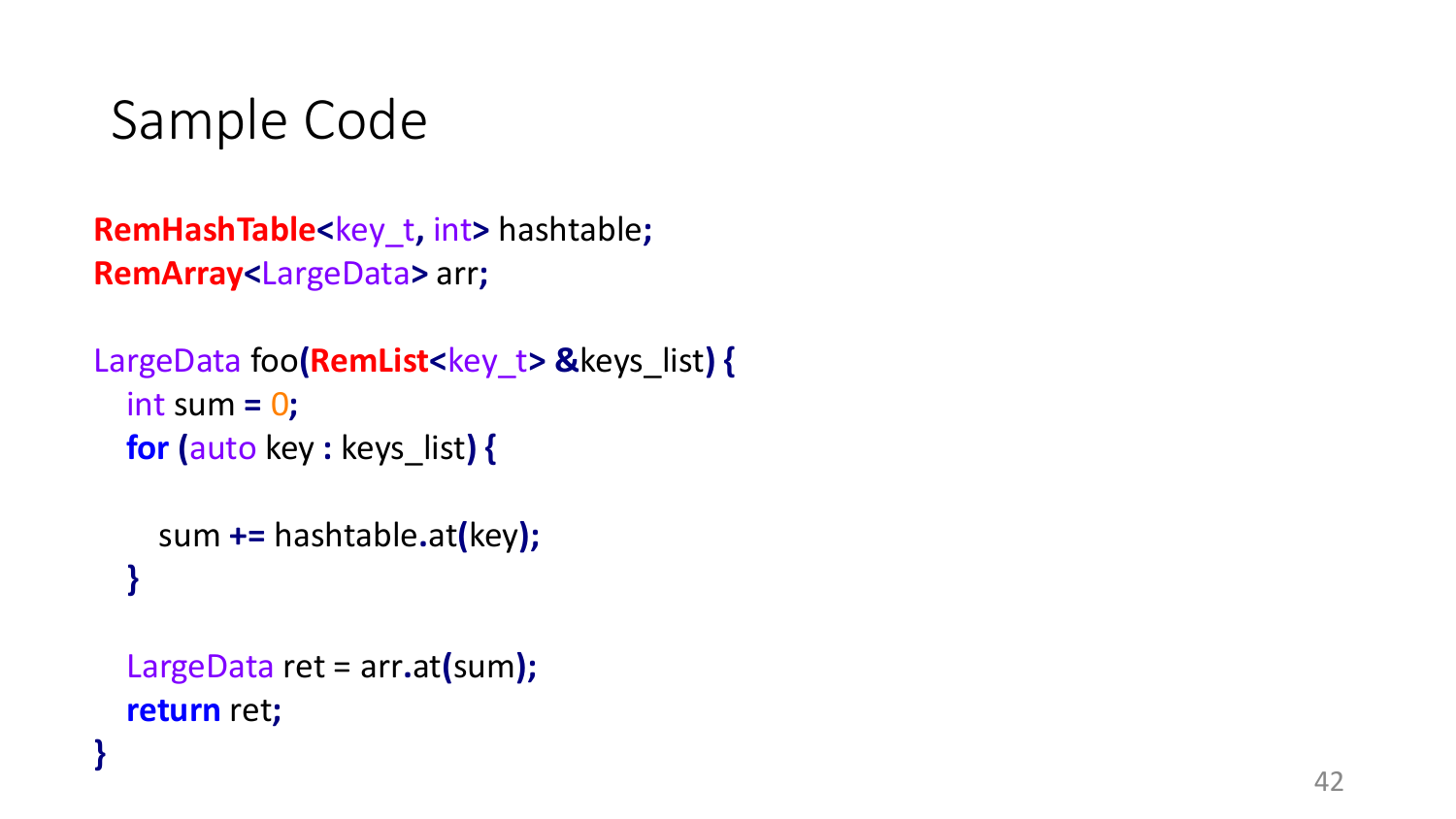```
RemHashTable<key_t, int> hashtable;
RemArray<LargeData> arr;
```

```
LargeData foo(RemList<key_t> &keys_list) {
  int sum = 0;
  for (auto key : keys_list) {
    DerefScope scope;
    sum += hashtable.at(key, scope);
  }
  DerefScope scope;
  LargeData ret = arr.at(sum, scope);
  return ret;
}
```
Ensure the accessed objects will not be moved by the evacuator.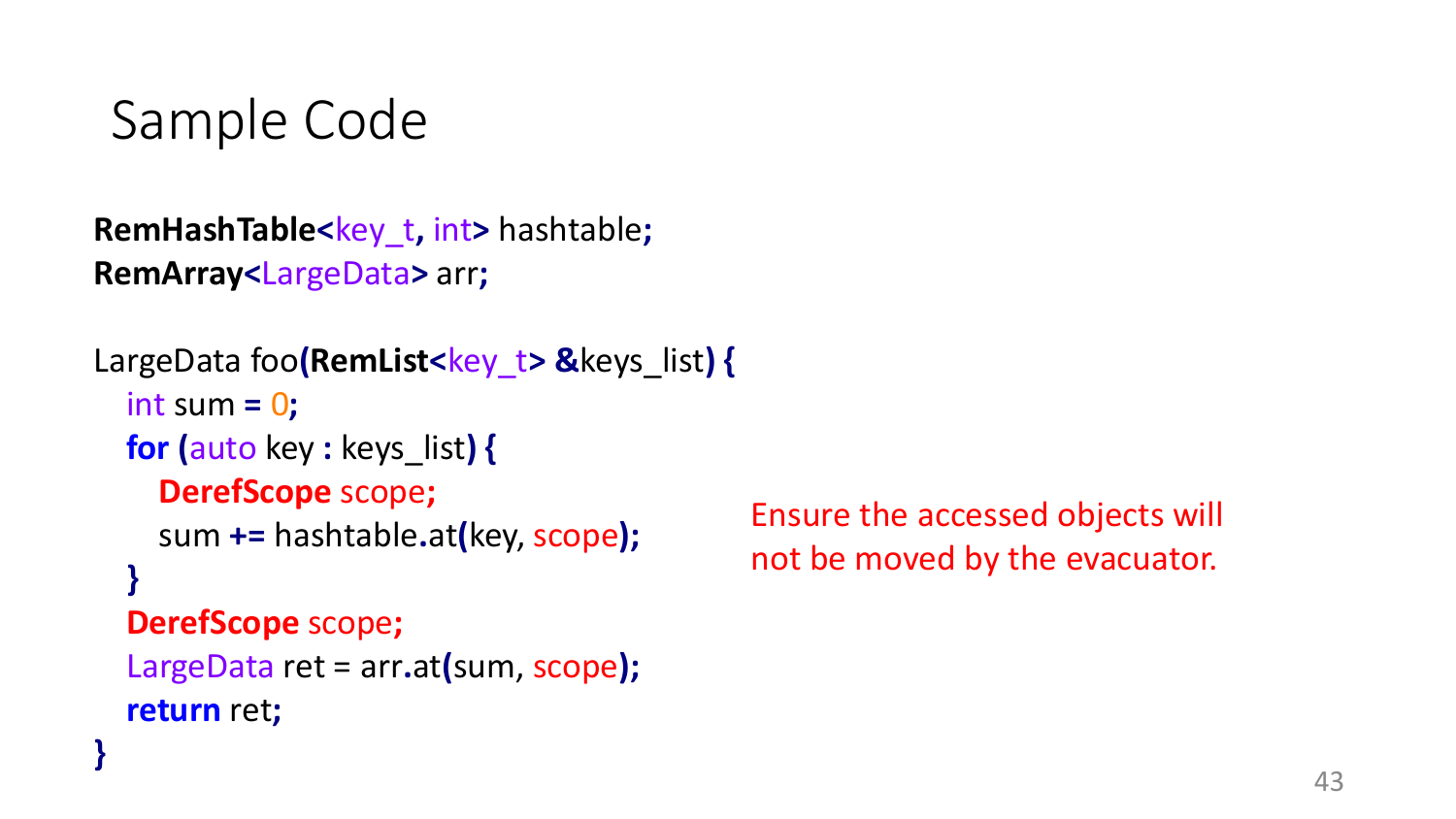**}**

```
RemHashTable<key_t, int> hashtable;
RemArray<LargeData> arr;
```

```
LargeData foo(RemList<key_t> &keys_list) {
  int sum = 0;
  for (auto key : keys_list) {
    DerefScope scope;
    sum += hashtable.at(key, scope);
  }
  DerefScope scope;
  LargeData ret = arr.at</*don't cache*/ true>(sum, scope);
  return ret;
```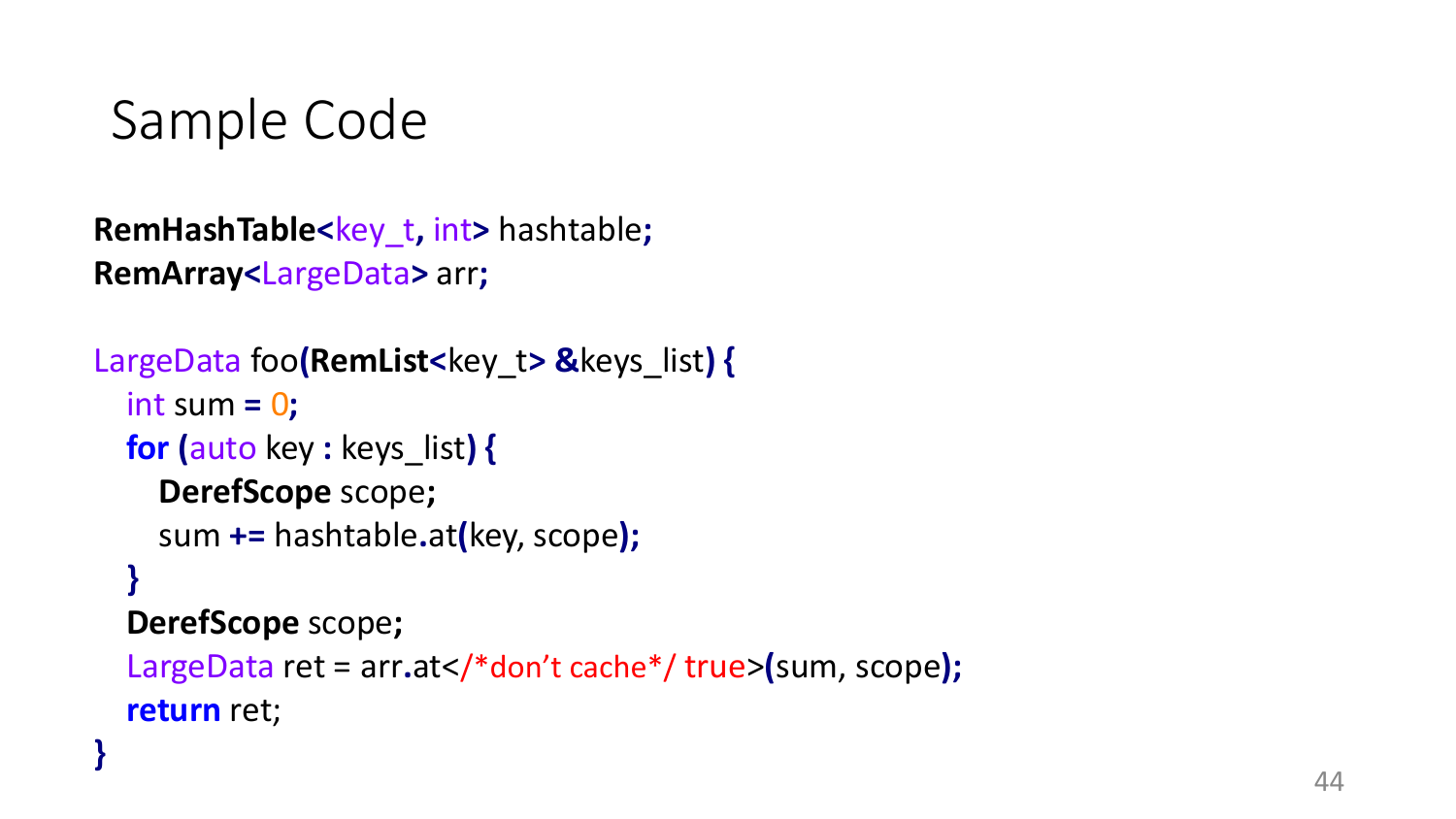```
RemHashTable<key_t, int> hashtable;
RemArray<LargeData> arr;
```

```
LargeData foo(RemList<key_t> &keys_list) {
  int sum = 0;
 for (auto key : keys_list) {
    DerefScope scope;
    sum += hashtable.at(key, scope);
  }
  DerefScope scope;
  LargeData ret = arr.at</*don't cache*/ true>(sum, scope);
  return ret;
}
```
*Prefetch list data.*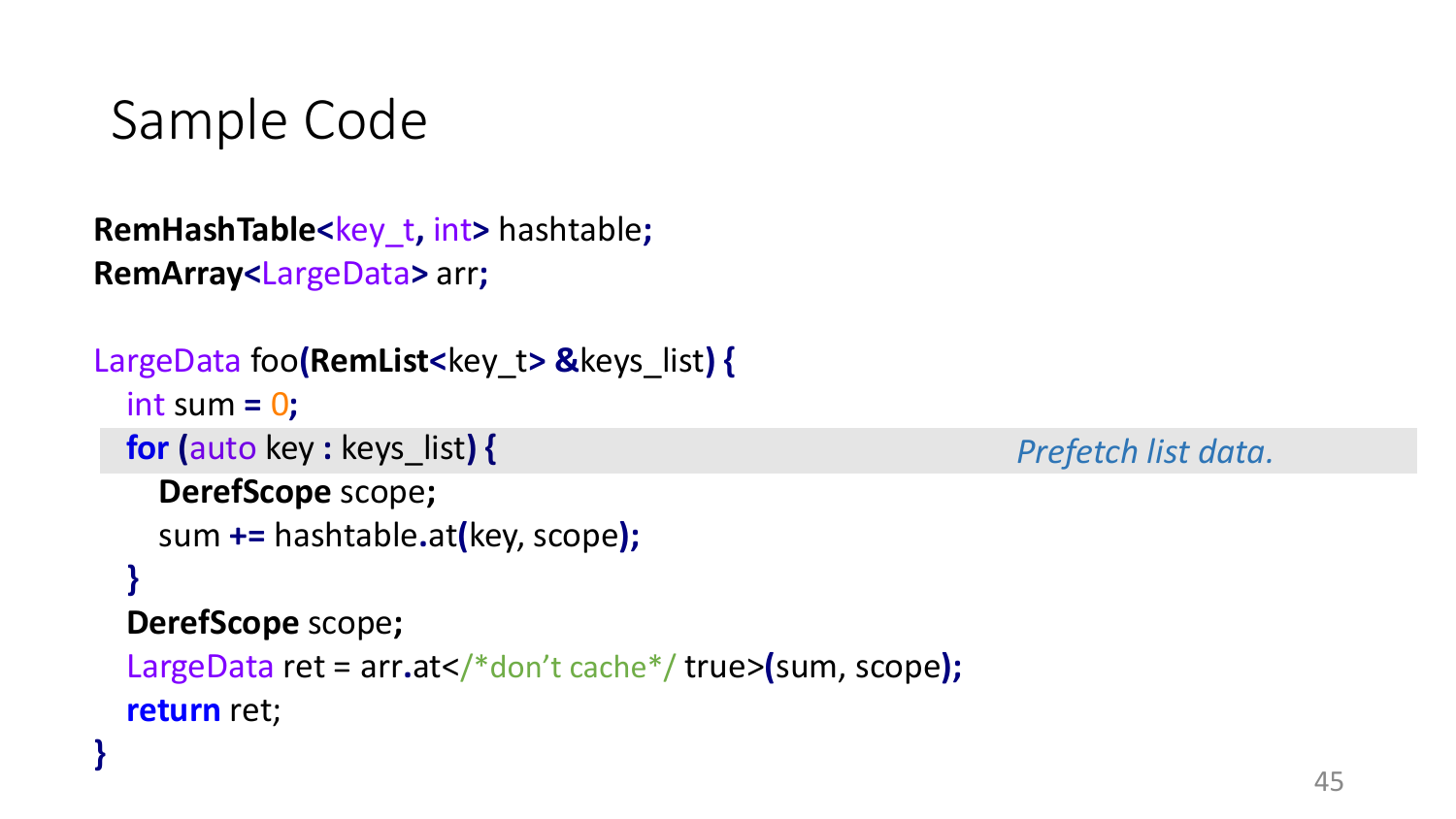```
RemHashTable<key_t, int> hashtable;
RemArray<LargeData> arr;
```

```
LargeData foo(RemList<key_t> &keys_list) {
  int sum = 0;
 for (auto key : keys_list) {
    DerefScope scope;
    sum += hashtable.at(key, scope);
  }
  DerefScope scope;
  LargeData ret = arr.at</*don't cache*/ true>(sum, scope);
  return ret;
}
```
*Prefetch list data.* 

*Cache hot objects.*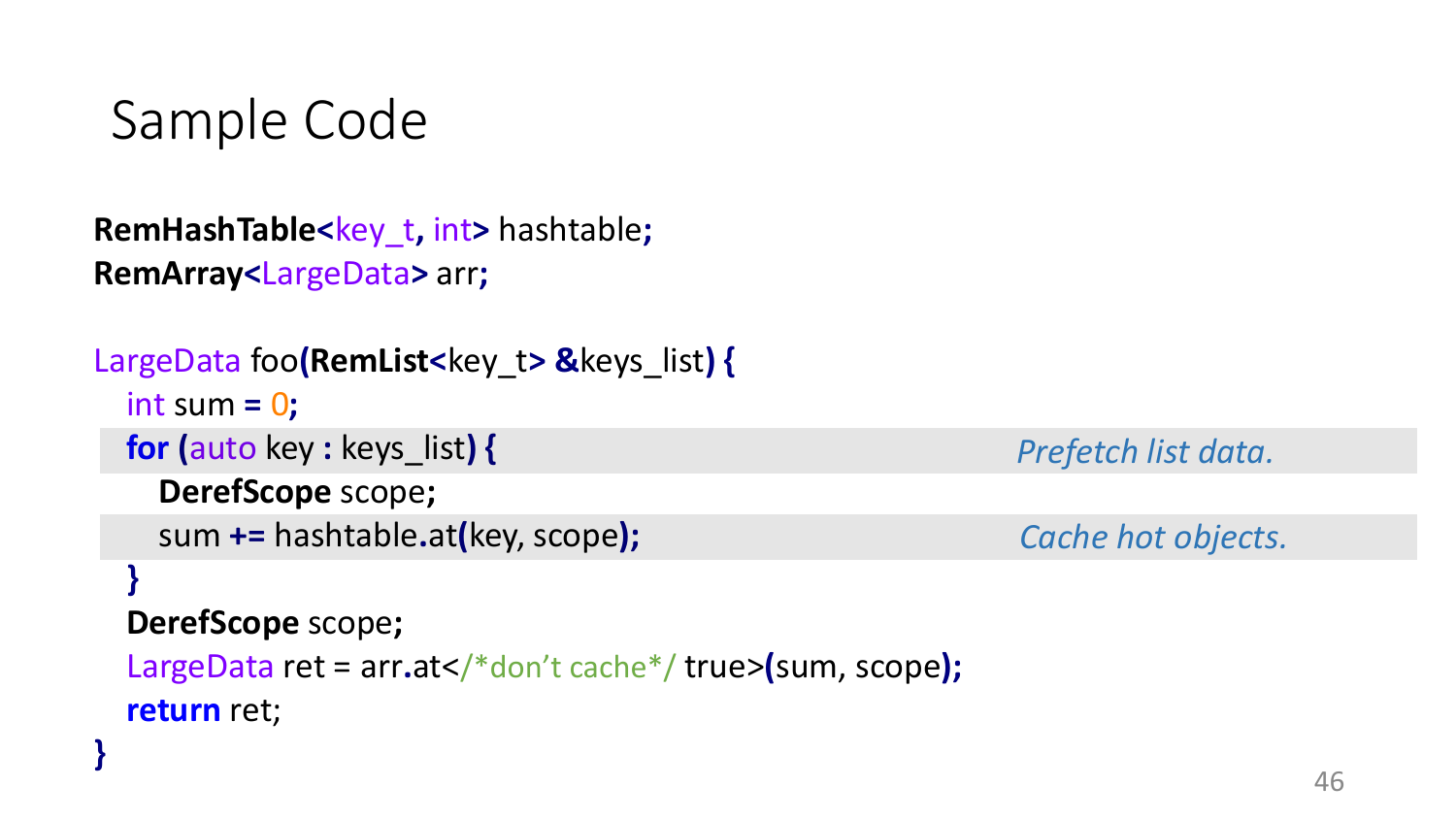```
RemHashTable<key_t, int> hashtable;
RemArray<LargeData> arr;
```

```
LargeData foo(RemList<key_t> &keys_list) {
  int sum = 0;
 for (auto key : keys_list) {
    DerefScope scope;
    sum += hashtable.at(key, scope);
  }
  DerefScope scope;
  LargeData ret = arr.at</*don't cache*/ true>(sum, scope);
  return ret;
}
                                                               Prefetch list data. 
                                                               Avoid polluting local mem.
                                                                Cache hot objects.
```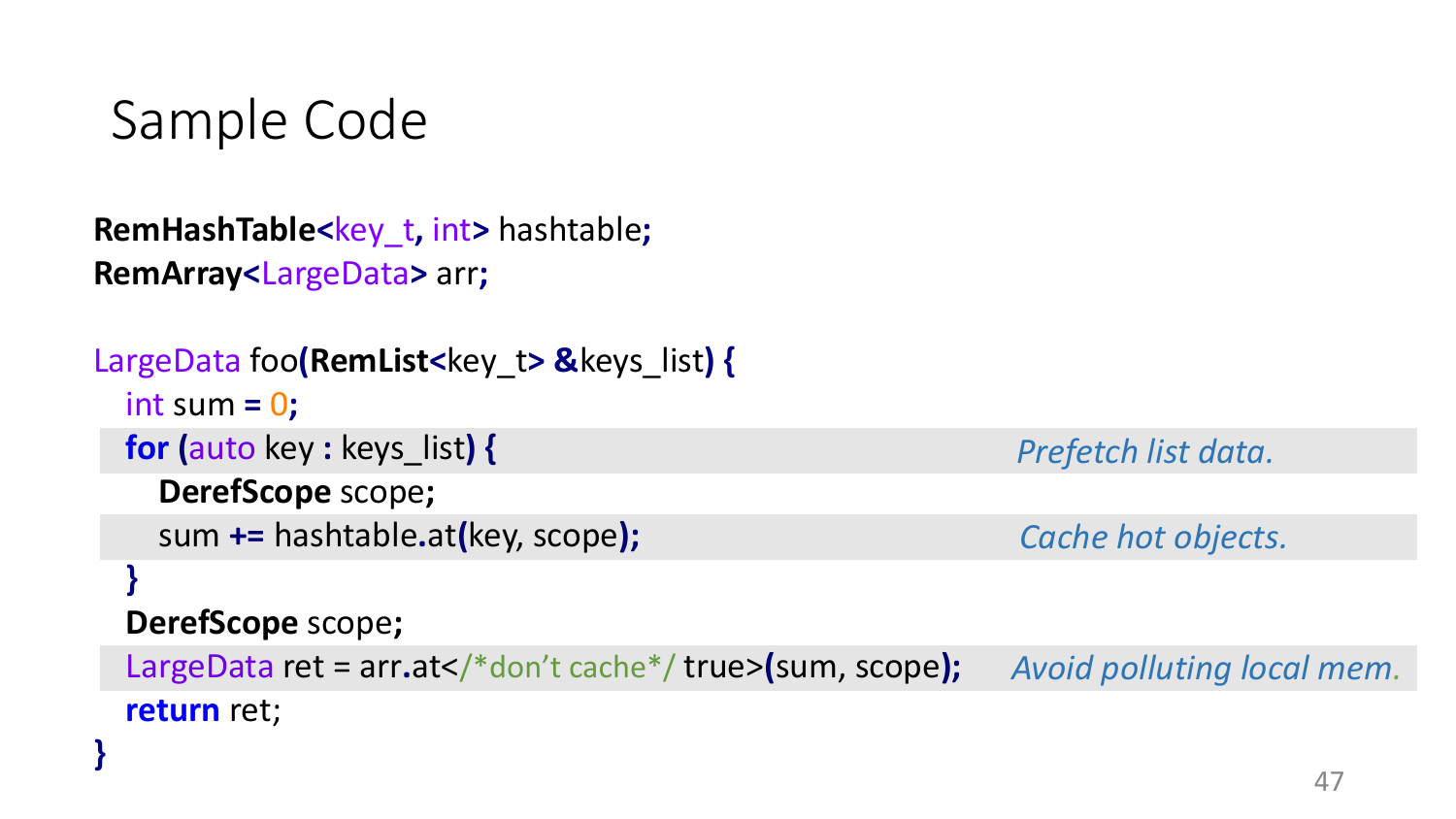➢Implemented 6 data structures.

• Array, List, Hashtable, Vector, Stack, and Queue.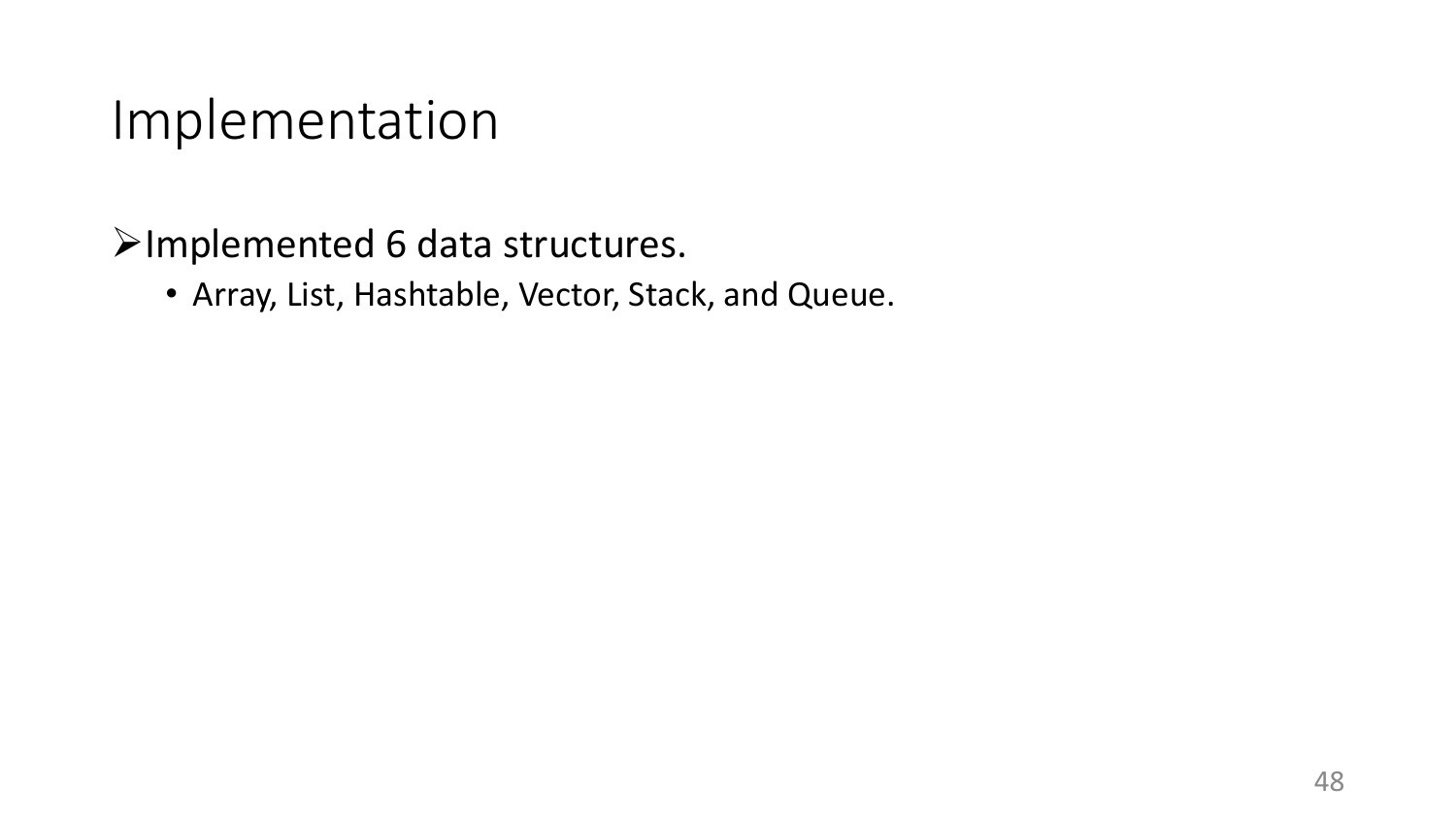- Implemented 6 data structures.
	- Array, List, Hashtable, Vector, Stack, and Queue.
- ➢Runtime is built on top of Shenango [NSDI' 19].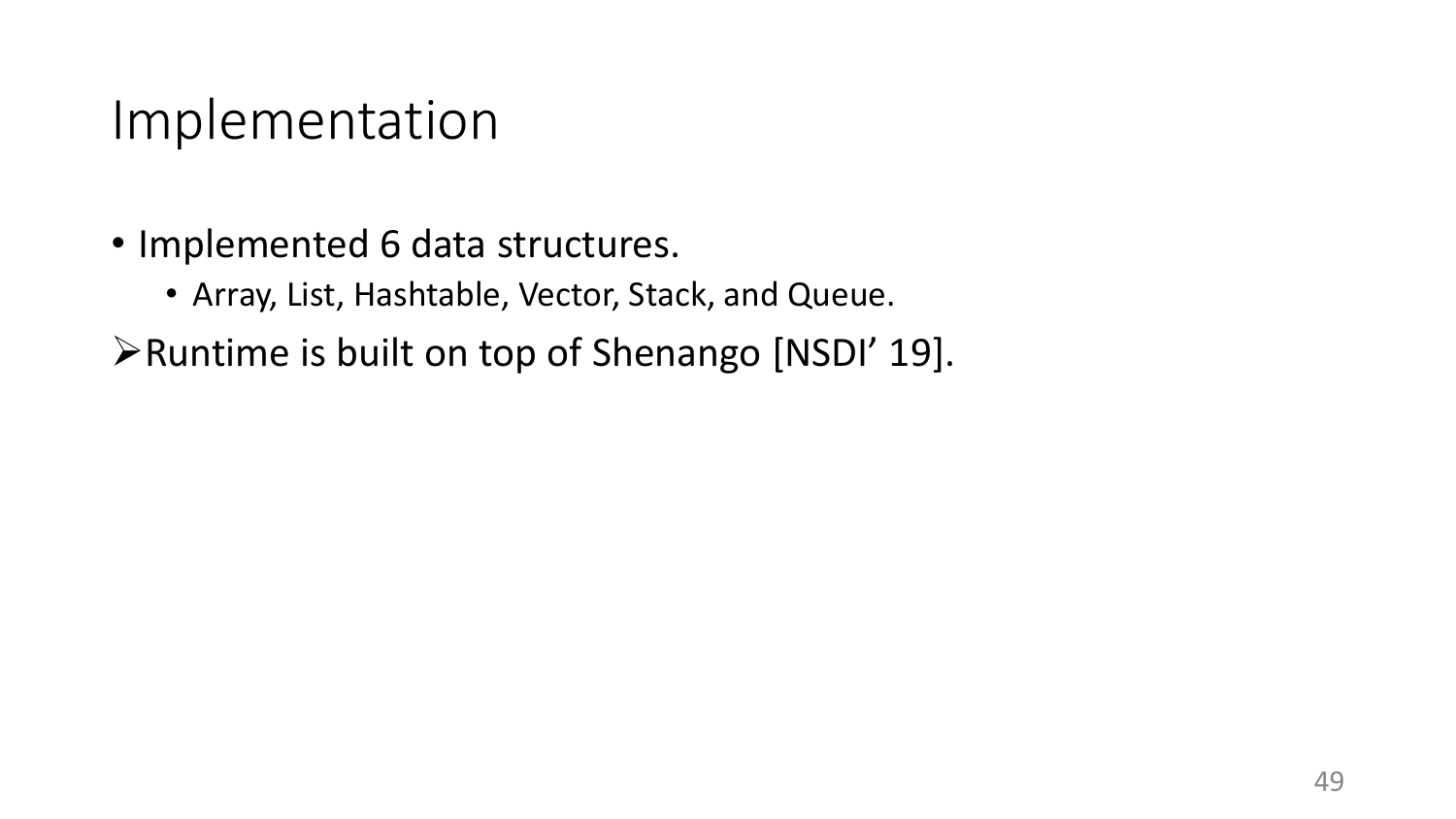- Implemented 6 data structures.
	- Array, List, Hashtable, Vector, Stack, and Queue.
- Runtime is built on top of Shenango [NSDI' 19].
- ➢TCP far-memory backend.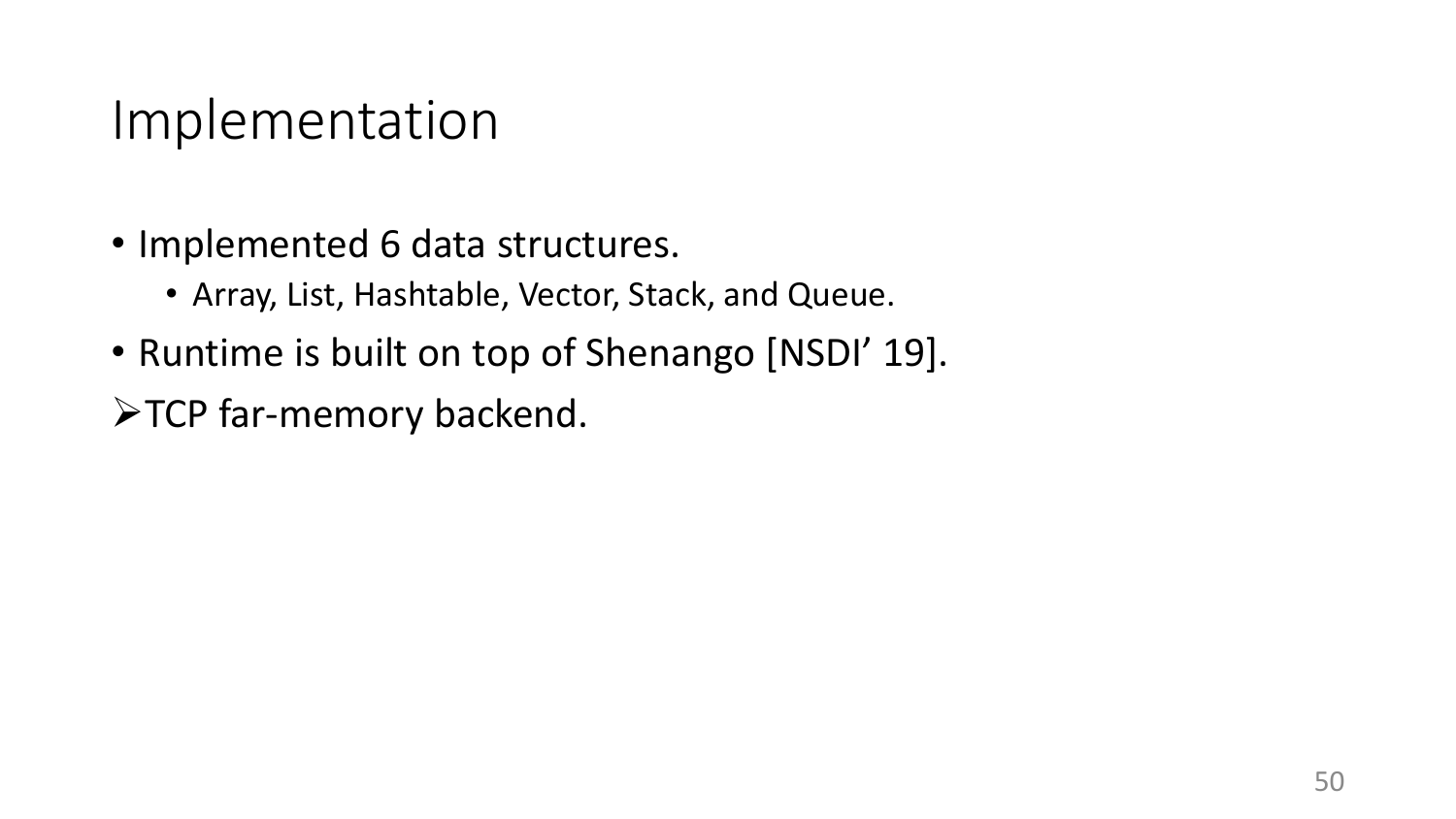- Implemented 6 data structures.
	- Array, List, Hashtable, Vector, Stack, and Queue.
- Runtime is built on top of Shenango [NSDI' 19].
- TCP far-memory backend.

➢LoC: 6.5K (runtime) + 5.5K (data structures) + 0.8K (Shenango)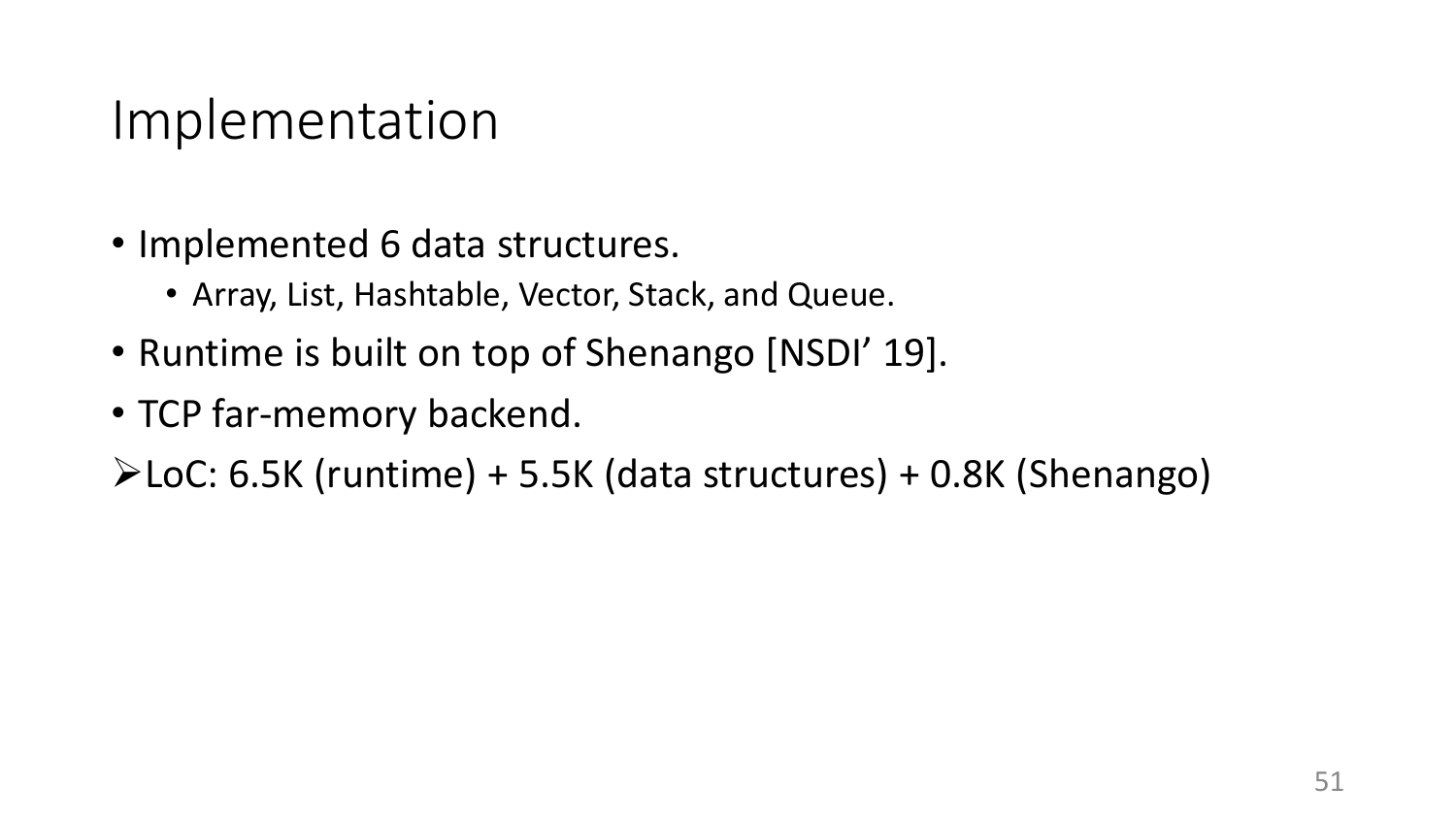➢Setup: 1 compute server + 1 far memory server, 25 GbE.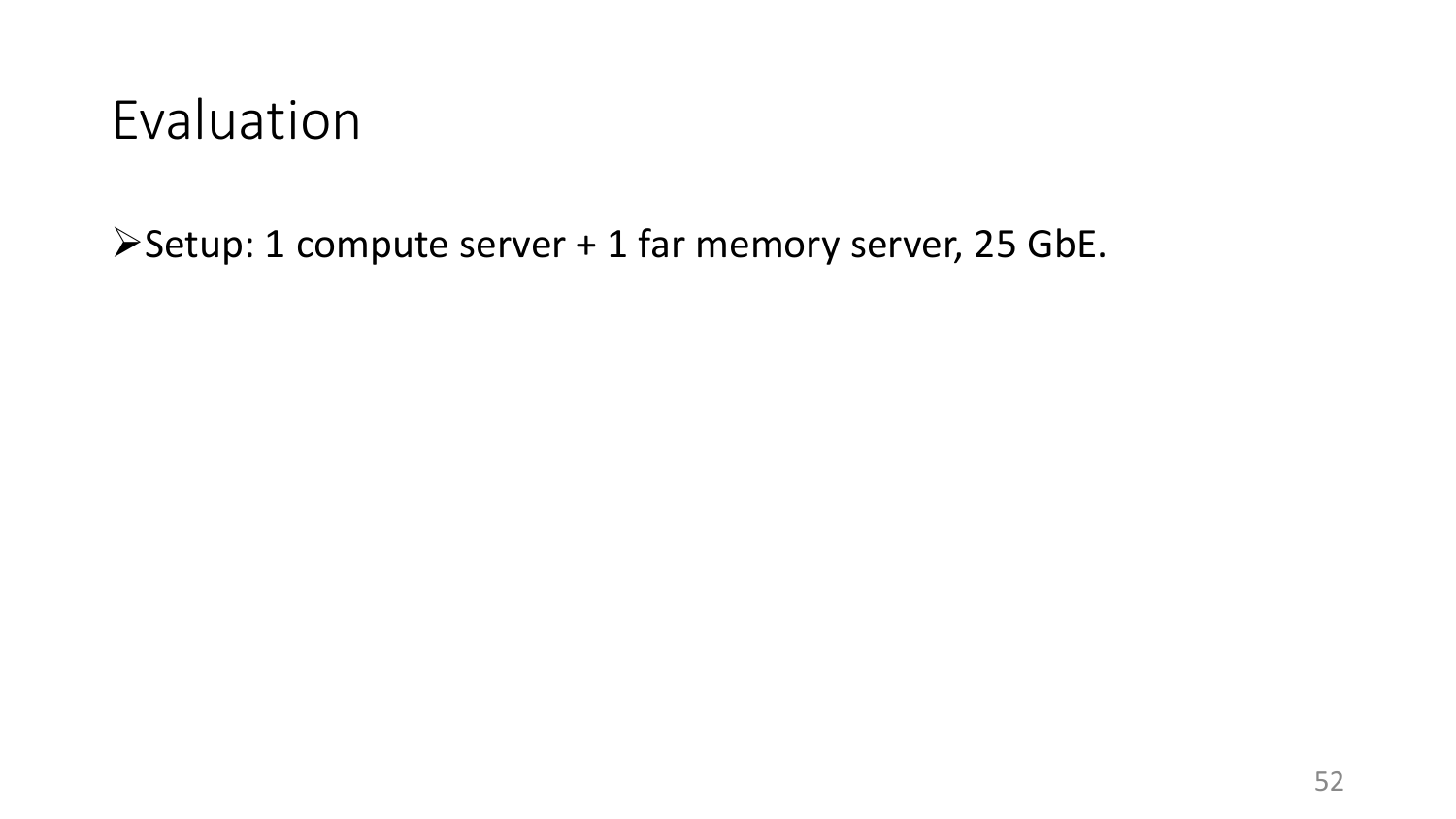- Setup: 1 compute server + 1 far memory server, 25 GbE.
- How does AIFM
	- ➢… perform on applications with different compute intensities?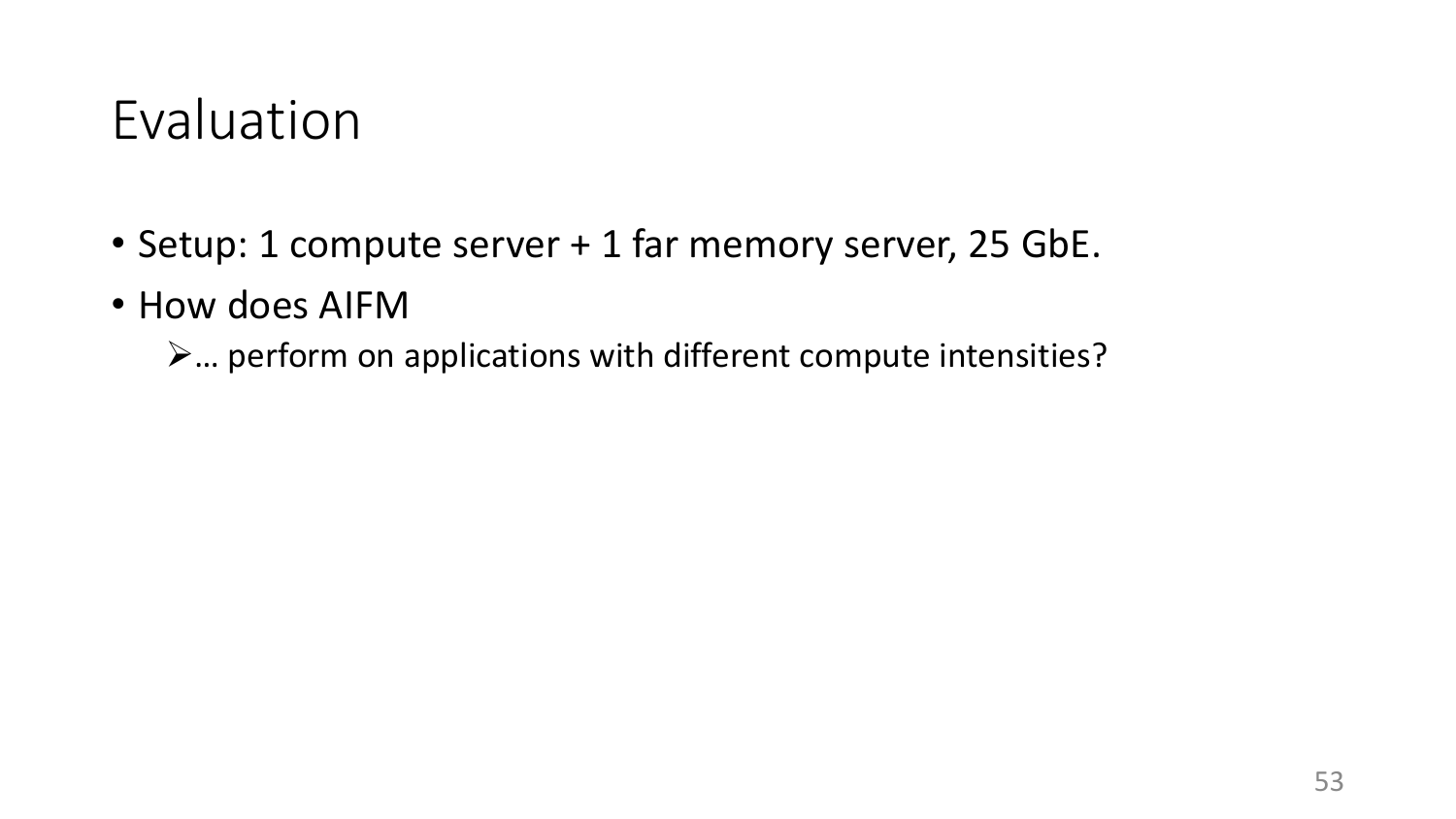- Setup: 1 compute server + 1 far memory server, 25 GbE.
- How does AIFM
	- … perform on applications with different compute intensities?
	- ➢… compare to the local-only (ideal) system?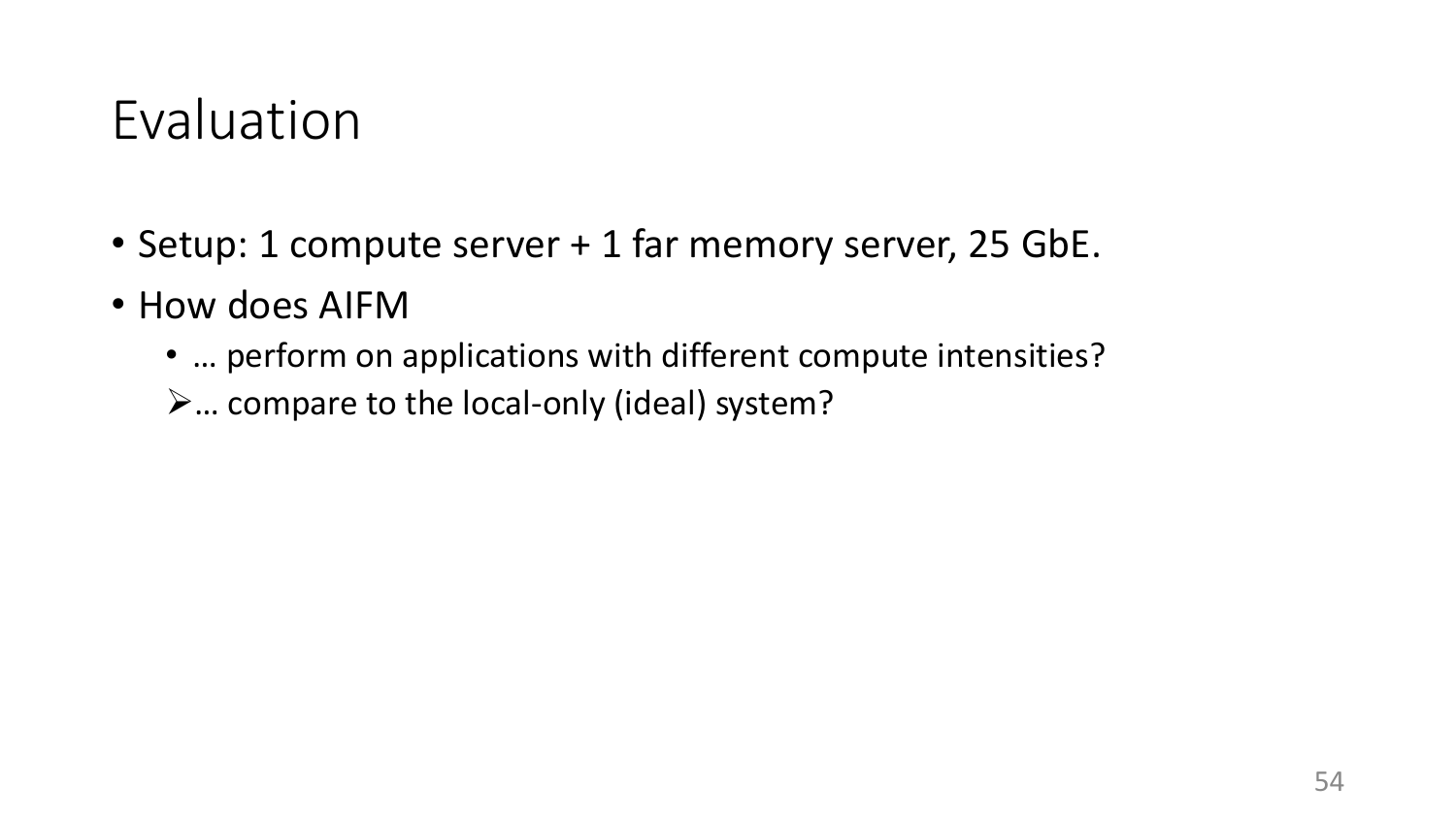- Setup: 1 compute server + 1 far memory server, 25 GbE.
- How does AIFM
	- … perform on applications with different compute intensities?
	- ... compare to the local-only (ideal) system?
	- ➢… compare to the state-of-the-art paging system, Fastswap [EuroSys' 20]?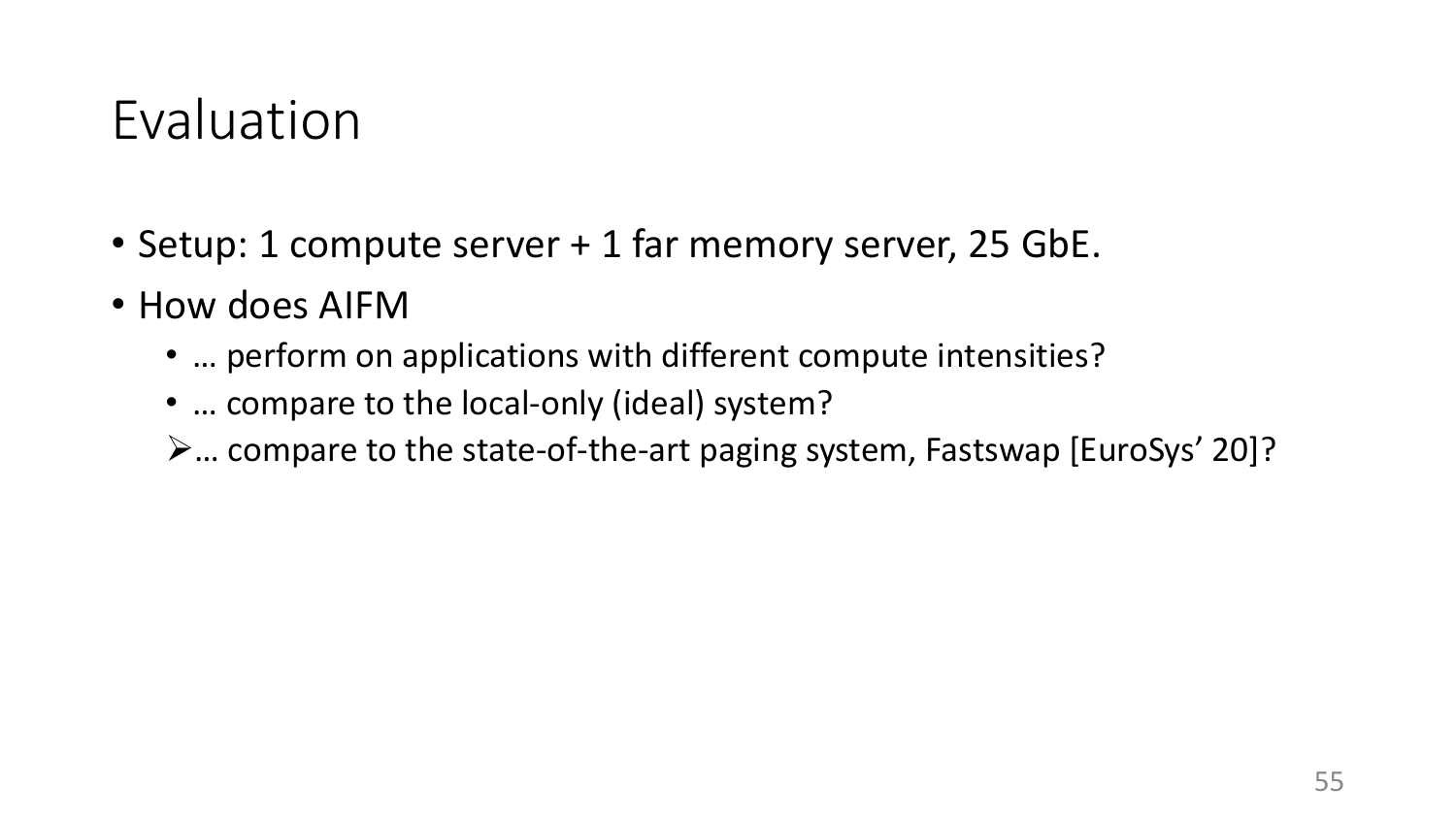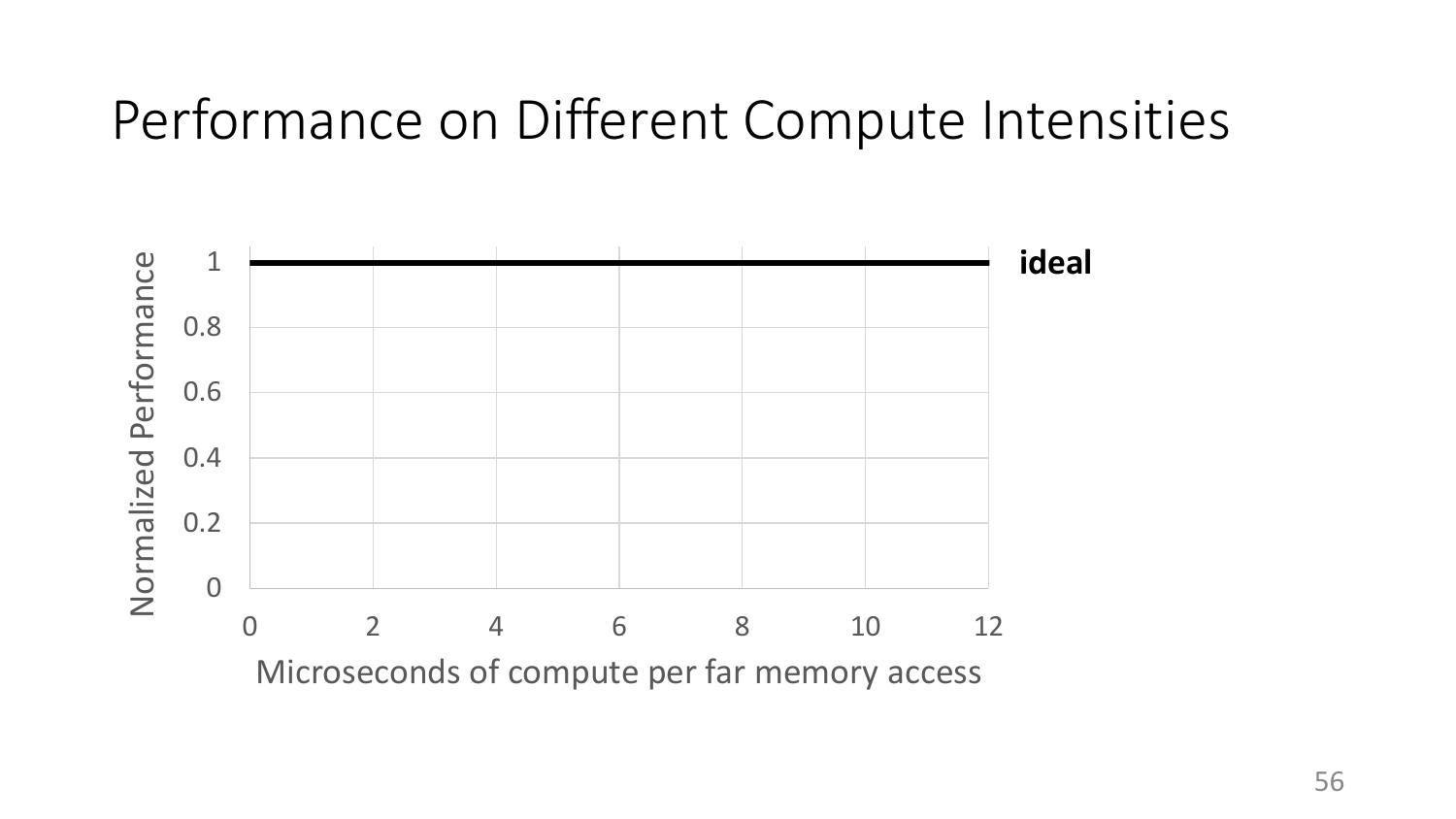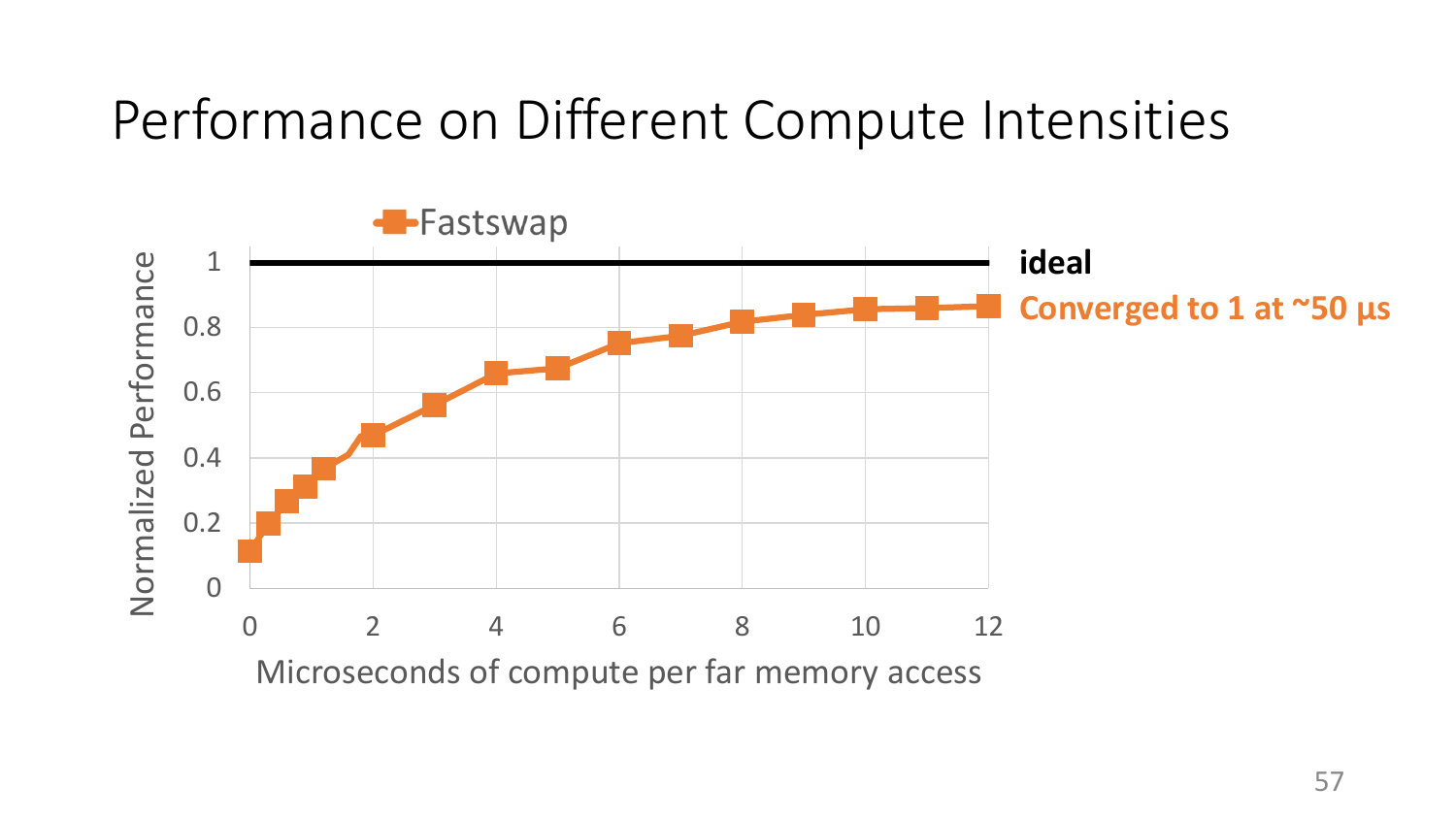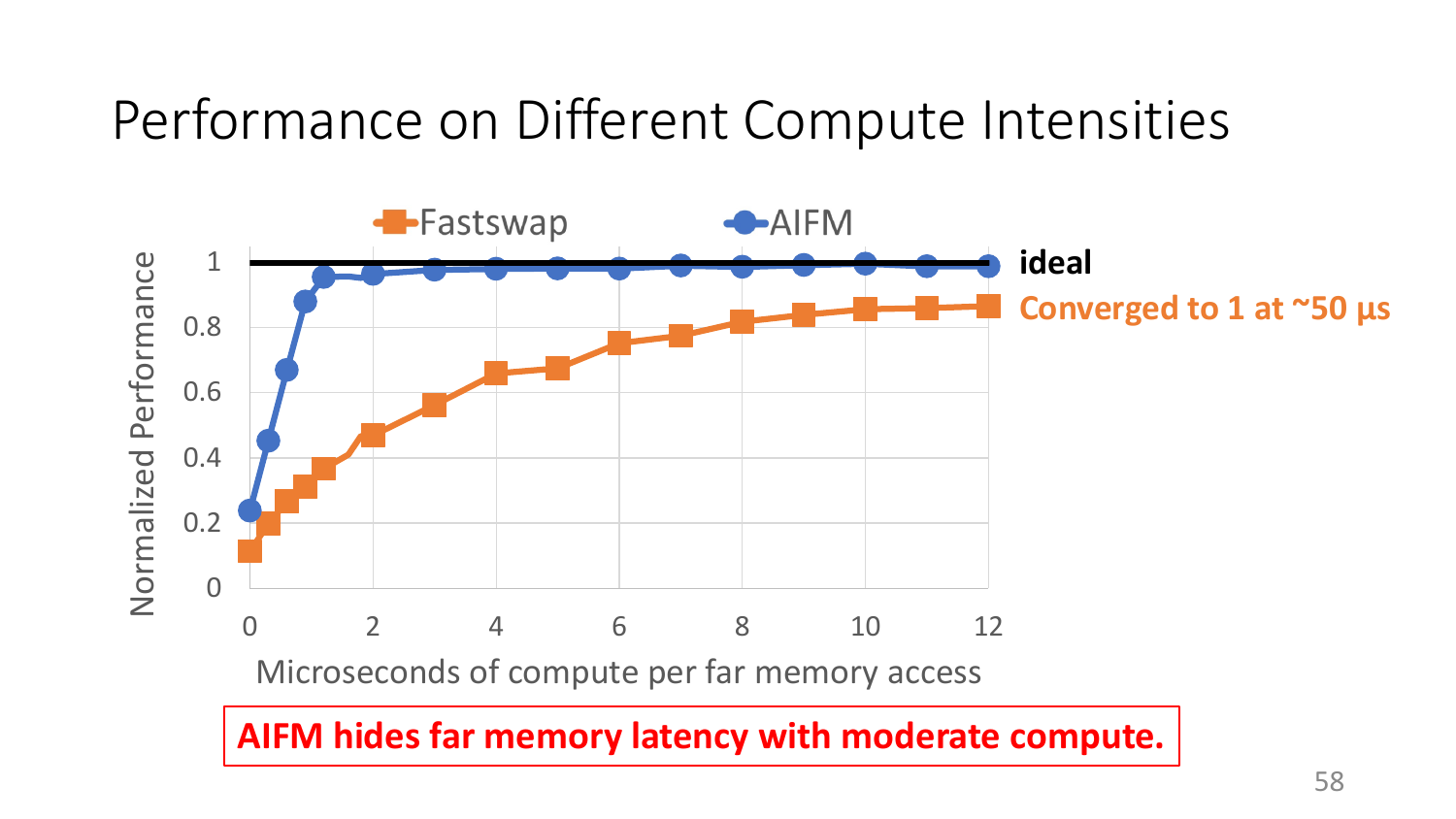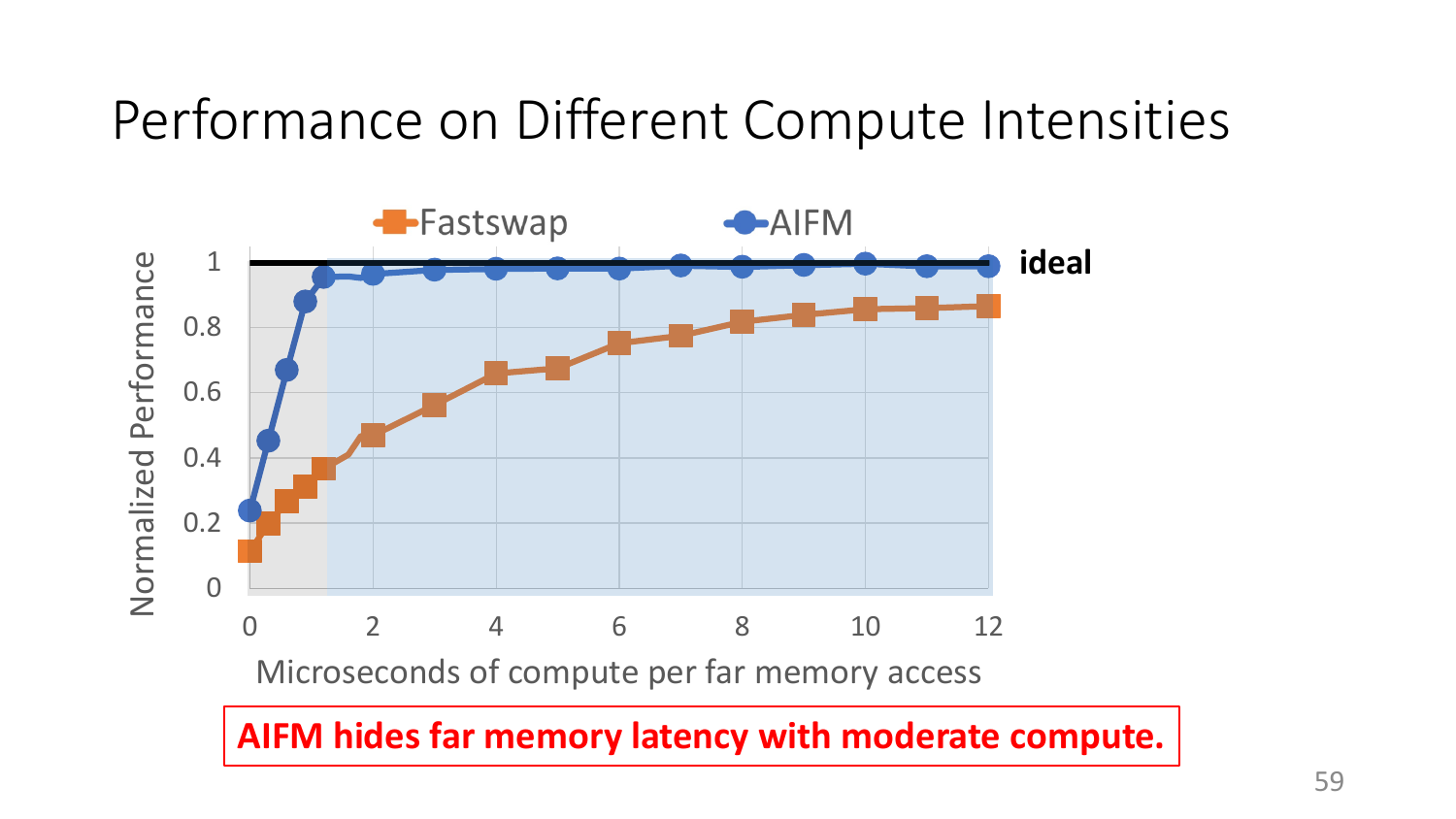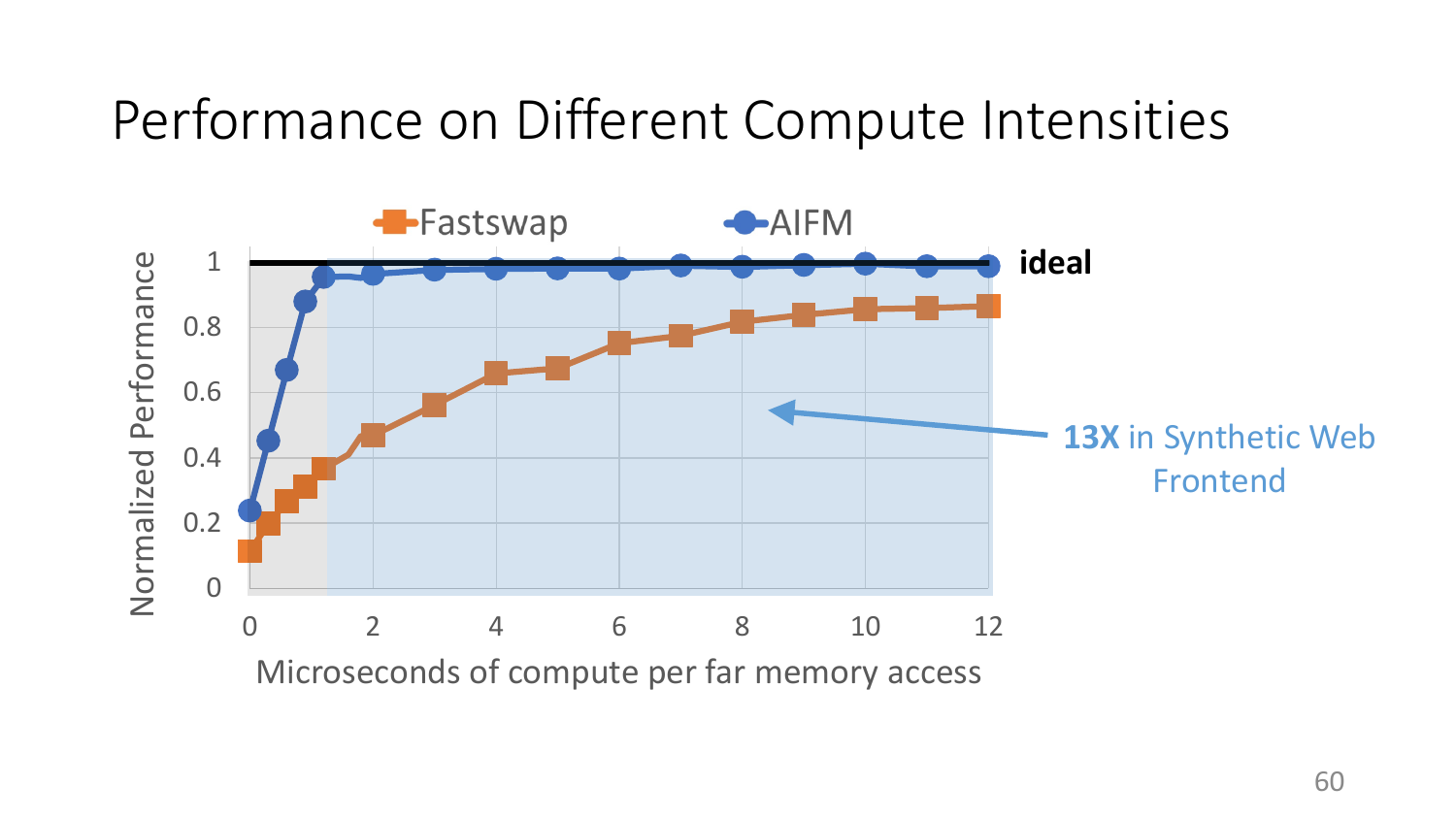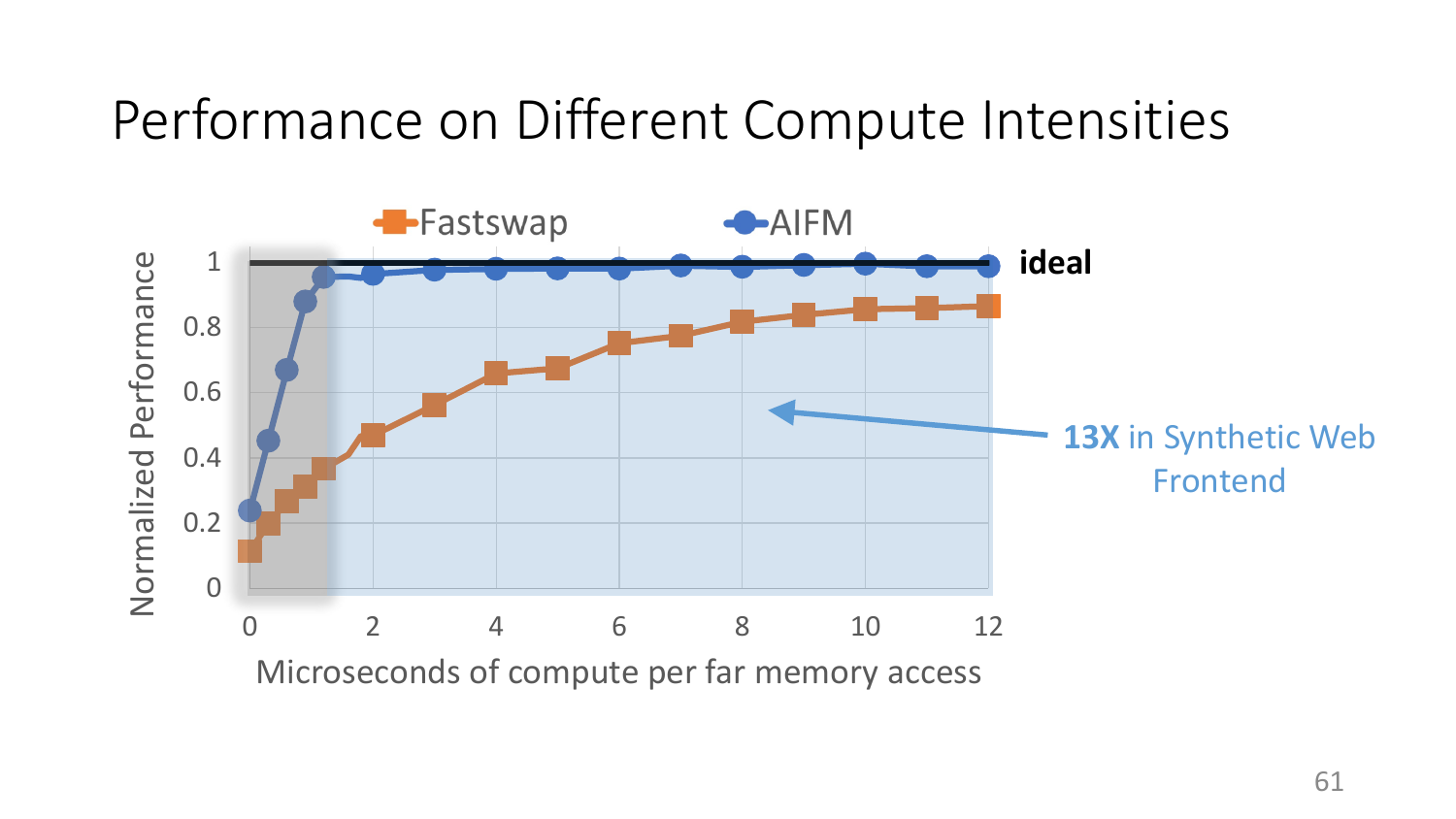➢DataFrame: data analytical framework, similar to Python Pandas.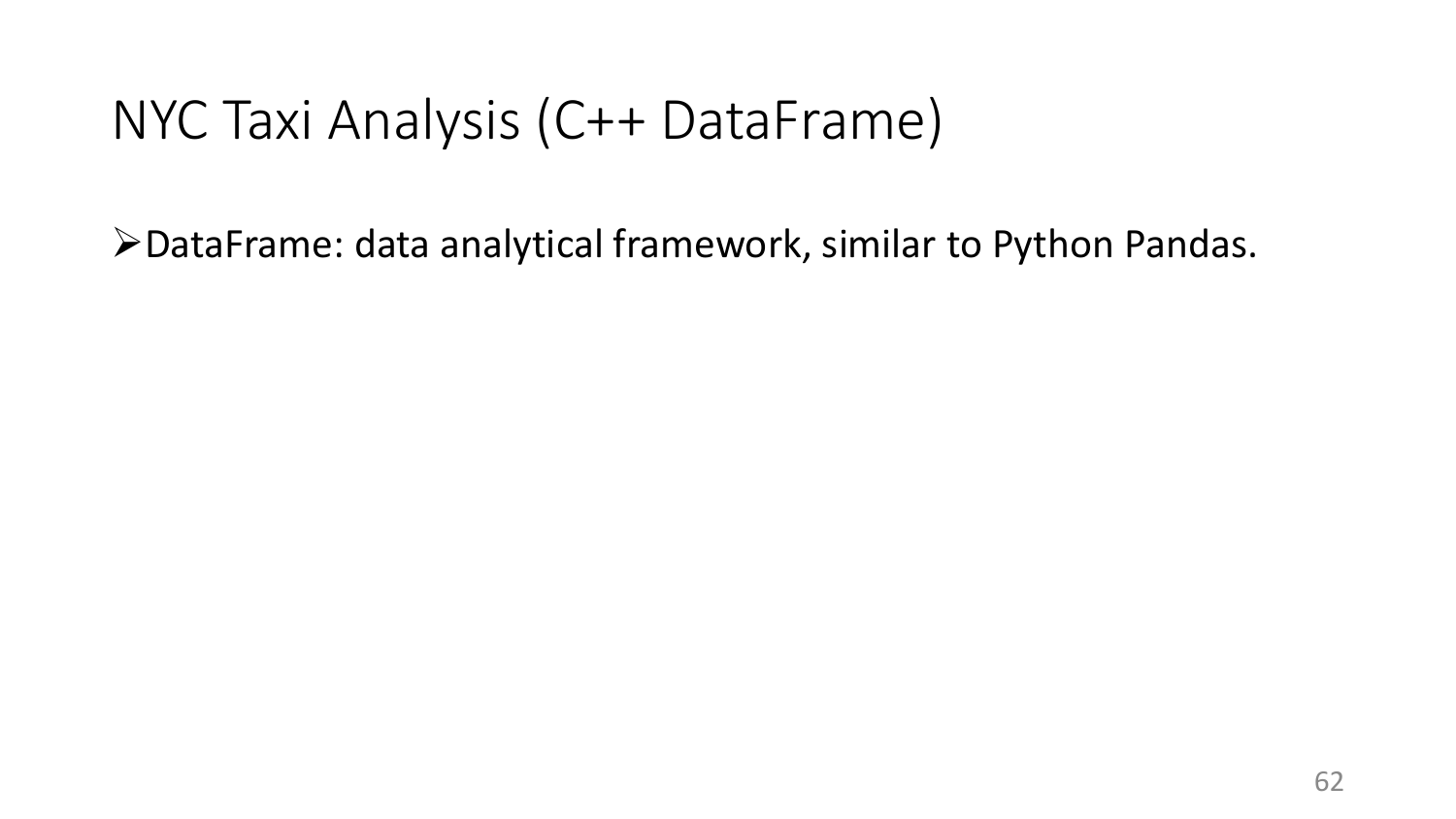- DataFrame: data analytical framework, similar to Python Pandas.
- ➢Real Kaggle workload
	- Working set size = 31 GB.
	- Modify 1.4K LoC (out of 24.3K LoC), five person-days.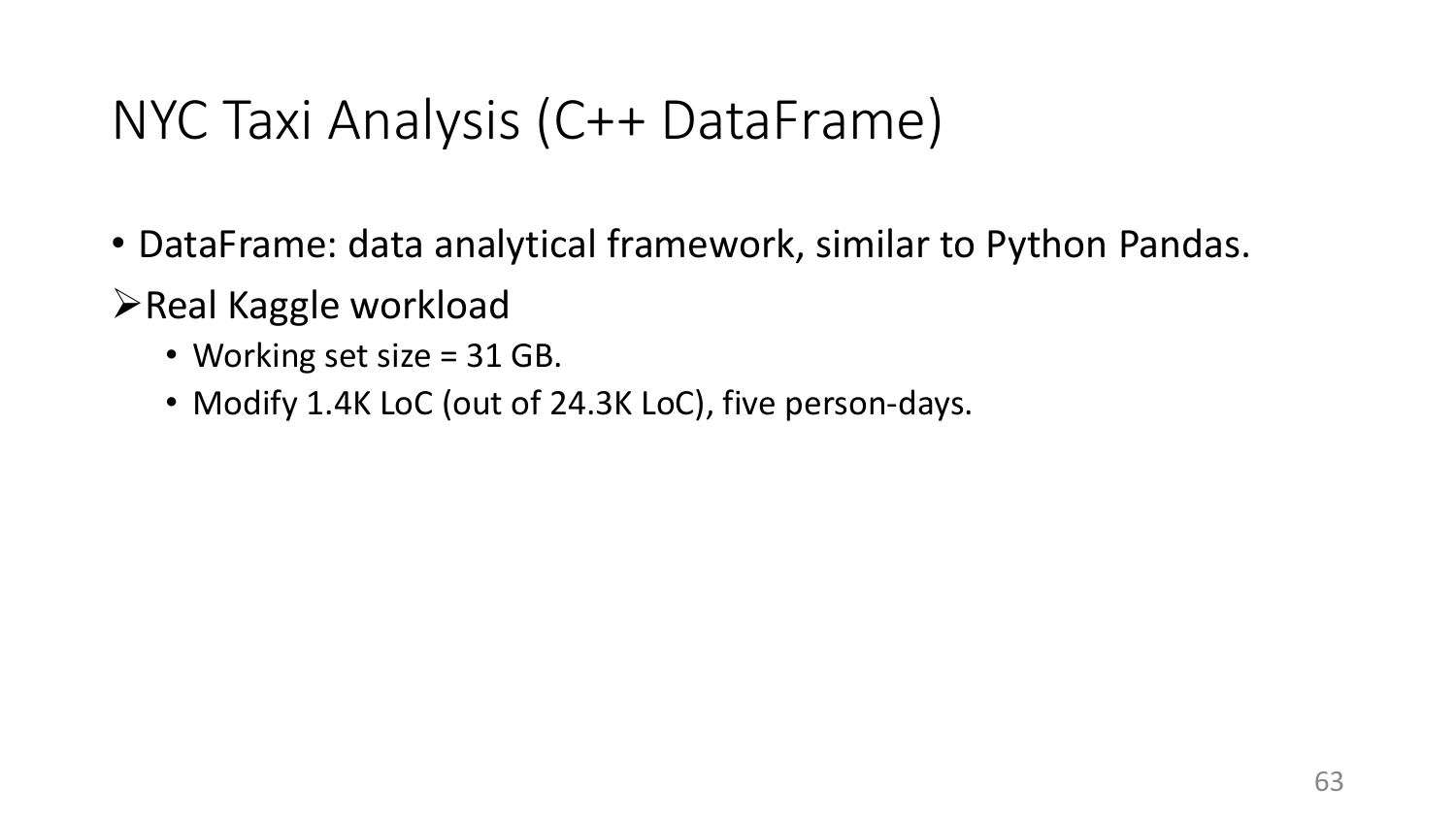- DataFrame: data analytical framework, similar to Python Pandas.
- Real Kaggle workload
	- Working set size = 31 GB.
	- Modify 1.4K LoC (out of 24.3K LoC), five person-days.
- $\triangleright$  Relatively low compute intensity  $\rightarrow$  Unable to hide far-mem latency.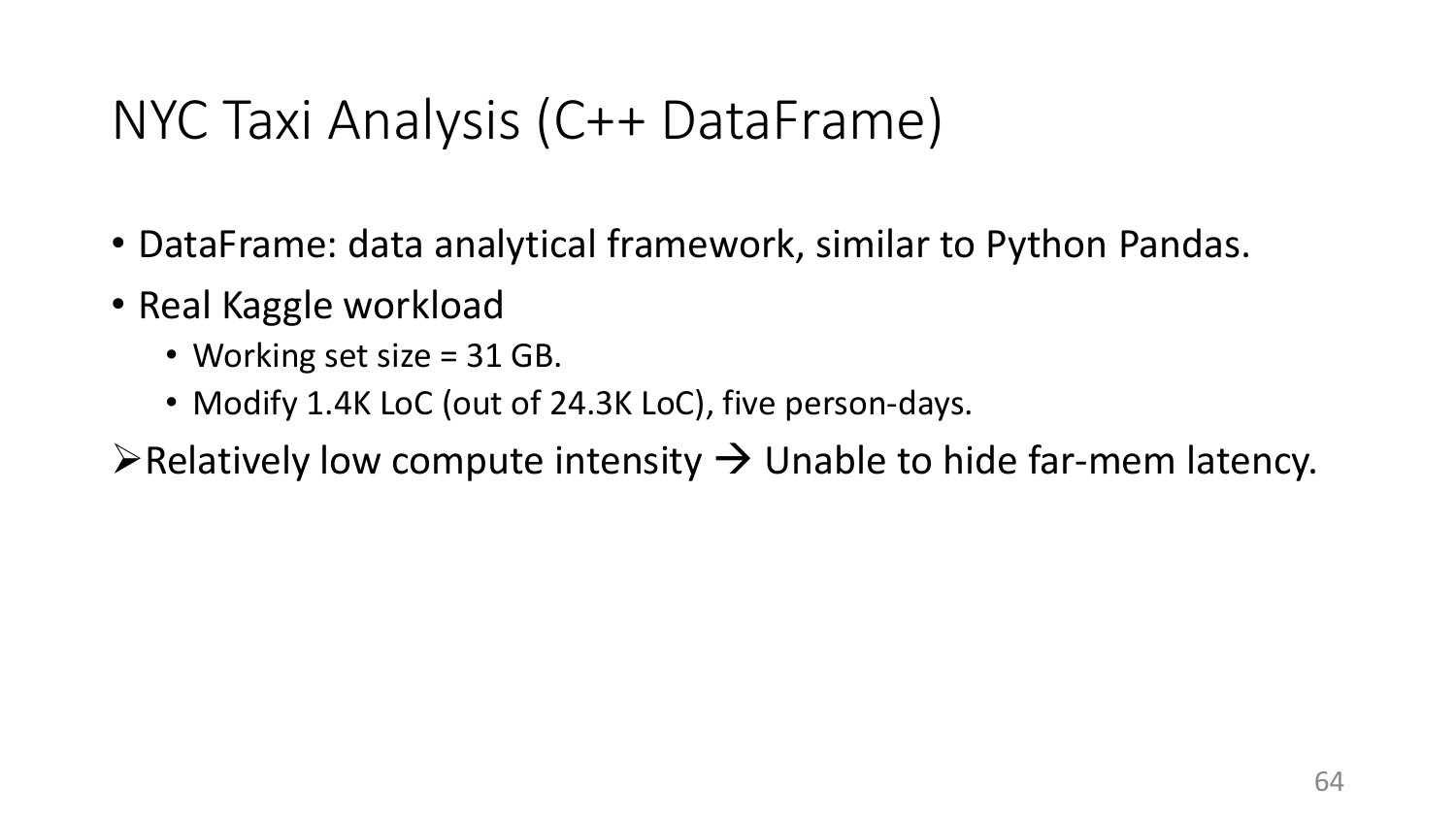- DataFrame: data analytical framework, similar to Python Pandas.
- Real Kaggle workload
	- Working set size = 31 GB.
	- Modify 1.4K LoC (out of 24.3K LoC), five person-days.
- Relatively low compute intensity  $\rightarrow$  Unable to hide far-mem latency.
- ➢Keep complex operations local and **offload** very light operations.
	- Significantly reduces expensive data transfer over network.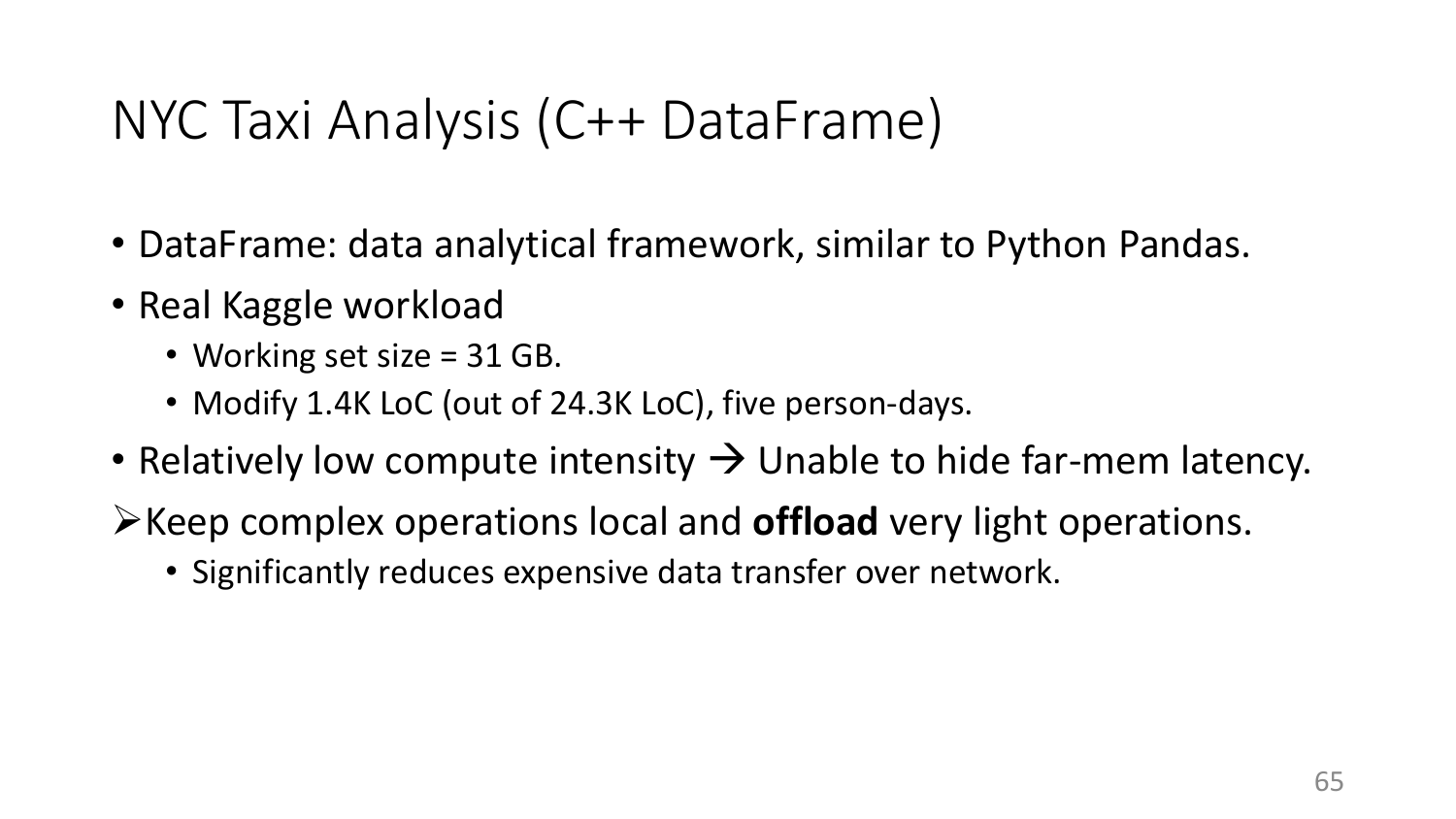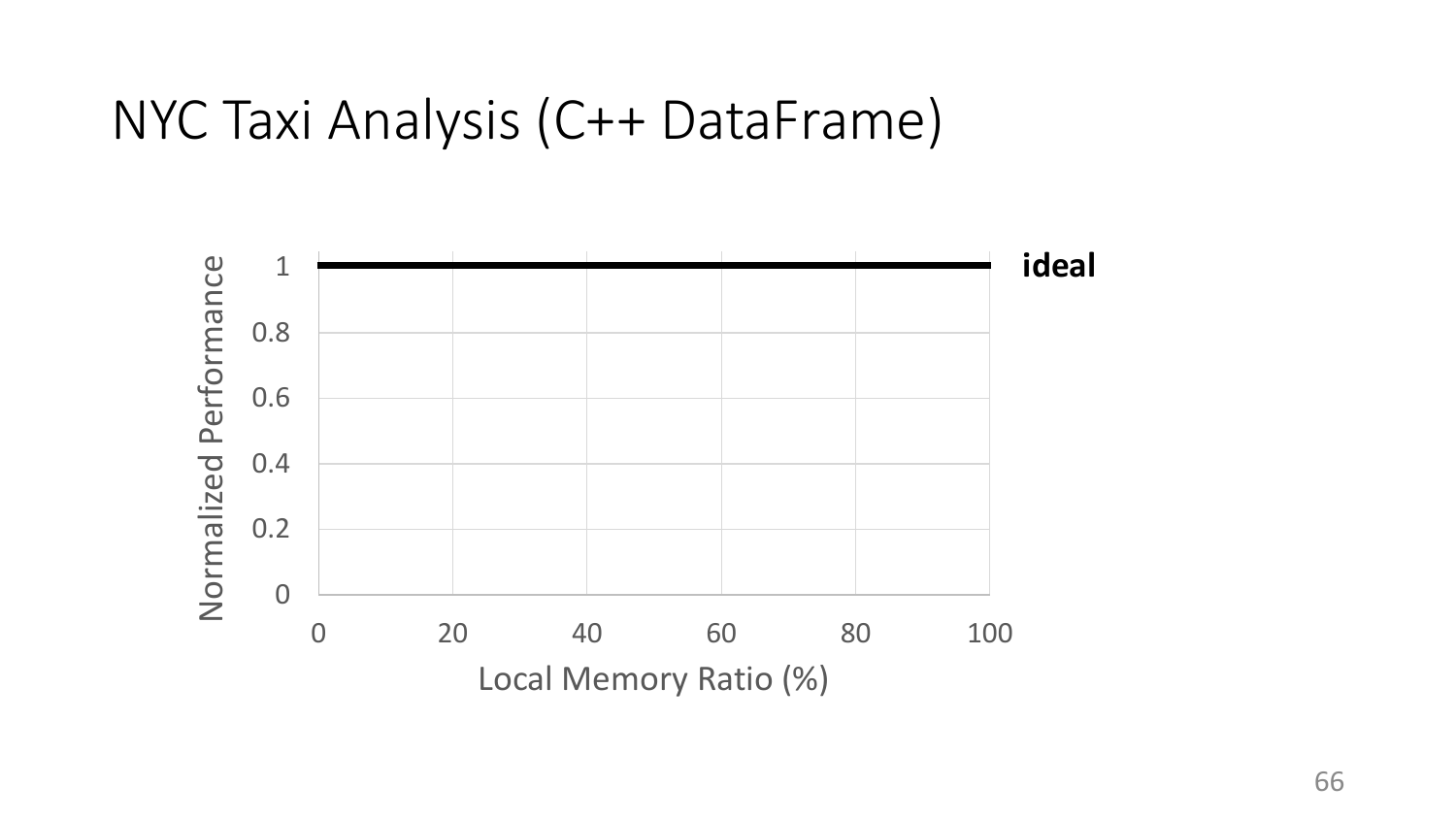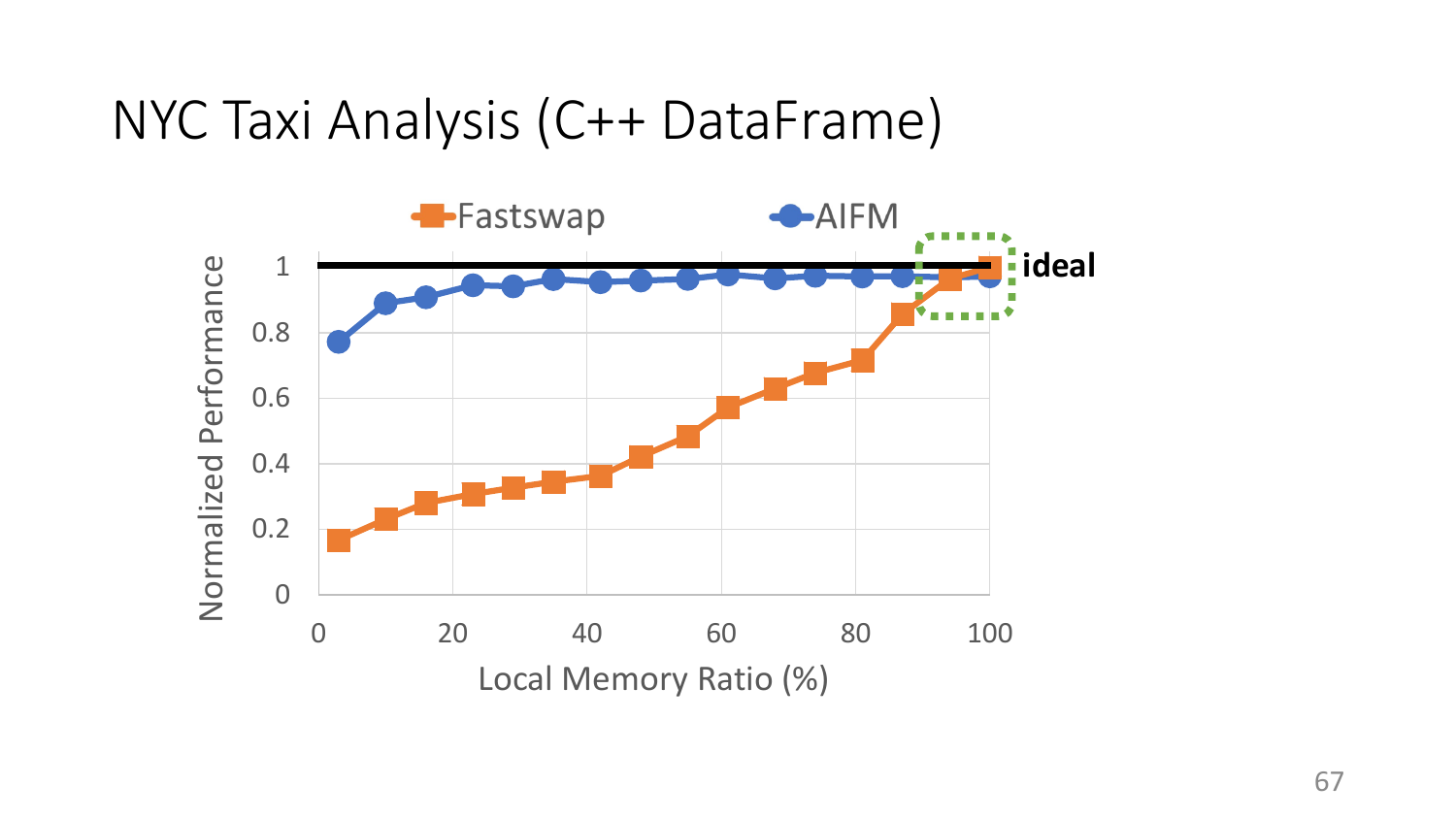

**AIFM achieves near-ideal performance with small local memory.**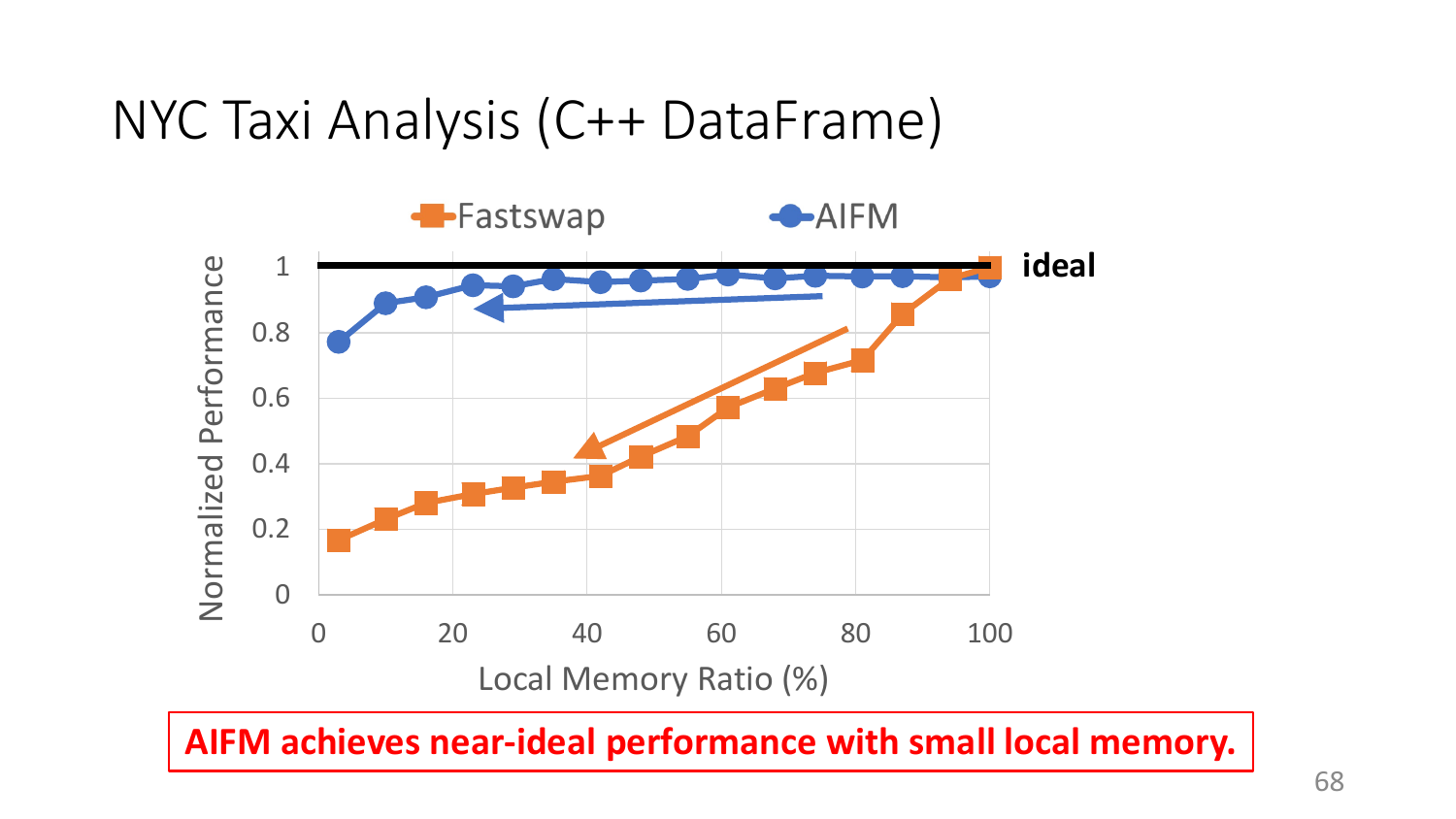

**AIFM achieves near-ideal performance with small local memory.**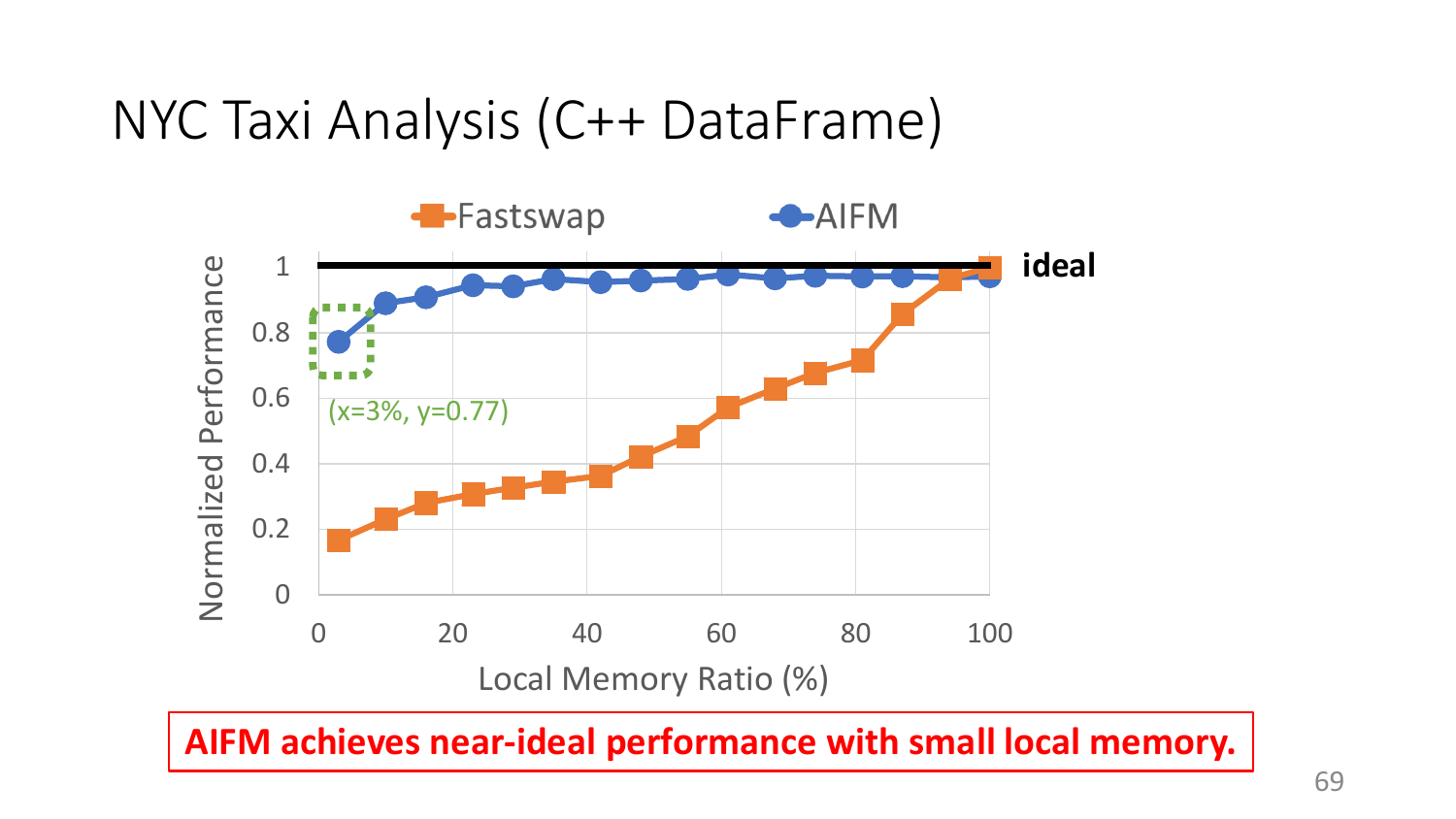

**AIFM achieves near-ideal performance with small local memory.**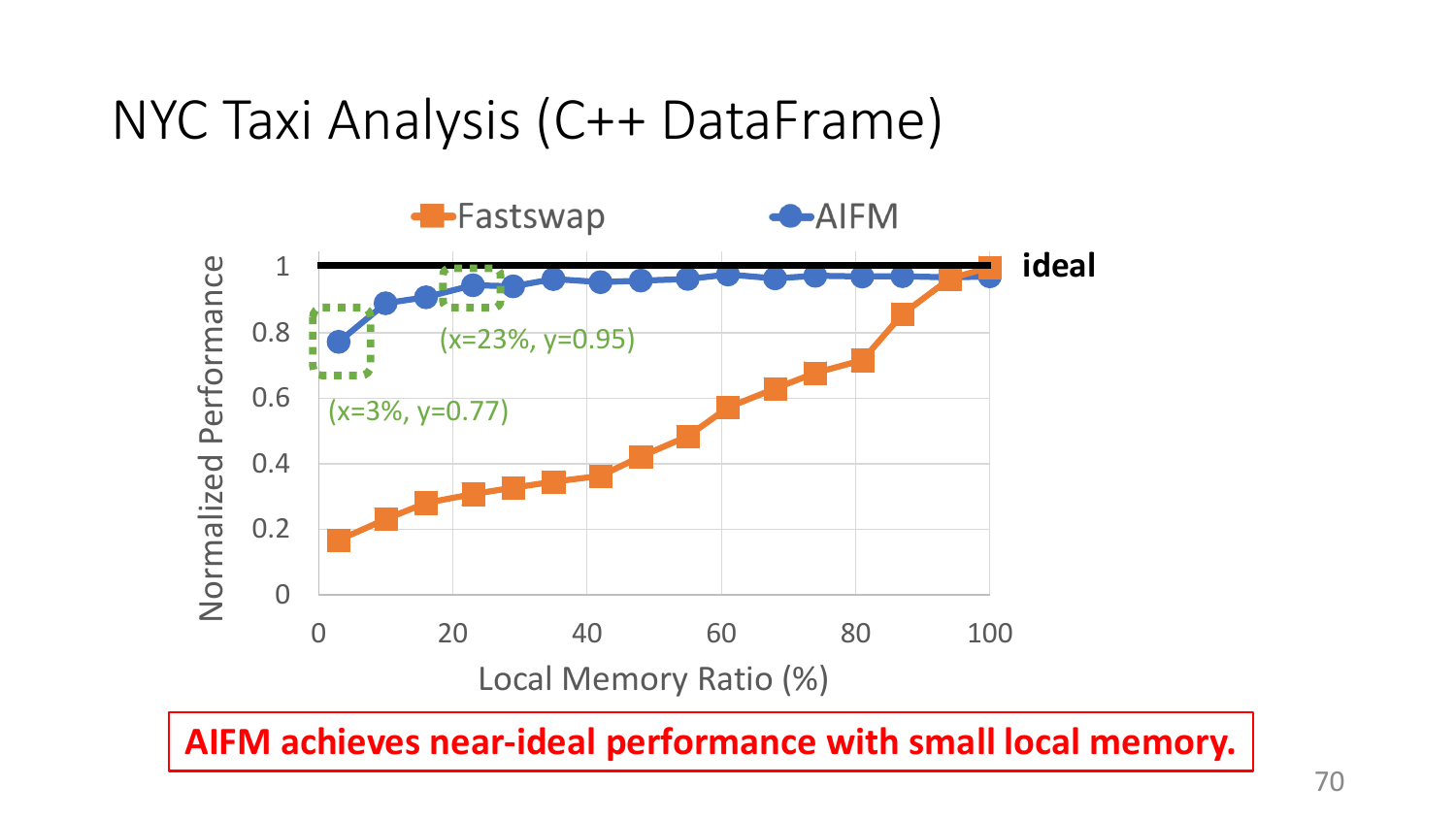# Other Experiments

- Synthetic web frontend: up to **13X end-to-end** speedup.
- Data structures microbenchmarks: up to **61X** speedup.
- Design Drill-Down.

Read our paper for details.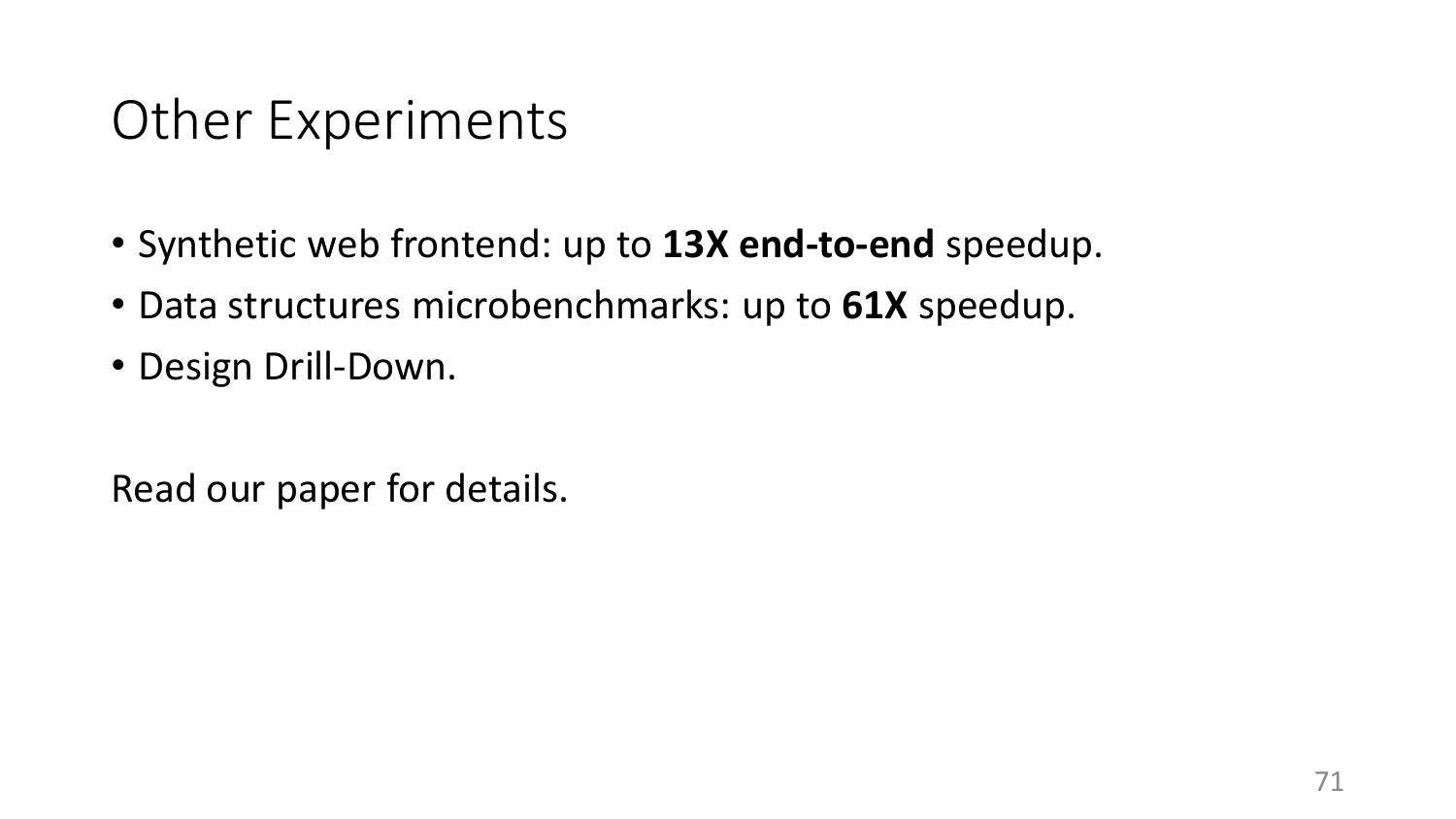# Related Work

- OS-paging systems.
	- Fastswap [EuroSys' 20], Leap [ATC' 20]
- Distributed shared memory.
	- Treadmarks [IEEE Computer' 96]
- Garbage collection (GC).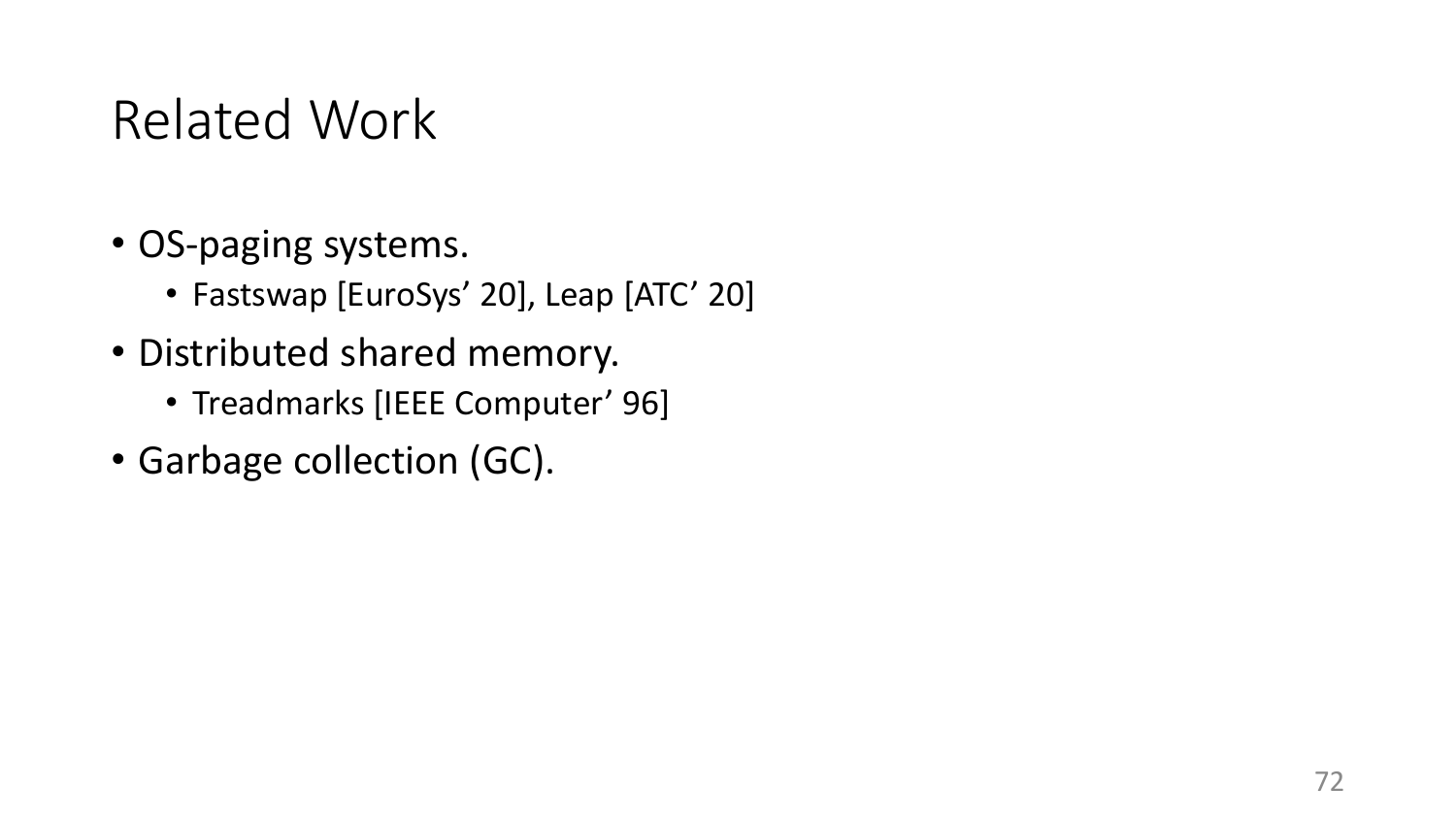➢AIFM: Application-Integrated Far Memory.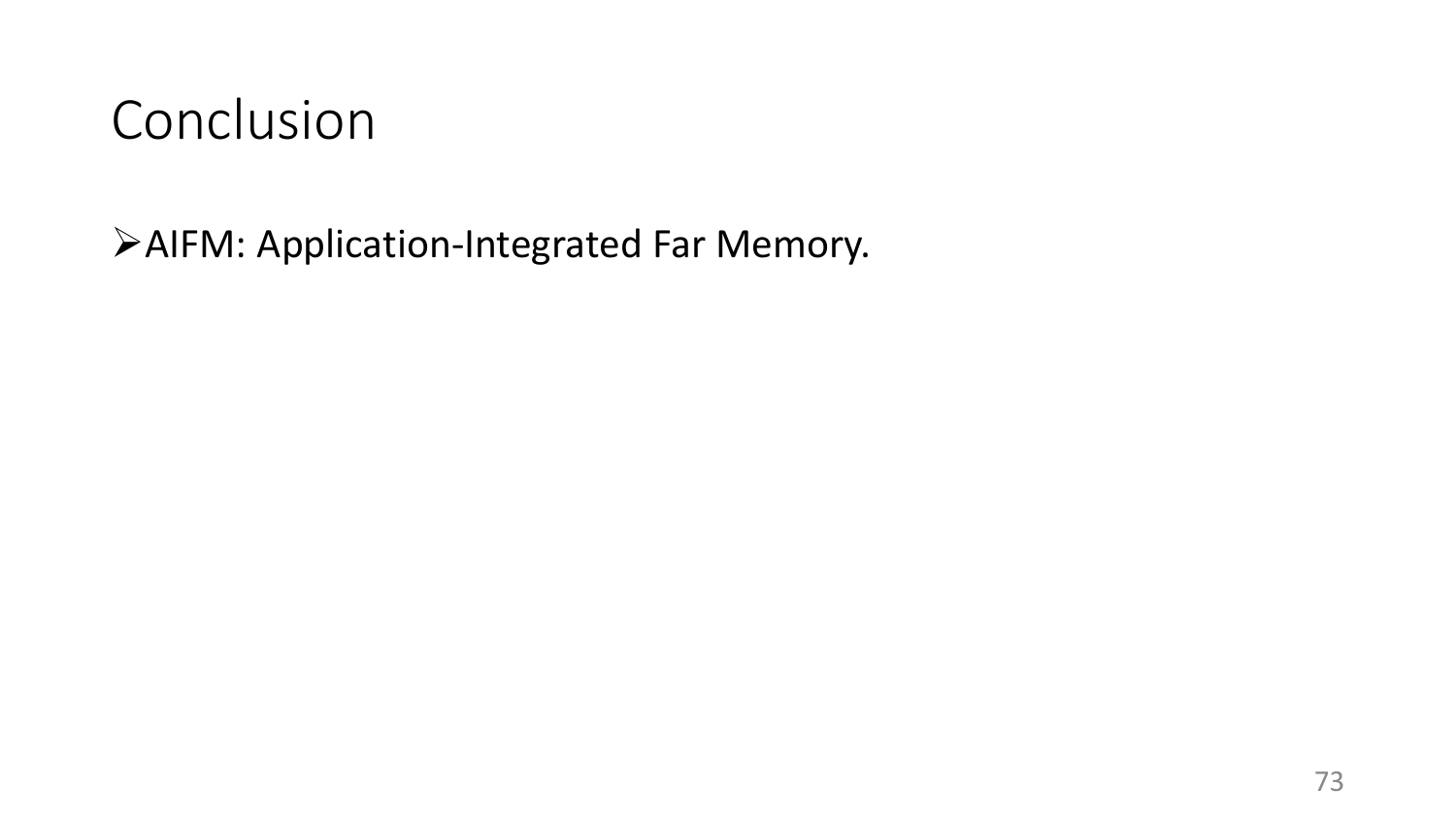• AIFM: Application-Integrated Far Memory.

➢Key idea: swap memory using a userspace runtime.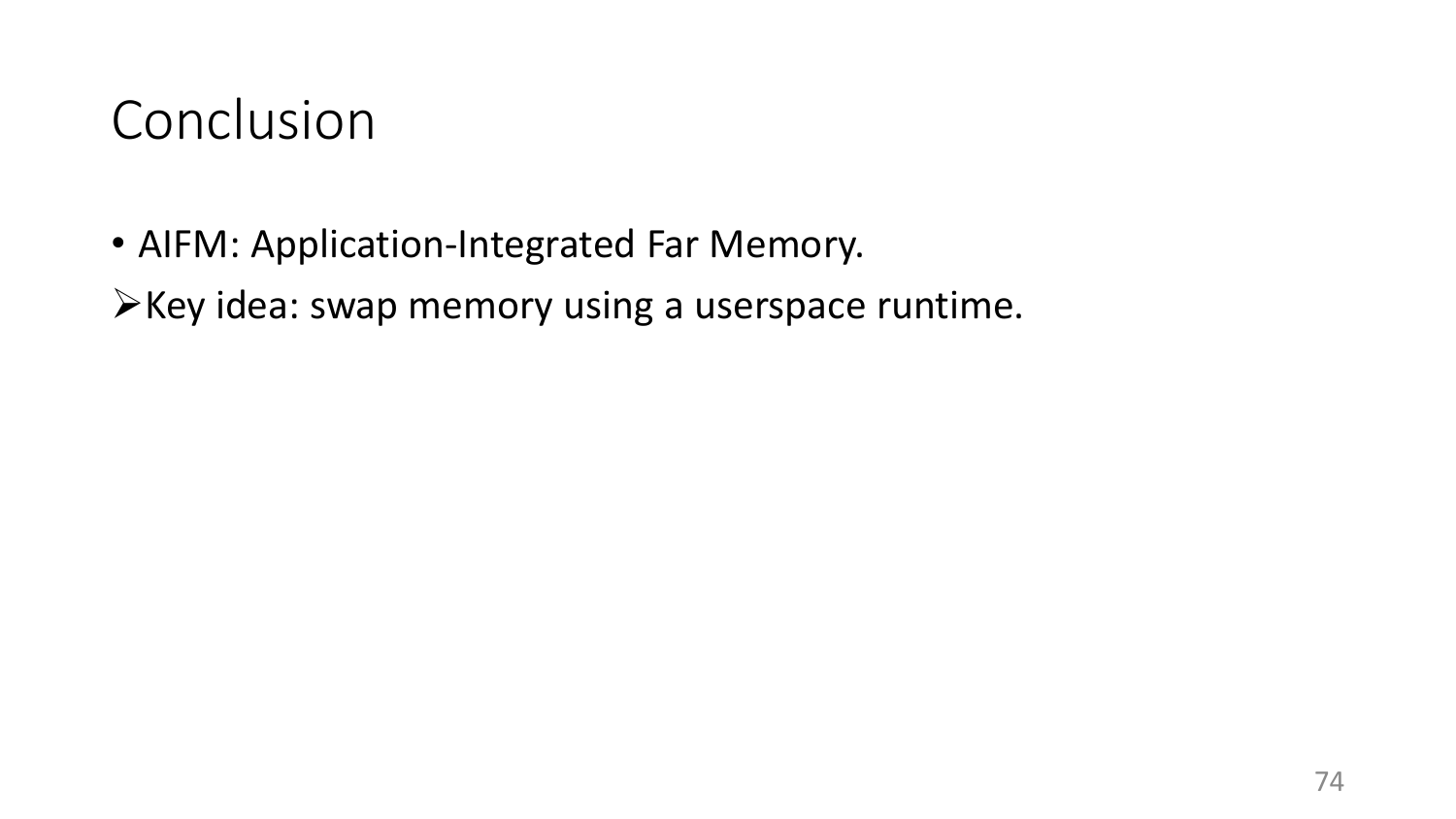- AIFM: Application-Integrated Far Memory.
- Key idea: swap memory using a userspace runtime. ➢Data Structure Library: captures application semantics.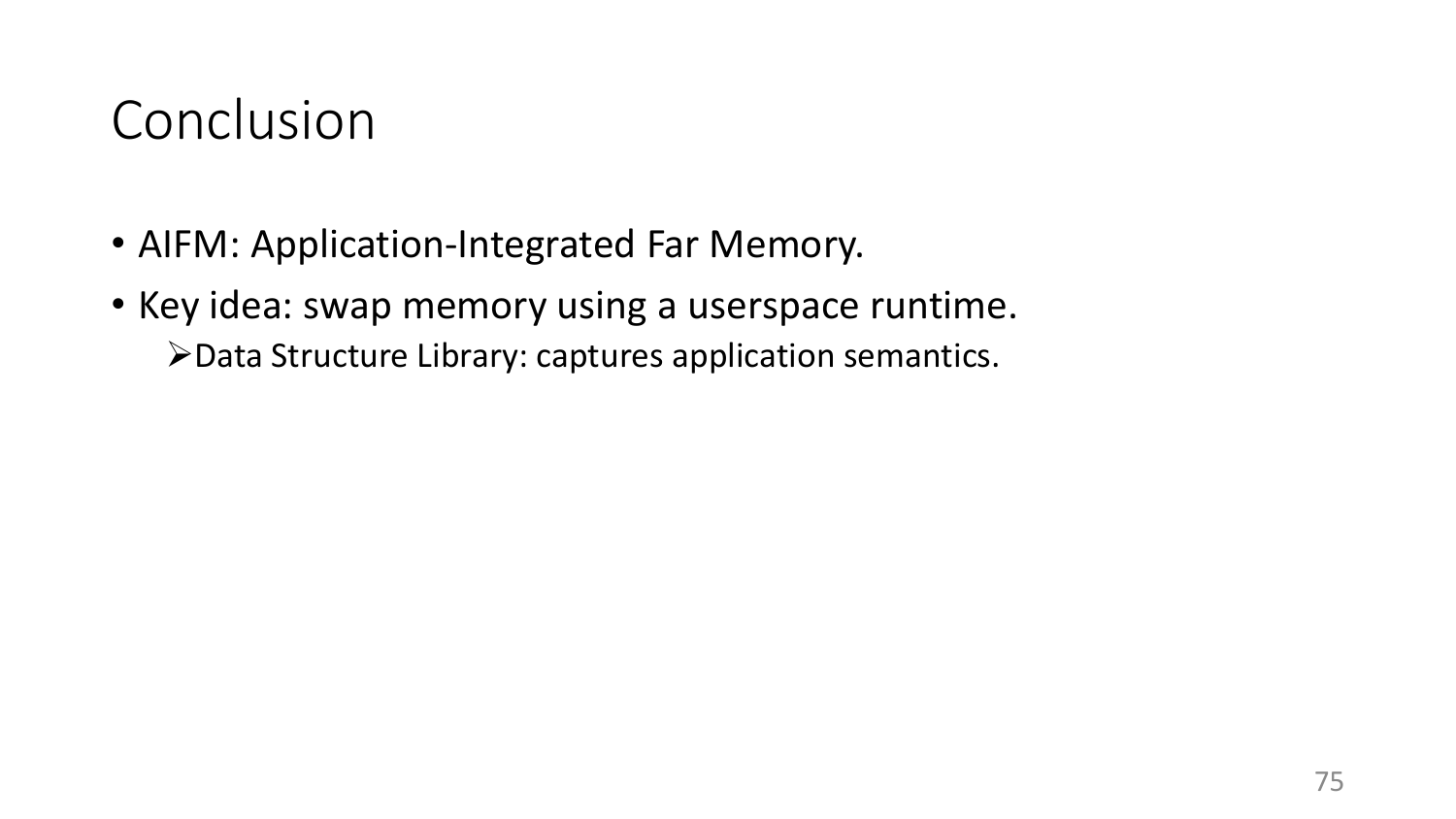- AIFM: Application-Integrated Far Memory.
- Key idea: swap memory using a userspace runtime.
	- Data Structure Library: captures application semantics.
	- ➢Userspace Runtime: efficiently manages objects and memory.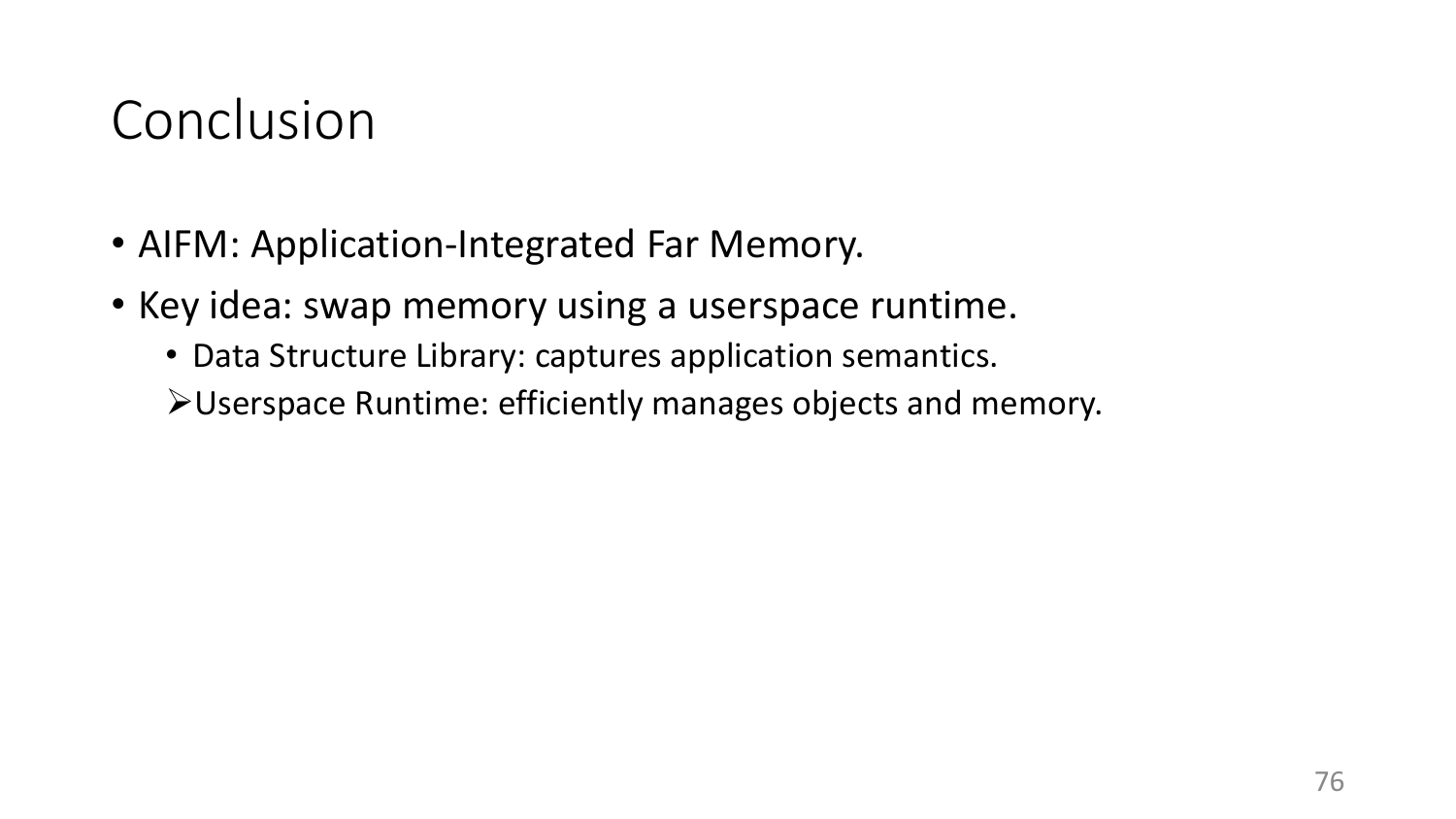- AIFM: Application-Integrated Far Memory.
- Key idea: swap memory using a userspace runtime.
	- Data Structure Library: captures application semantics.
	- Userspace Runtime: efficiently manages objects and memory.
- ➢Achieves 13X end-to-end speedup over Fastswap.